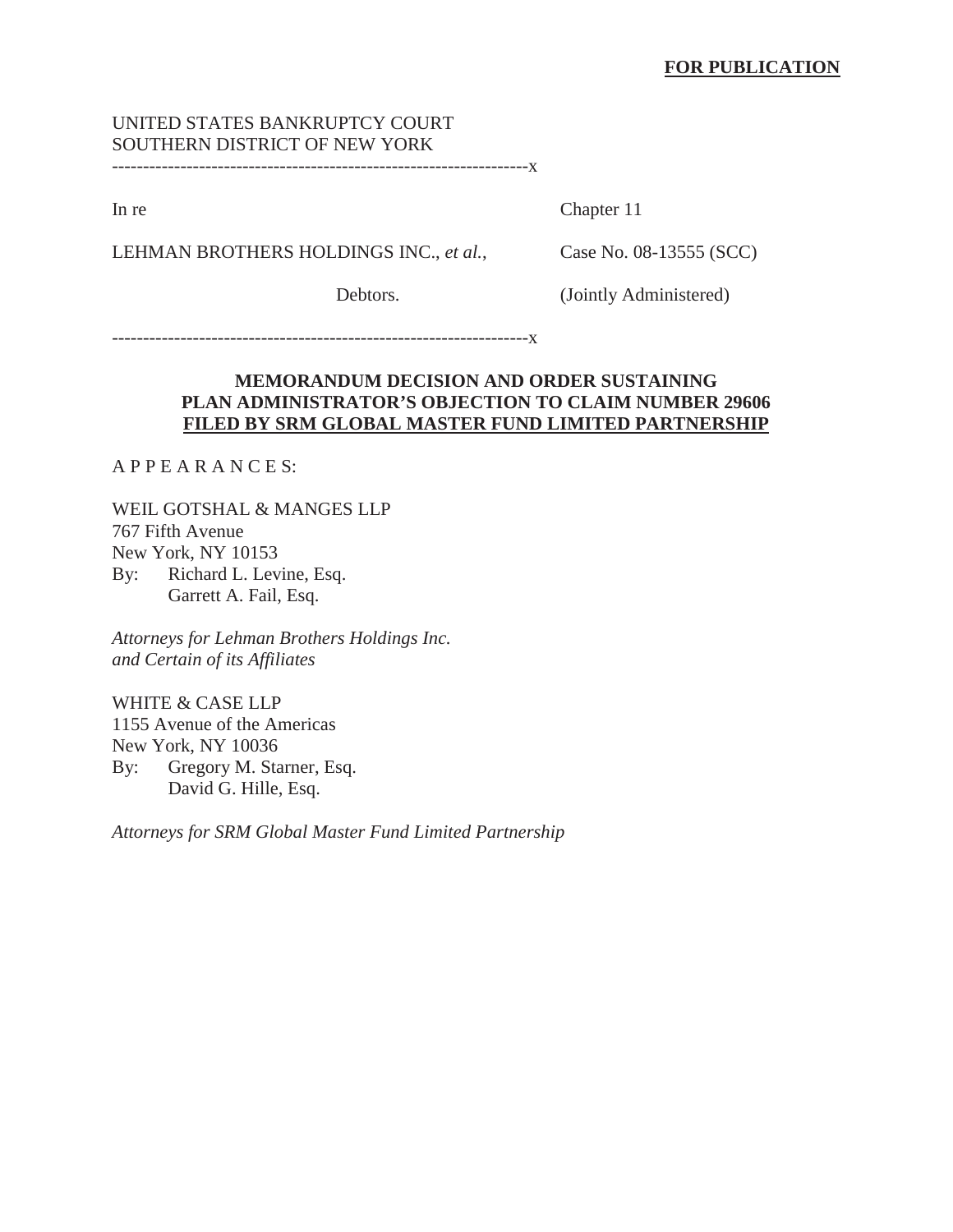# **TABLE OF CONTENTS**

|    |    | B. Commencement of LBHI's Chapter 11 Proceeding and LBIE's Administration                                                                                                  |  |  |
|----|----|----------------------------------------------------------------------------------------------------------------------------------------------------------------------------|--|--|
|    |    |                                                                                                                                                                            |  |  |
|    |    |                                                                                                                                                                            |  |  |
|    |    |                                                                                                                                                                            |  |  |
| Е. |    |                                                                                                                                                                            |  |  |
|    |    |                                                                                                                                                                            |  |  |
|    |    |                                                                                                                                                                            |  |  |
|    |    |                                                                                                                                                                            |  |  |
|    |    | A. SRM Has Failed to Establish the Existence of a Valid and Binding Guarantee 10                                                                                           |  |  |
|    | 1. |                                                                                                                                                                            |  |  |
|    | 2. |                                                                                                                                                                            |  |  |
|    | 3. | The Terms of the PBA are Enforceable by LBHI as a Third-Party Beneficiary  16                                                                                              |  |  |
|    |    | B. The Value of the Segregated Assets Should be Determined as of the PBA Termination                                                                                       |  |  |
|    | 1. |                                                                                                                                                                            |  |  |
|    |    |                                                                                                                                                                            |  |  |
|    |    |                                                                                                                                                                            |  |  |
|    |    | b. Pursuant to Section 562 of the Bankruptcy Code, the Segregated Assets Claim                                                                                             |  |  |
|    |    | If Section 562 Does Not Apply, Section 502 of the Bankruptcy Code Requires<br>$\mathbf{C}$ .                                                                               |  |  |
|    |    | The Segregated Assets Claim Should Not be Valued as of the LBIE Settlement<br>d.                                                                                           |  |  |
|    |    | C. Any Claim by SRM for Damages is Precluded by Clause 14.4 of the PBA  31                                                                                                 |  |  |
|    | 1. |                                                                                                                                                                            |  |  |
|    | 2. | SRM Has Failed to Plead Facts Sufficient to State a Claim for Gross Negligence or<br>Fraud or to State a Claim that LBIE Was in Willful Default or Breach of its Duties 35 |  |  |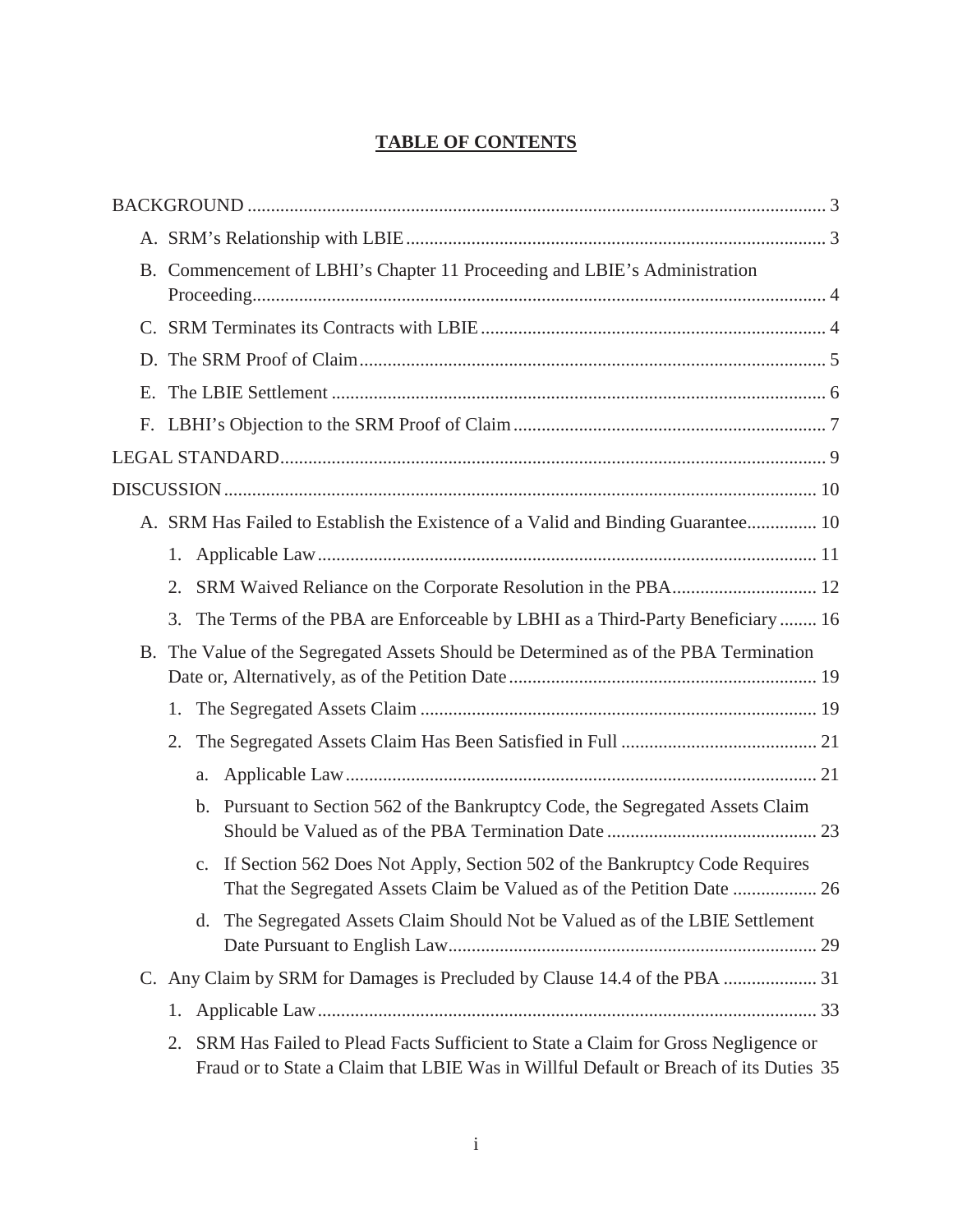|  | 3. Even Assuming SRM Could Assert a Claim for Damages Under Clause 14.4 of the          |  |  |
|--|-----------------------------------------------------------------------------------------|--|--|
|  | PBA, SRM's Damages Would be Limited to the Value of the Segregated Assets as of         |  |  |
|  | the PBA Termination Date, Which Amount SRM has Already Recovered from LBIE              |  |  |
|  |                                                                                         |  |  |
|  | 4. SRM's Asserted Breach of Trust Claim Does Not Require Valuation of the               |  |  |
|  |                                                                                         |  |  |
|  | D. The Lost Opportunities Claim Fails to State a Claim Upon Which Relief Can be Granted |  |  |
|  |                                                                                         |  |  |
|  |                                                                                         |  |  |
|  |                                                                                         |  |  |
|  |                                                                                         |  |  |
|  |                                                                                         |  |  |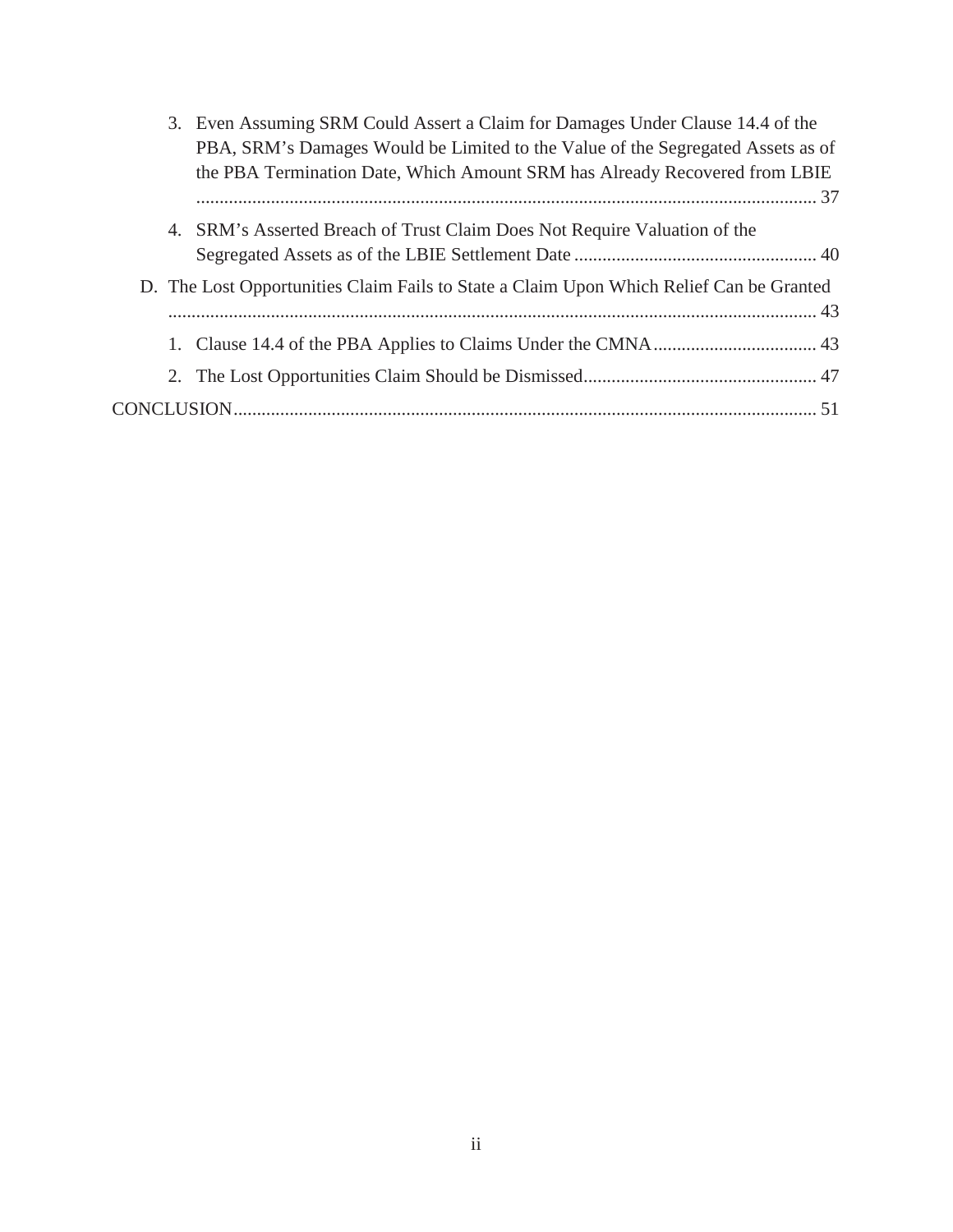## **SHELLEY C. CHAPMAN UNITED STATES BANKRUPTCY JUDGE**

Before the Court is the Objection to Claim Number 29606 [ECF No. 53215] (the "Objection")<sup>1</sup> filed by Lehman Brothers Holdings Inc. ("LBHI" or the "Plan Administrator"), as Plan Administrator under the Modified Third Amended Joint Chapter 11 Plan of Lehman Brothers Holdings Inc. and Its Affiliated Debtors (the "Plan"). By the Objection, LBHI seeks to disallow and expunge, pursuant to section 502(b), or alternatively, section 562, of title 11 of the United States Code (the "Bankruptcy Code") and Rule 3007(d) of the Federal Rules of Bankruptcy Procedure (the "Bankruptcy Rules"), the Contested Claims (as defined below) filed by SRM Global Master Fund Limited Partnership ("SRM").

#### **INTRODUCTION**

Before diving into the complex legal issues presented by the Objection, the Court believes it would be useful to describe in simple terms what is at stake.

Prior to the Lehman bankruptcy filings in September 2008, and pursuant to certain documentation between the parties, Lehman Brothers International (Europe) ("LBIE") held certain assets of SRM comprised, among other things, of shares of common stock of Virgin Media, Inc. and Charter Communications, Inc. Less than two weeks after the bankruptcy filings, SRM requested the return of its assets and of certain margin cash that had been provided to LBIE by SRM. LBIE did not return the shares or the margin cash in response to SRM's requests. Thereafter, on November 6, 2008, SRM terminated the Prime Brokerage Agreement between the parties (the "PBA"), pursuant to which the foregoing assets and margin cash had been given to

<sup>1</sup> Portions of the Objection, the responsive papers, and the declarations have been filed under seal pursuant to this Court's Order Pursuant to Section 107(b) of the Bankruptcy Code and Bankruptcy Rule 9018 Authorizing (I) the Filing of Documents Under Seal and (II) the Redaction of Confidential Commercial Information [Dkt. No. 53512]. Certain portions of this Decision and Order also have been redacted in accordance with such order.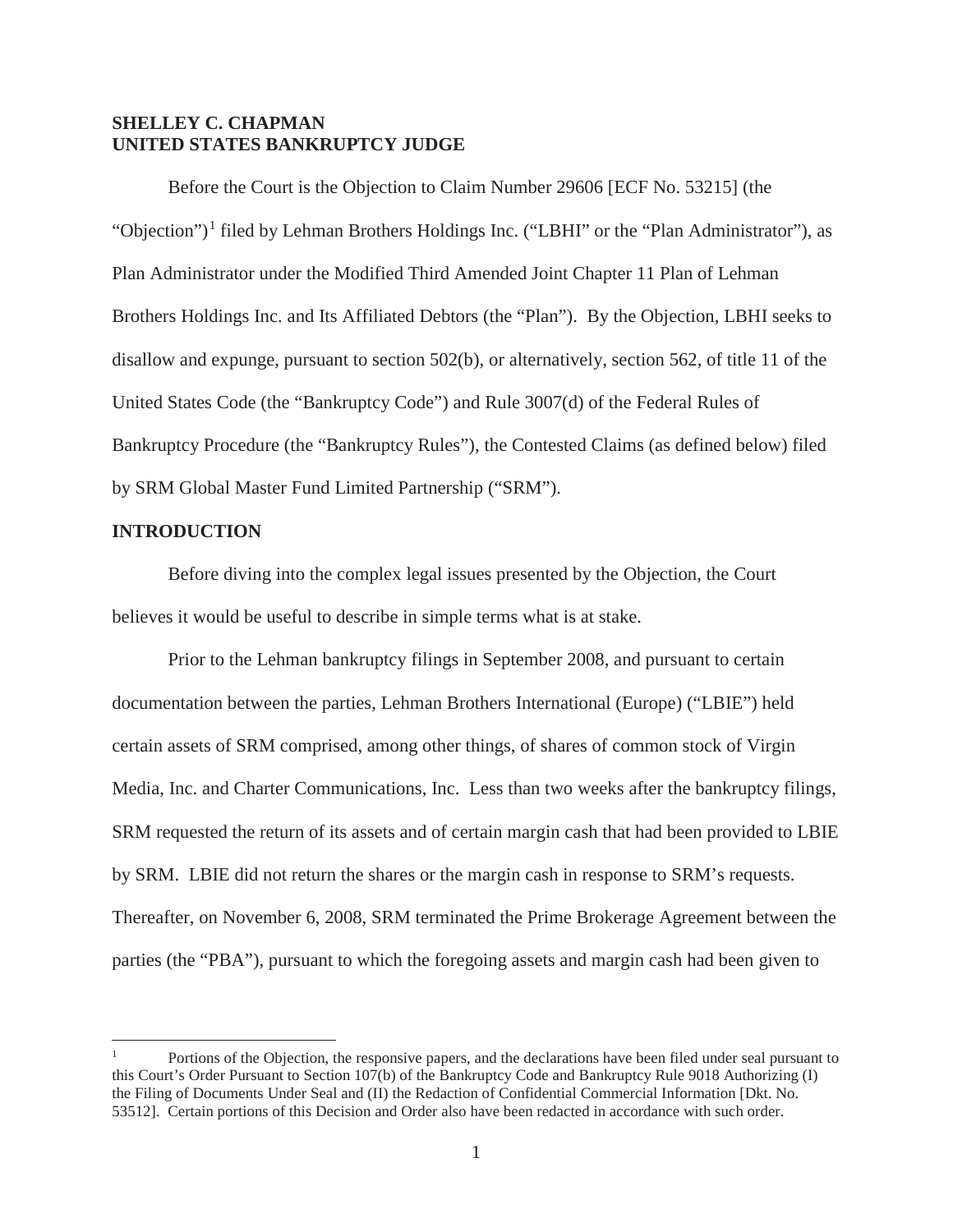LBIE. On the date on which LBHI filed for chapter 11 protection, the shares of Virgin Media, Inc. held by LBIE were worth approximately \$51.9 million; on the date the PBA was terminated, the shares were worth approximately \$34.08 million; and, on the date years later on which LBIE and SRM eventually settled their dispute, the shares were worth approximately \$264 million, according to SRM. Pursuant to the settlement between SRM and LBIE, SRM received cash in the amount of on account of all of its claims against LBIE, including LBIE's failure to return the shares. Not satisfied with its recovery from LBIE, SRM now seeks more from LBHI. Whether it is entitled to more is the issue before the Court.

In rendering this decision, in addition to having reviewed and considered the Objection, the Court has reviewed the following: (i) the Objection of SRM to LBHI's Motion to Estimate Claims for Reserve and Distribution Purposes [ECF No. 50319] (the "Estimation Objection"); (ii) the Declaration of Sir John Chadwick [ECF No. 53216] (the "Chadwick Declaration") in support of the Objection; (iii) the Response of SRM to the Objection [ECF No. 53250] (the "SRM Response"); (iv) the Declaration of Philip Ian Price [ECF No. 53251] in support of the SRM Response; (v) the Declaration of Jonathan Wood [ECF No. 53252] (the "Wood Declaration") in support of the SRM Response; (vi) the Declaration of Lord Collins of Mapesbury [ECF No. 53253] (the "Collins Declaration") in support of the SRM Response; (vii) the Reply in Support of the Plan Administrator's Objection [ECF No. 53515] (the "Reply"); (viii) the Supplemental Declaration of Sir John Chadwick [ECF No. 53516] (the "Supplemental Chadwick Declaration")<sup>2</sup> in support of the Reply; and (ix) the SRM Proof of Claim (as defined below).

<sup>&</sup>lt;sup>2</sup> Both parties agree that English law governs the Brokerage Agreements (as defined below) and have submitted declarations from experts on English law in support of their respective positions, pursuant to Federal Rule of Civil Procedure 44.1 ("Rule 44.1"). SRM argues that the Chadwick Declaration submitted by LBHI impermissibly exceeds the scope of Rule 44.1, makes no reference to English law authorities, and offers nothing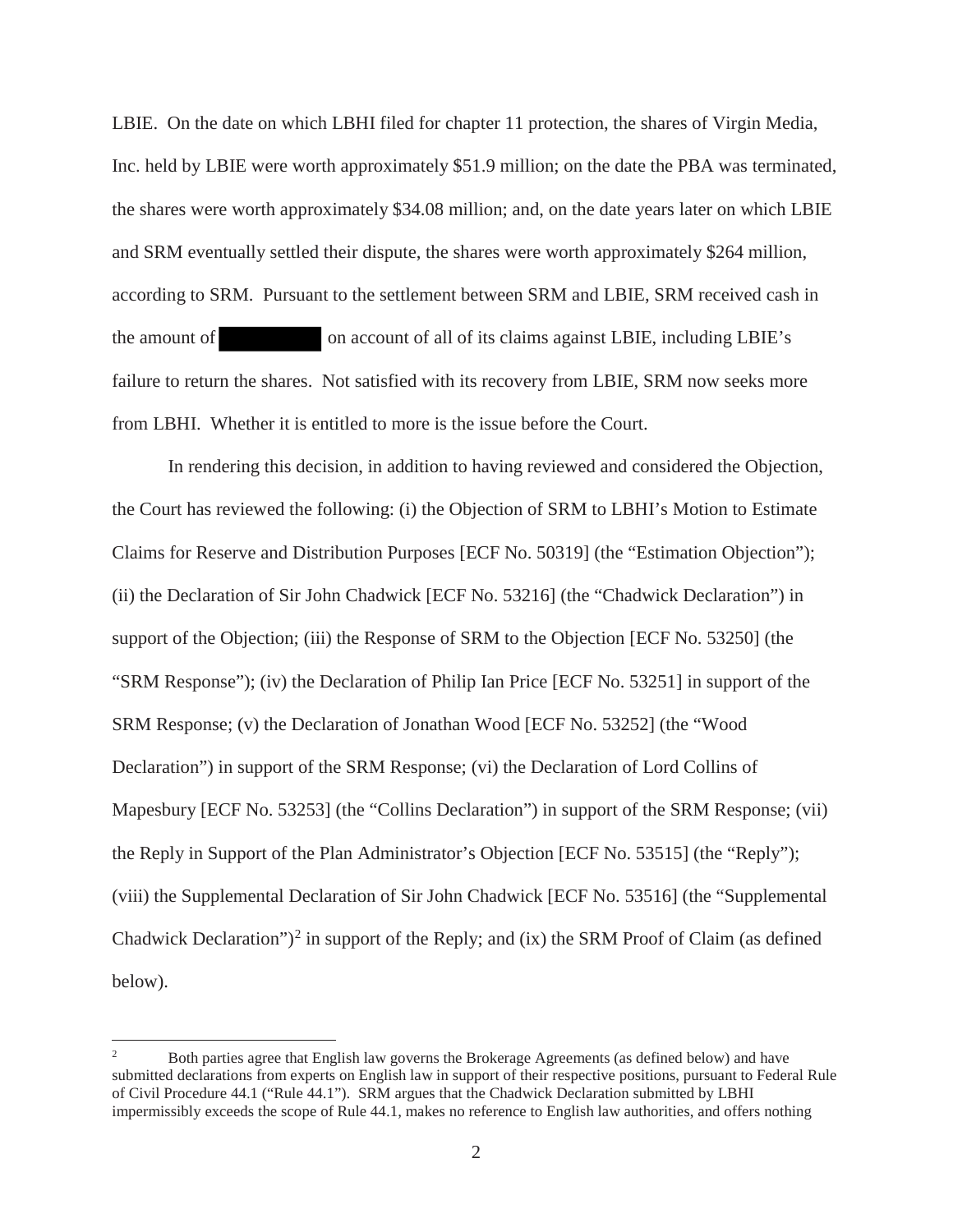For the reasons discussed in this Memorandum Decision and Order, the Court sustains the Objection. Accepting as true all assertions set forth in the SRM Proof of Claim (as defined below) and drawing all reasonable inferences in SRM's favor, the Court concludes that SRM has failed to state a claim upon which relief can be granted for any of the Contested Claims (as defined below). The Court's decision follows.

#### **BACKGROUND**

#### **A. SRM's Relationship with LBIE**

SRM is a limited partnership hedge fund that was formed in 2006. On or around May 9, 2008, SRM entered into a prime brokerage arrangement with LBIE, a subsidiary of LBHI. To document their prime brokerage relationship, SRM and LBIE entered into the following agreements (collectively, the "Brokerage Agreements"): (i) the PBA between LBIE, as prime broker, and SRM, as counterparty, dated May 9,  $2008$ ;<sup>3</sup> (ii) the Master Institutional Futures Customer Agreement, dated on or about May 9, 2008 (the "MIFCA"); and (iii) the Cross Margining and Netting Agreement, dated May 9, 2008 (the "CMNA").<sup>4</sup> The Brokerage Agreements and the transactions with respect thereto are governed by English law. (*See*  Estimation Obj. ¶¶ 3-4; Obj. ¶ 15.)

more than Sir Chadwick's interpretation of the contracts at issue. (*See* SRM Response ¶¶ 32-34.) SRM urges this Court to disregard the Chadwick Declaration in its entirety "because it seeks to usurp the Court's exclusive authority to apply law to facts and to make ultimate determinations in the case." (*Id.* ¶ 35.) In its Reply, LBHI cites to several cases in support of its argument that courts in this Circuit (i) may consider a foreign law expert's ultimate legal conclusions under Rule 44.1 and (ii) routinely reject requests to strike or disregard foreign law declarations on the basis that they include conclusory legal statements. (*See* Reply ¶¶ 8-10.)

The Court declines to strike the Chadwick Declaration and the Supplemental Chadwick Declaration in their entirety. The Court will give the Chadwick Declaration and Supplemental Chadwick Declaration appropriate weight. *See Winn v. Schafer*, 499 F. Supp. 2d 390, 396 n.28 (S.D.N.Y. 2007) (stating that a court may consider a foreign law expert's opinion even on ultimate legal conclusions, but noting that a court need not consider or follow that opinion, and may conduct its own research into the foreign law); *Base Metal Trading SA v. Russian Aluminum*, 253 F. Supp. 2d 681, 700 (S.D.N.Y. 2003), *aff'd sub nom*., *Base Metal Trading Ltd. v. Russian Aluminum*, 98 F. App'x 47 (2d Cir. 2004) ("The Court must decide what weight, if any, to give to these [foreign law] declarations and to all of the evidence the Court uses in determining Russian law, but the Court will make such a determination rather than to merely strike informative testimony.").

<sup>3</sup> A copy of the PBA is attached as Exhibit D to the Objection.

<sup>4</sup> A copy of the CMNA is attached as Exhibit E to the Objection.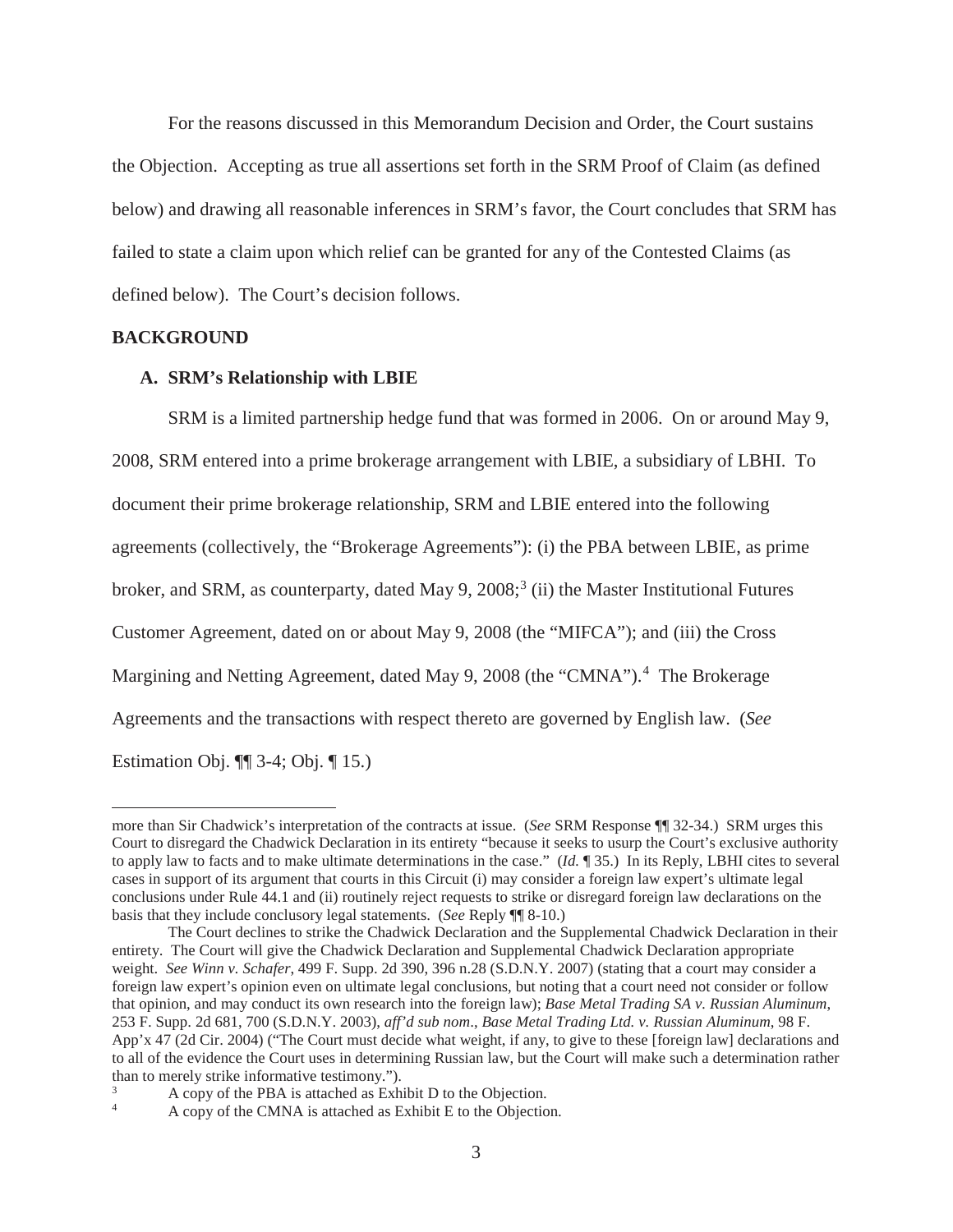Additionally, SRM (by and through its general partner) and LBIE entered into an ISDA Master Agreement, dated May 12, 2008 (the "ISDA Master" and, together with the appurtenant Schedule, Credit Support Annex, and related documentation, the "ISDA Documentation"); LBIE's obligations under the ISDA Documentation were guaranteed by LBHI pursuant to that certain Guarantee of Lehman Brothers Holdings Inc. (London Branch) dated May 18, 2008 (the "ISDA Guarantee"). (*See* Estimation Obj. ¶ 5.)

## **B. Commencement of LBHI's Chapter 11 Proceeding and LBIE's Administration Proceeding**

Commencing on September 15, 2008 (the "Petition Date"), LBHI and certain of its subsidiaries commenced the above-captioned cases under chapter 11 of the Bankruptcy Code. On December 6, 2011, the Court entered an order confirming the Plan and authorized LBHI to interpose and prosecute objections to claims filed against LBHI and its affiliated debtors. The Plan became effective on March 6, 2012.

On September 15, 2008, LBIE was placed into English administration proceedings pursuant to the United Kingdom Insolvency Act of 1986 (the "LBIE Administration"); the LBIE Administration is a separate proceeding from these chapter 11 cases which is not controlled by LBHI $^5$ 

#### **C. SRM Terminates its Contracts with LBIE**

On September 18, 2008, pursuant to the terms of the ISDA Master, SRM delivered a notice to LBIE designating September 18, 2008 as the Early Termination Date (as defined in the

<sup>5</sup> On May 14, 2018, Russell Downs, one of the joint administrators of LBIE, filed the Verified Petition Under Chapter 15 for Recognition of the LBIE Administration as a Foreign Main Proceeding, together with the Declaration of Russell Downs in support thereof [Case No. 18-11470, ECF No. 4] (the "Downs Declaration"). On June 19, 2018, this Court entered the Order Recognizing Foreign Proceeding and Granting Related Relief [Case No. 18- 11470, ECF No. 15], which order, among other things, recognizes, grants comity to, and gives full force and effect to the LBIE foreign proceedings in the United Kingdom and the Scheme (as defined therein).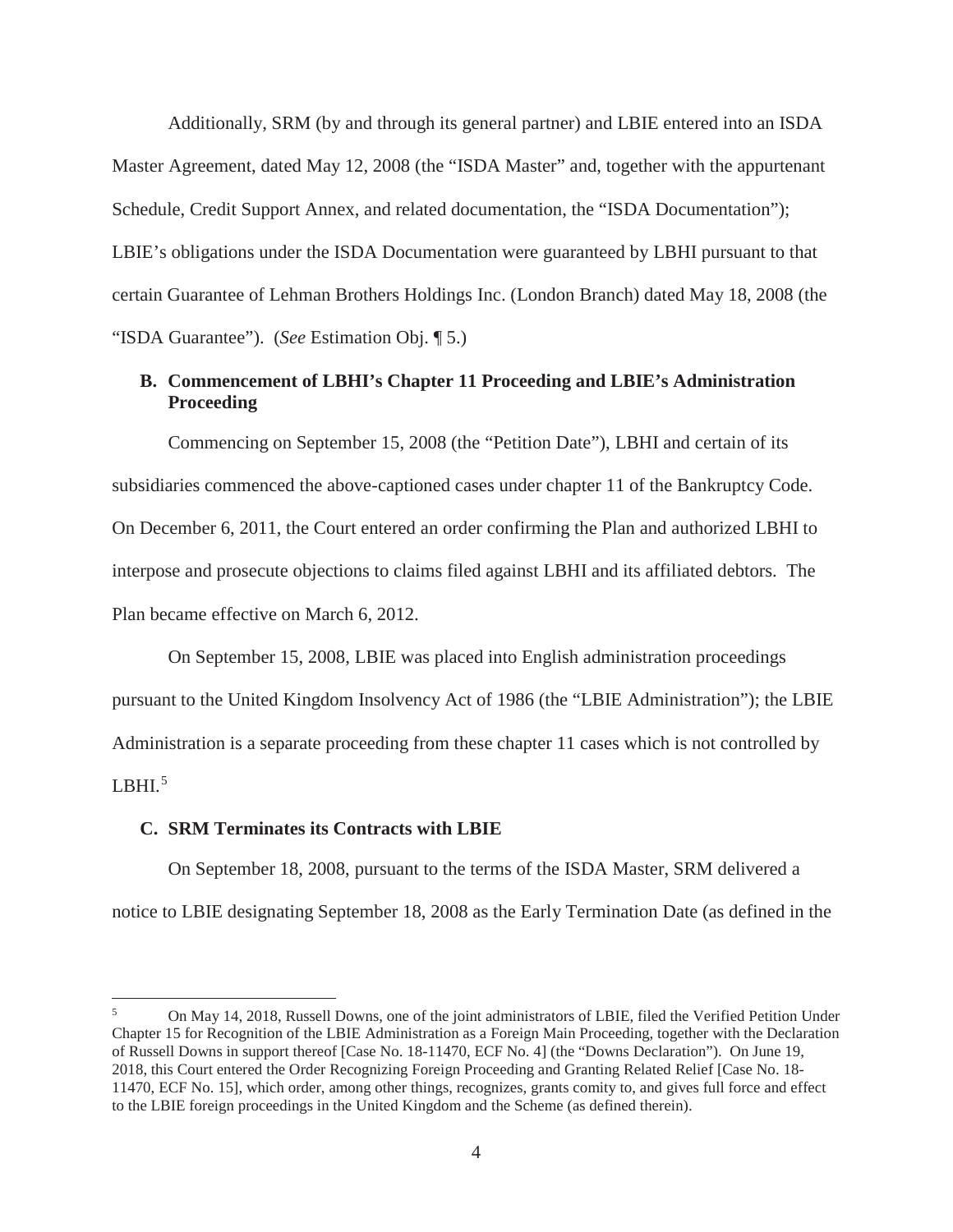ISDA Documentation) and, on the following day, SRM delivered to LBIE a calculation statement with respect thereto. On September 26, 2008, SRM amended its calculation statement to increase the stated total amount due under the ISDA Documentation to be \$49,389,923. (*See*  Estimation Obj. ¶¶ 8-9.)

On September 26, 2008, SRM also sent a statement to LBIE notifying LBIE that it had applied certain setoffs and requesting the return of (i) certain assets of SRM which were held by LBIE (the "Segregated Assets"), including 5,094,060 shares of common stock of Virgin Media, Inc. (the "Virgin Media Shares") and 3,000,000 shares of common stock of Charter Communications, Inc.; and (ii) margin cash provided by SRM pursuant to the MIFCA in the amount of \$8,893,650 including applicable interest (the "Margin Cash"). (*See id.* ¶ 10.) SRM had previously requested from LBIE the return of the Segregated Assets by letters dated September 15, 2008, and September 19, 2008. (*See* Wood Decl. ¶¶ 12-23, Exs. JW1-JW3.) LBIE did not return the Segregated Assets or the Margin Cash contemporaneously with SRM's requests. (*See* Estimation Obj. ¶ 10.)

On October 30, 2008, LBIE delivered a margin notice to SRM which SRM believed was erroneous and contrary to SRM's previous correspondence with LBHI and to the setoffs that SRM had effectuated on September 26, 2008. (*See* SRM Response ¶ 23.) On November 6, 2008 (the "PBA Termination Date"), SRM sent LBIE (i) a notice of default, declaring that an event of default had occurred under the PBA by virtue of the LBIE Administration and (ii) a notice of termination, terminating the PBA. (*See* Wood Decl. ¶ 23.)

## **D. The SRM Proof of Claim**

On September 22, 2009 (the "POC Filing Date"), SRM filed proof of claim number 29606 (the "SRM Proof of Claim") asserting claims against LBHI as guarantor on account of its alleged liability to SRM for obligations of LBIE under the ISDA Documentation and the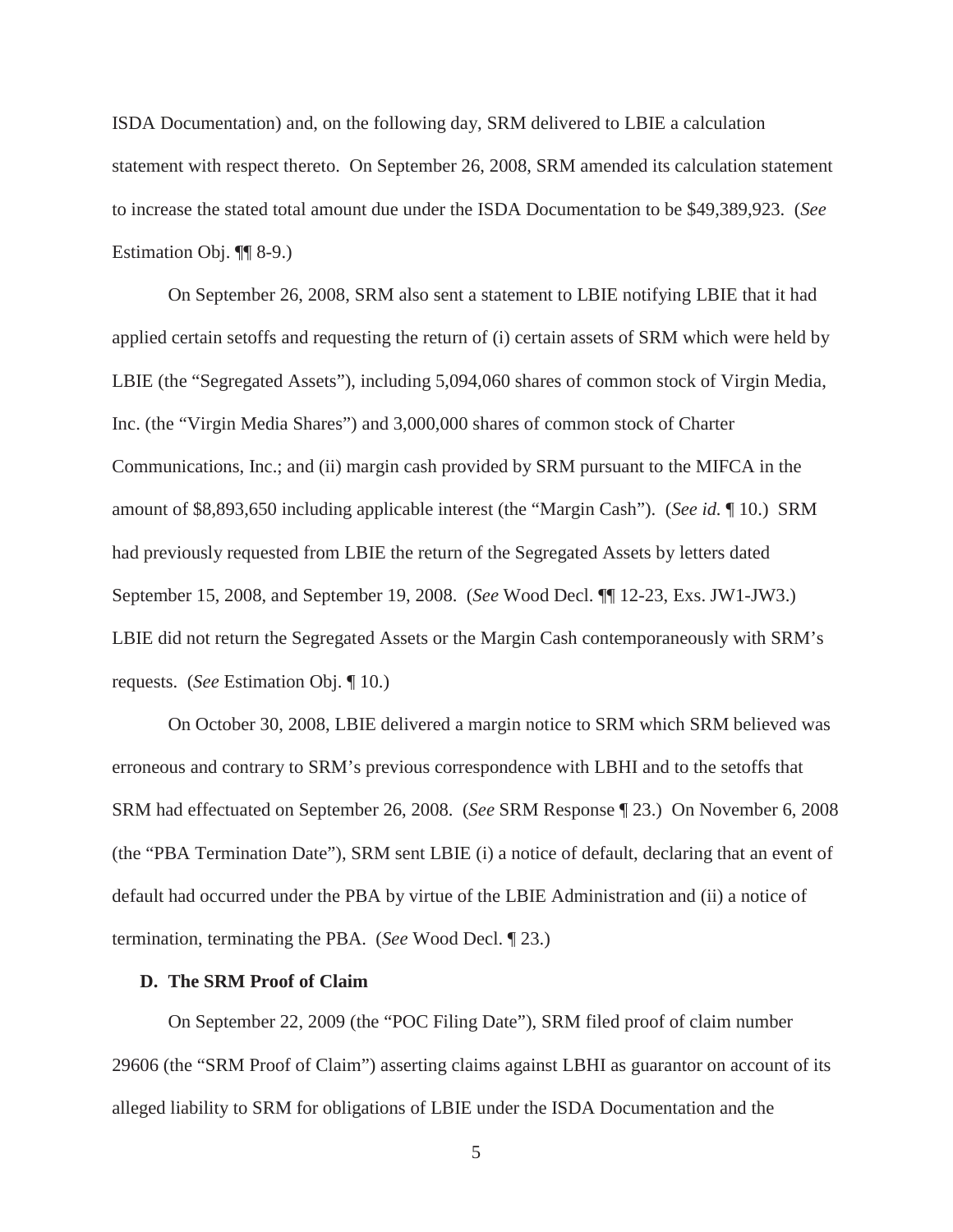Brokerage Agreements. SRM asserts that LBHI is liable as guarantor based on (i) the ISDA Guarantee and (ii) that certain Unanimous Written Consent of the Executive Committee of the Board of Directors of Lehman Brothers Holdings Inc., dated June 9, 2005 (the "Corporate Resolution").<sup>6</sup>

By the SRM Proof of Claim, SRM asserts the following claims: (i) a claim of \$49,389,923 relating to terminated transactions under the ISDA Documentation (the "ISDA Claim");<sup>7</sup> (ii) an aggregate claim of \$106.6 million relating to (a) losses resulting from LBIE's purported failure to segregate and to return the Segregated Assets pursuant to the terms of the PBA (the "Segregated Assets Claim")<sup>8</sup> and (b) LBIE's failure to return the Margin Cash pursuant to the MIFCA (the "Margin Cash Claim"); (iii) a claim of \$48.3 million relating to the so-called "forced sales" of certain equity positions which SRM submits it was forced to liquidate to meet margin calls with other brokers because it did not have access to the Segregated Assets (the "Forced Sales Claim"); (iv) a claim of \$100 million relating to investment opportunities that SRM allegedly lost as a result of LBIE's purported failure to segregate assets and deliver compliant margin notices under the PBA and CMNA (the "Lost Opportunities Claim"); and (v) a claim for fees in the amount of \$750,000 (the "Fees Claim"). (*See* SRM Proof of Claim ¶ 18.)

## **E. The LBIE Settlement**

On , SRM entered into a Deed of Settlement with LBIE; on (the "LBIE Settlement Date"), such Deed of Settlement was supplemented by a

<sup>6</sup> A copy of the Corporate Resolution is attached as Exhibit C to the Objection. The parties agree that the Corporate Resolution is governed by New York law. (*See* July 28, 2016 Hr'g Tr. 42:22-23; 132:9-12.)

SRM asserts that it has a right of setoff with respect to a portion of its ISDA Claim such that the net amount owed to SRM with respect to the ISDA Documentation is \$26,462,531.23. (*See* SRM Proof of Claim ¶¶ 11, 18 n.2.) <sup>8</sup> The SRM Proof of Claim values the Segregated Assets at \$65.4 million, which was the value of the Segregated Assets on the date the proof of claim was filed, September 22, 2009. (*See* SRM Proof of Claim ¶ 12.)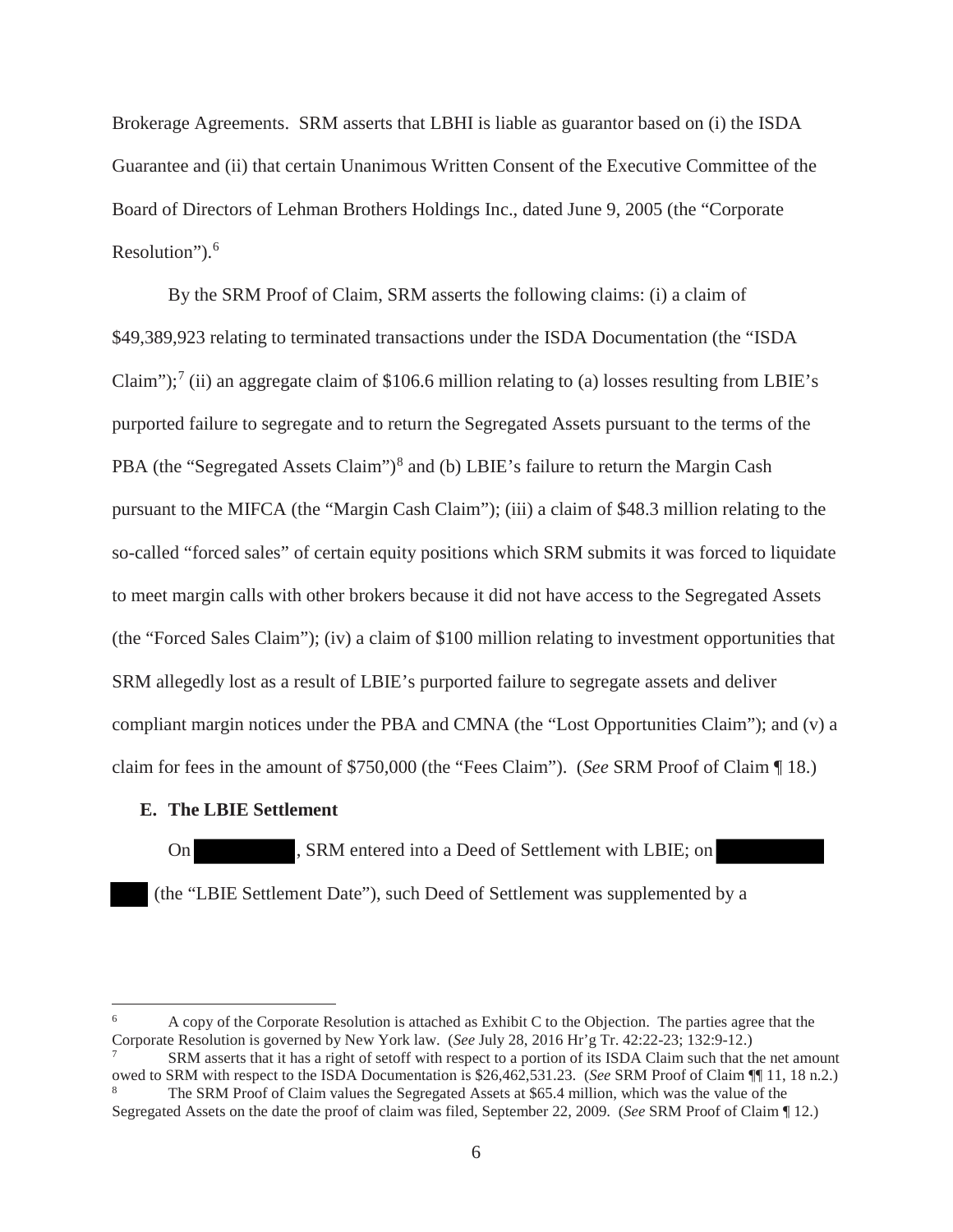Supplemental Deed of Settlement.<sup>9</sup> Pursuant to the Deed of Settlement and the Supplemental Deed of Settlement (together, the "LBIE Settlement"), LBIE agreed to pay SRM (in U.S.

Dollars): (i) on account of LBIE's failure to return the Margin Cash; (ii) on account of LBIE's failure to return the Segregated Assets; and (iii) on account of SRM's remaining claims against LBIE. Under the LBIE Settlement, SRM specifically reserved its rights to pursue its unsatisfied claims against LBHI. (*See* Estimation Obj. ¶ 14.)

Beginning in November 2012, after an extensive claims reconciliation process, the administrators of LBIE made four distributions to creditors which, in the aggregate, repaid the principal amount of all admitted claims against LBIE in full. (*See* Downs Decl. ¶ 11.) Moreover, pursuant to the LBIE scheme of arrangement (the "Scheme") which was approved by the Chancery Division (Companies Court) of the High Court of Justice of England and Wales (the "High Court") and was recognized by this Court, creditors of LBIE holding admitted claims, such as SRM, are entitled to receive statutory interest of eight percent (8%) per annum or more. (*See id.* ¶¶ 37-38; Supplemental Decl. of Richard David Hodgson in Support of Verified Ch. 15 Petition and Related Relief ¶ 7 [Case No. 18-11470, ECF No. 13].)

## **F. LBHI's Objection to the SRM Proof of Claim**

On June 10, 2015, LBHI filed a motion [ECF No. 49954] (the "Estimation Motion") seeking to estimate at zero dollars each of 1,150 claims asserting guarantee liability against LBHI based on primary obligations of LBIE. The Estimation Motion stated that such obligations were anticipated to be satisfied in full as a result of distributions from LBIE alone; accordingly, holders of LBIE-based guarantee claims would not be entitled to any recovery from LBHI on

<sup>9</sup> A copy of the Deed of Settlement is attached as Exhibit 4 to the SRM Response and a copy of the Supplemental Deed of Settlement is attached as Exhibit 5 to the SRM Response. Both deeds were filed under seal.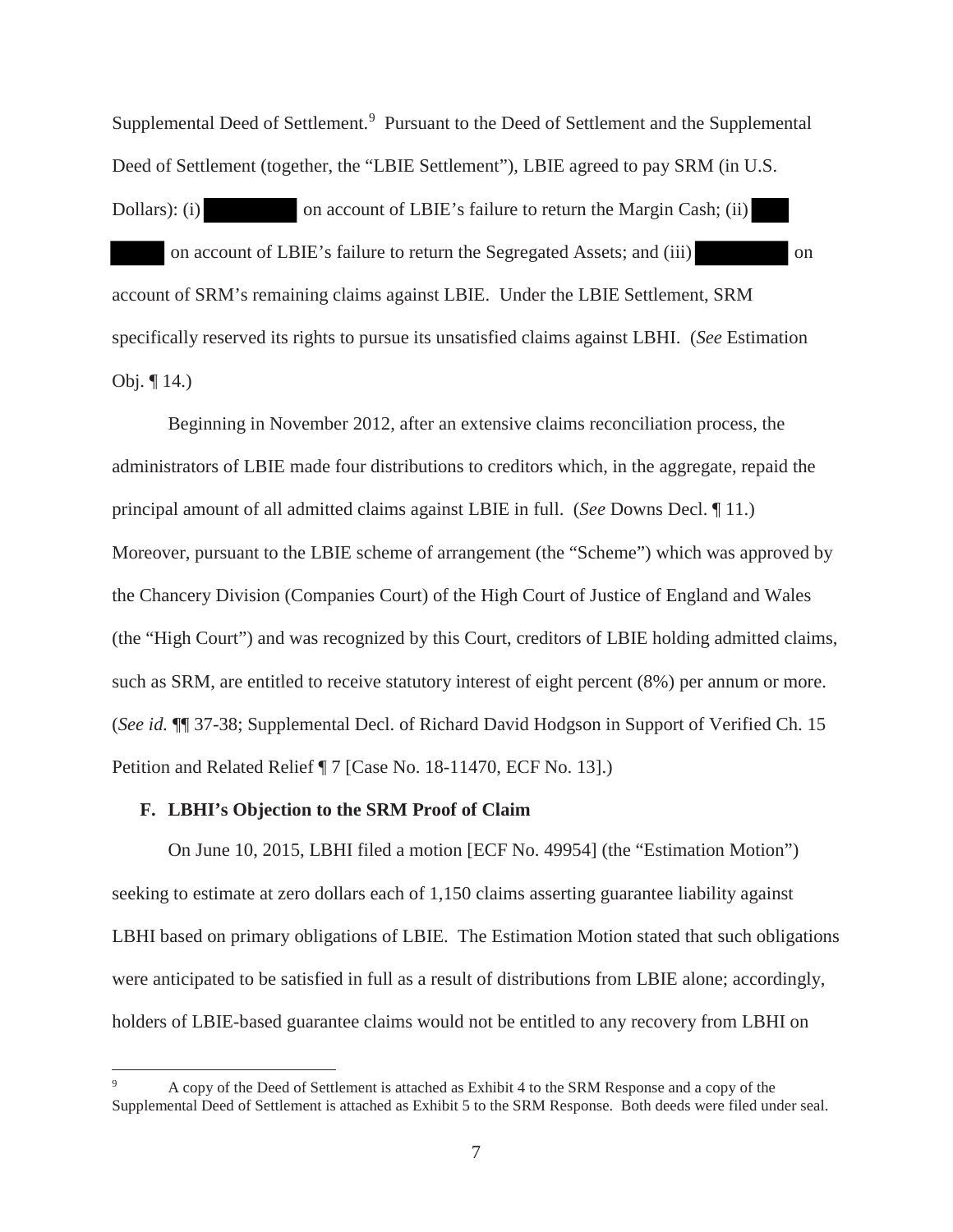account of their alleged LBHI guarantee liability. (*See* Obj. ¶ 13.) In order for LBHI to avoid the undue delay of awaiting the conclusion of the LBIE Administration and the full satisfaction of such claims, the Estimation Motion sought to estimate each LBIE-based guarantee claim filed against LBHI, including the SRM Proof of Claim, in the amount of zero dollars for reserve and distribution purposes.

On July 10, 2015, SRM filed the Estimation Objection in opposition to the Estimation Motion, pursuant to which SRM asserted that, except with respect to the Margin Cash Claim, the LBIE Settlement did not satisfy any of SRM's Claims in full. In the Estimation Objection, SRM valued the Segregated Assets Claim at over \$264 million, which was SRM's asserted value of the Segregated Assets as of the LBIE Settlement Date.<sup>10</sup> (*See* Estimation Obj. ¶ 17.) LBHI subsequently withdrew the Estimation Motion with respect to the SRM Proof of Claim and sought discovery pursuant to Bankruptcy Rule 2004. (*See id*. ¶14.)

On May 20, 2016, LBHI filed the Objection, objecting solely to the Segregated Assets Claim, the Forced Sales Claim, and the Lost Opportunities Claim (collectively, the "Contested Claims").<sup>11</sup> On July 5, 2016, SRM filed the SRM Response to the Objection and, on July 26, 2016, LBHI filed the Reply. On July 28, 2016, the Court held a Sufficiency Hearing<sup>12</sup> to address the sufficiency of the Contested Claims, after which the Court took the matter under advisement. While the Objection was *sub judice*, the parties engaged in mediation with the Honorable Joseph J. Farnan as mediator, but the mediation was unsuccessful. (*See* SRM letter to the Court, dated

<sup>&</sup>lt;sup>10</sup> As of the LBIE Settlement Date, Virgin Media, Inc. was no longer trading, as it had been acquired by Liberty Global plc earlier that year.

<sup>&</sup>lt;sup>11</sup> The ISDA Claim is not subject to the Objection. (*See* Obj. ¶ 16, n.2.)<br><sup>12</sup> Pursuant to an Order of the Court, dated April 10, 2010 IECE No. 847

<sup>12</sup> Pursuant to an Order of the Court, dated April 19, 2010 [ECF No. 8474] (the "Procedures Order") which established claims hearing procedures and alternative dispute resolution procedures for resolving claims, a "Sufficiency Hearing" is defined as a non-evidentiary hearing held to address (i) the legal sufficiency of a contested claim and (ii) whether such contested claim states a claim against the asserted debtor under Bankruptcy Rule 7012. (*See* Procedures Order, Ex. A, ¶ 4(a).)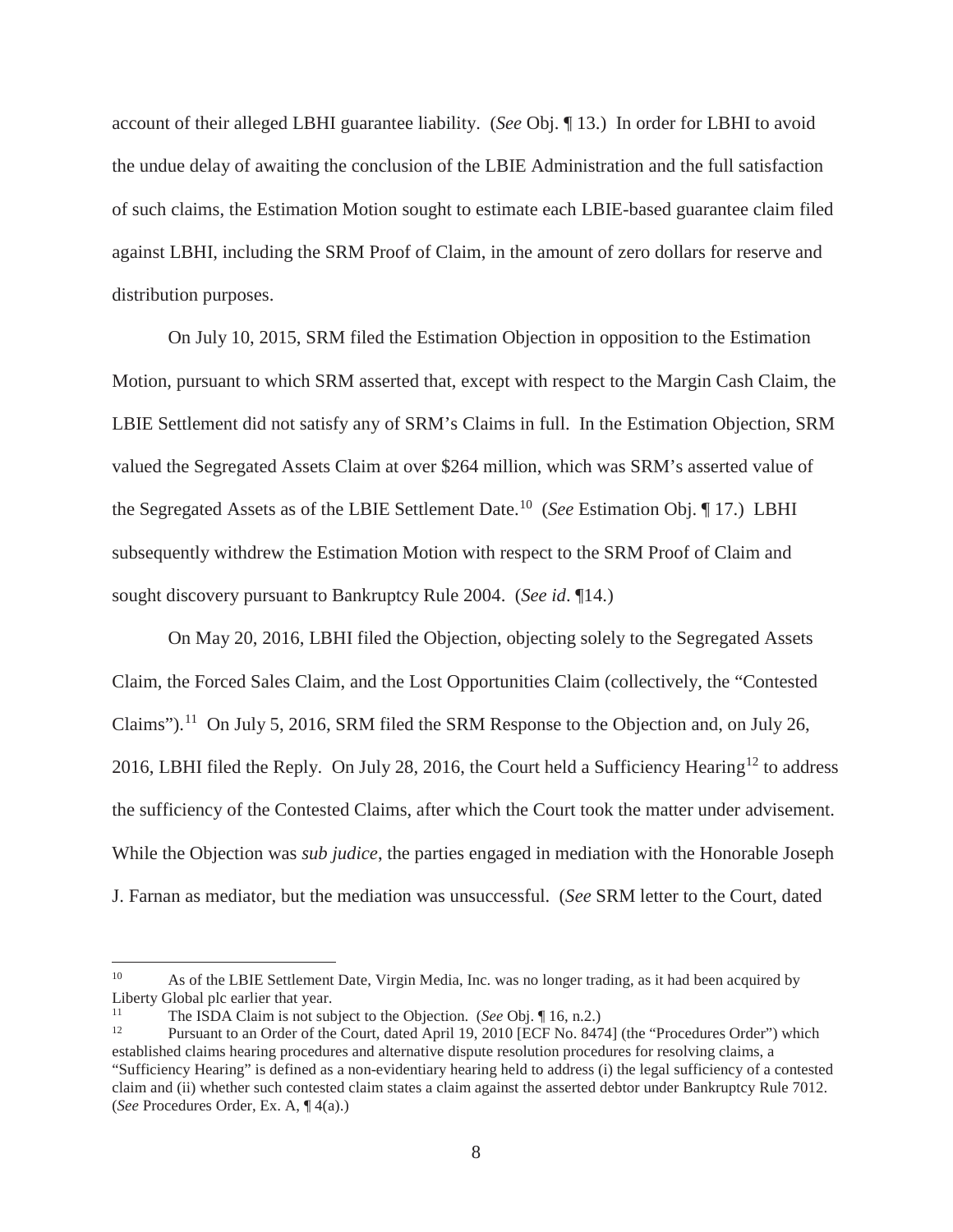February 2, 2017 [ECF No. 54691].) Thereafter, the parties returned to the Court for further status conferences on October 23, 2017 and on December 17, 2018.

## **LEGAL STANDARD**

For a proof of claim to be entitled to *prima facie* validity under Bankruptcy Rule 3001(f), the claim must allege "facts sufficient to support a legal liability to the claimant." *In re Allegheny Int'l Inc.*, 954 F.2d 167, 173 (3d Cir. 1992). Pursuant to the Procedures Order, all hearings "to address the legal sufficiency of [a] particular Contested Claim and whether the Contested Claim states a claim against the asserted Debtor under Bankruptcy Rule 7012" shall be "Sufficiency Hearings," unless LBHI serves the holder of a contested claim with a Notice of ADR Procedure or Notice of Merits Hearing (each as defined in the Procedures Order). (*See*  Procedures Order, Ex. A,  $\P$ 4.) The standard of review for a Sufficiency Hearing is "equivalent" to the standard applied by the Court upon a motion to dismiss for failure to state a claim" under Bankruptcy Rule 7012(b), which incorporates Federal Rule of Civil Procedure 12(b)(6) ("Rule 12(b)(6)"). (*See id.* ¶ 4(a)(i).)

A bankruptcy court may dismiss an adversary proceeding if a plaintiff's complaint fails to state a claim upon which relief may be granted. (*See* Fed. R. Bankr. P. 7012(b), applying Rule 12(b)(6).) In reviewing a motion to dismiss under Rule 12(b)(6), the court accepts the factual allegations of the complaint as true and draws all reasonable inferences in the plaintiff's favor. *Ashcroft v. Iqbal*, 556 U.S. 662, 678 (2009); *Bell Atlantic Corp. v. Twombly*, 550 U.S. 544, 555- 56 (2007); *E.E.O.C. v. Staten Island Sav. Bank*, 207 F.3d 144, 148 (2d Cir. 2000). To survive a challenge to the adequacy of a complaint under Rule 12(b)(6), the factual allegations in a complaint must be supported by more than mere conclusory statements. *Twombly*, 550 U.S. at 555. The allegations must be sufficient "to raise a right to relief above the speculative level" and "a formulaic recitation of the elements of a cause of action will not do." *Id.* (citations omitted).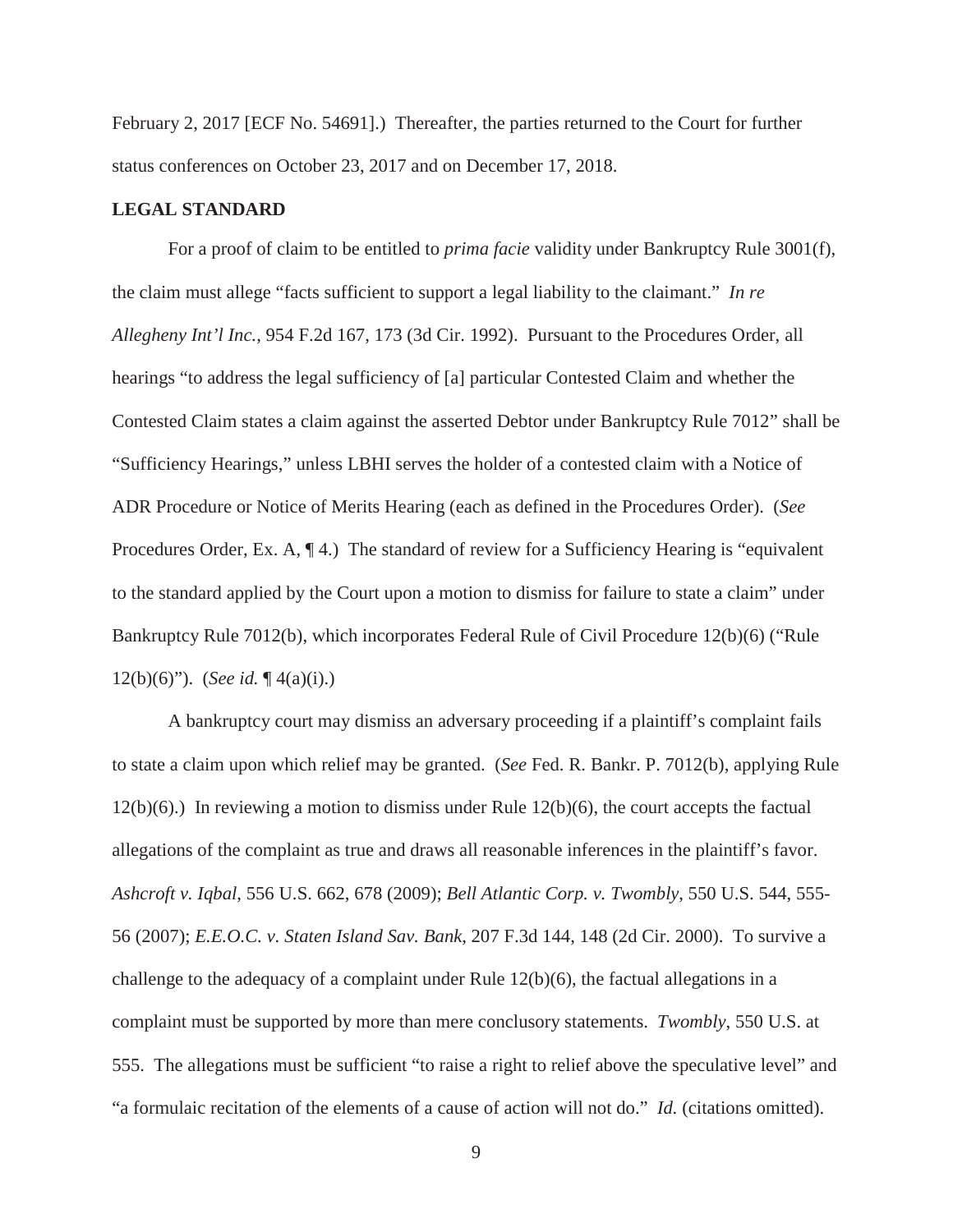A court may dismiss a complaint unless a plaintiff pleads "enough facts to state a claim to relief that is plausible on its face." *Twombly*, 550 U.S. at 570. "[O]nly a complaint that states a plausible claim for relief survives a motion to dismiss." *Iqbal*, 556 U.S. at 679 (citing *Twombly*, 550 U.S. at 556). Therefore, the appropriate inquiry "is not whether a plaintiff is likely to prevail, but whether [he] is entitled to offer evidence to support [his] claims." *Chance v. Armstrong*, 143 F.3d 698, 701 (2d Cir. 1998) (citations omitted).

Applying the standard for a motion to dismiss under Rule 12(b)(6) here, in the context of the Sufficiency Hearing, the Court construes the Objection as a motion to dismiss, SRM as the plaintiff, and the SRM Proof of Claim as the complaint. Accordingly, the Court may sustain LBHI's Objection if the Court finds that, after accepting all factual allegations in the SRM Proof of Claim as true and drawing all reasonable inferences in SRM's favor, the allegations in the SRM Proof of Claim fail to state a claim upon which relief may be granted.

#### **DISCUSSION**

#### **A. SRM Has Failed to Establish the Existence of a Valid and Binding Guarantee**

As a threshold matter, the Court first must determine whether LBHI bears any guarantee liability for the Contested Claims. SRM asserts that LBHI guaranteed all of LBIE's obligations to SRM under the Brokerage Agreements pursuant to the Corporate Resolution and that such guarantee is enforceable by SRM against LBHI.<sup>13</sup> (*See* SRM Proof of Claim ¶ 7; SRM Response ¶ 38.) SRM argues that it has sufficiently put LBHI on notice of its guarantee claim, which, it submits, is all that is required at this stage of the proceedings. In contrast, LBHI argues that, to

<sup>13</sup> The SRM Proof of Claim references the Corporate Resolution as its only support for the alleged existence of an LBHI guarantee here.

However, in the SRM Response, SRM states that LBHI also issued a Guarantee of Lehman Brothers Holdings Inc., dated January 4, 2008 (the "LBHI 2008 Guarantee"), which document is attached as Exhibit 3 to the SRM Response. (*See* SRM Response ¶ 10.) SRM has not expressly stated its reliance on the LBHI 2008 Guarantee, nor has SRM requested leave to amend the SRM Proof of Claim. As such, the Court will not address the validity or enforceability of the LBHI 2008 Guarantee.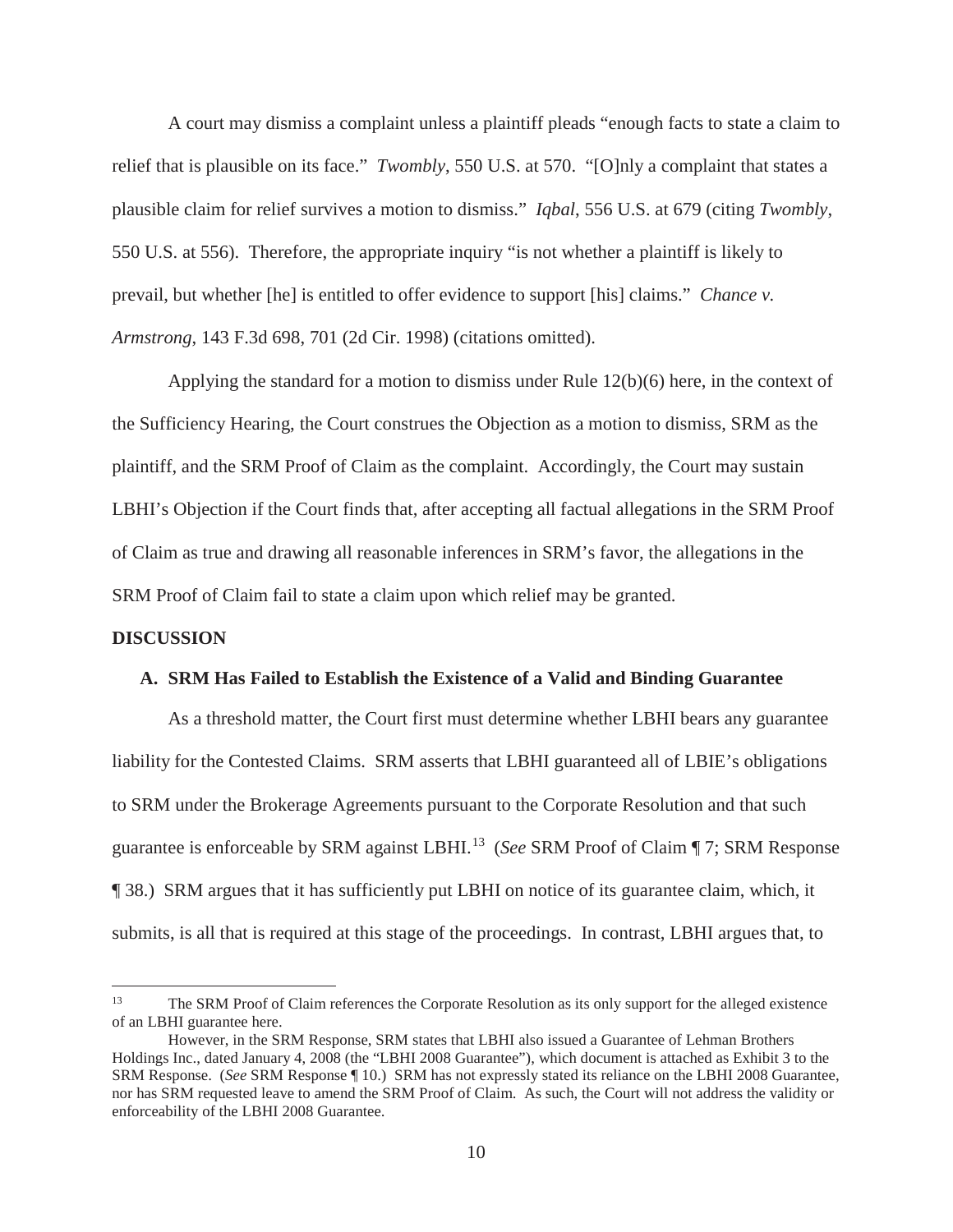the extent the Corporate Resolution is found to be a guarantee, it is, at best, a general guarantee enforceable only if SRM establishes that it knew of and relied upon the Corporate Resolution when transacting business with LBIE. LBHI asserts that SRM has not established such knowledge and reliance. Even accepting as true SRM's factual assertions that it knew of and relied upon the Corporate Resolution prior to signing the PBA, however, LBHI asserts that SRM is nonetheless precluded from asserting reliance on the Corporate Resolution in order to establish a guarantee claim against LBHI here because, in the PBA, SRM expressly disclaimed reliance on prior statements not set forth in the PBA. (*See* Obj. ¶¶ 32-33.)

#### **1. Applicable Law**

A guarantee is a contractual promise by one party, the guarantor, to fulfill the debts or obligations of another party, the primary obligor, in the event of a default by such primary obligor. *See Lakhaney v. Anzelone*, 788 F. Supp. 160, 163 (S.D.N.Y. 1992); 38 AM. JUR. 2D *Guaranty* § 1 (2019). Under New York law, guarantees are governed by contract law and, like any other contract, a guarantee can only be made by mutual assent of the parties. *See Cavendish Traders, Ltd. v. Nice Skate Shoes, Ltd.*, 117 F. Supp. 2d 394, 400 (S.D.N.Y. 2000); *Davis Sewing-Mach. Co. v. Richards*, 115 U.S. 524, 525 (1885).

"Guaranties are distinguished in the law as being either general or special." *Evansville Nat. Bank v. Kaufmann*, 93 N.Y. 273, 276 (1883). A "special" or "specific" guarantee identifies the benefiting creditor or underlying agreement being guaranteed, whereas a "general" guarantee is addressed to persons generally and may be enforced by anyone to whom it is presented. *See id*.; 38 AM. JUR. 2D *Guaranty* § 14. To enforce a general guarantee, a creditor must demonstrate that it had definite knowledge of the existence of the guarantee and that it acted in reliance on it when entering into the transaction with the primary obligor. *See Fed. Deposit Ins. Corp. v. Schuhmacher*, 660 F. Supp. 6, 8 (E.D.N.Y. 1984) ("It is, of course, elementary that a creditor's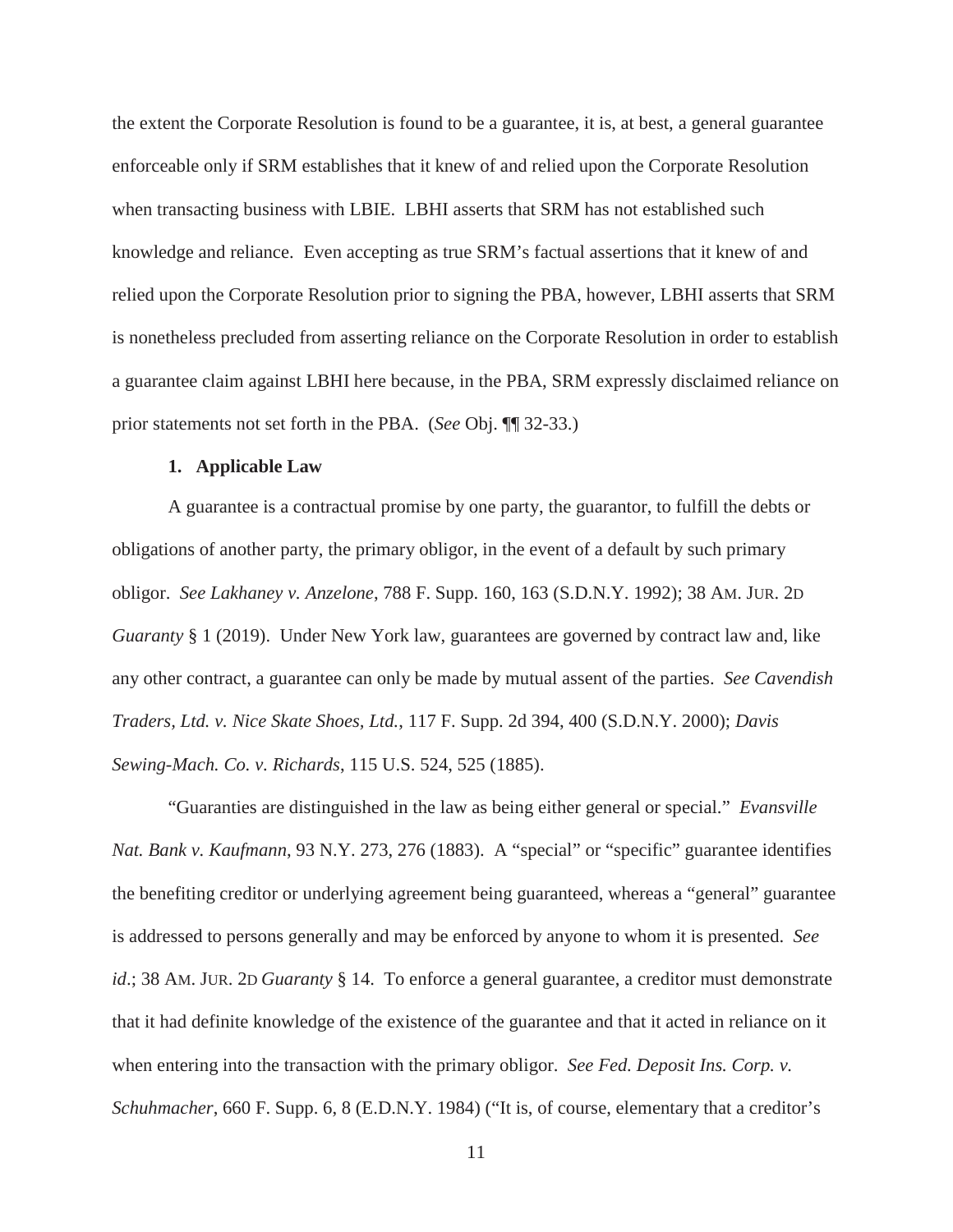right to enforce a contract of guaranty must be based upon knowledge of the existence of the

guaranty and that the credit must be extended in reliance thereof.") (citation omitted); 38 AM.

JUR. 2D *Guaranty* § 14.

## **2. SRM Waived Reliance on the Corporate Resolution in the PBA**

The Corporate Resolution states, in pertinent part, that

The undersigned, being both members of the Executive Committee of the Board of Directors of Lehman Brothers Holdings Inc., a Delaware corporation (the "Corporation"), do hereby adopt the following resolutions . . .

RESOLVED, that the Corporation hereby fully guarantees the payment of all liabilities, obligations and commitments of the subsidiaries set forth on Schedule A hereto . . . .

(Corporate Resolution at 1-2.) LBIE is one of the named subsidiaries listed on Schedule A of the

Corporate Resolution.<sup>14</sup>

The parties do not dispute that the Corporate Resolution, which does not identify any particular benefiting party or transaction, is at best a general guarantee. Instead, the parties disagree on SRM's ability to enforce the Corporate Resolution in connection with LBIE's obligations to SRM under the Brokerage Agreements.

LBHI asserts that (i) SRM must establish as a *prima facie* element of its claim that SRM knew of, and relied upon, the Corporate Resolution in transacting business with LBIE and (ii) SRM has failed to allege such knowledge and reliance here. (*See* Obj. ¶¶ 32-33.) SRM maintains that it sufficiently put LBHI on notice of its guarantee claim in the SRM Proof of Claim and in the related Guarantee Questionnaire that SRM submitted and that SRM has alleged facts from which it reasonably can be inferred that SRM knew of and relied upon the Corporate Resolution at the time it entered into the Brokerage Agreements. (*See* SRM Response ¶¶ 39-44.)

<sup>&</sup>lt;sup>14</sup> A copy of the Corporate Resolution is attached as Exhibit C to the Objection.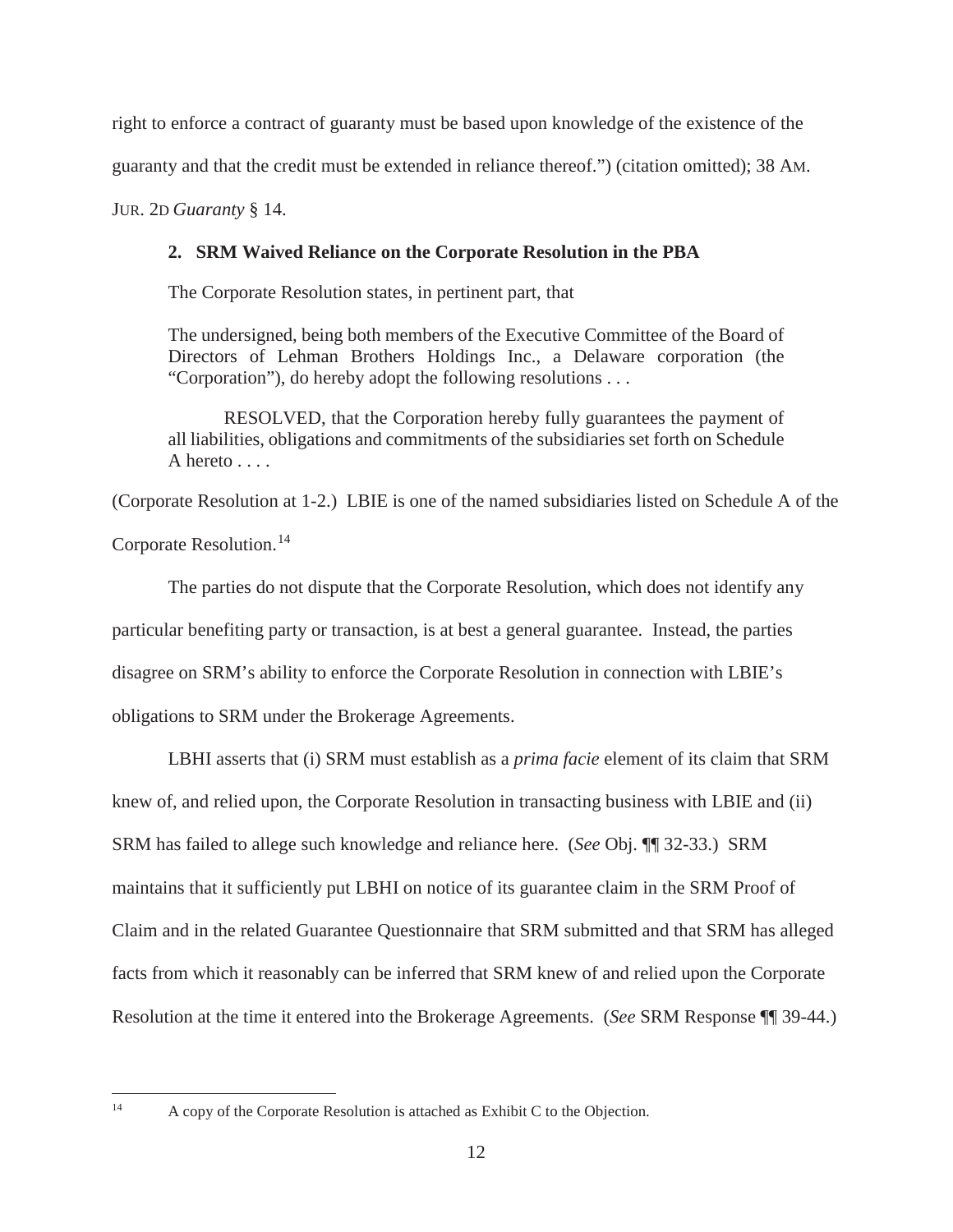Additionally, SRM asserts that, ultimately, the question of reliance is a factual issue and the evidence will show that SRM in fact knew of and relied upon the Corporate Resolution prior to entering into the Brokerage Agreements with LBIE. (*See id.* ¶ 44). SRM also disputes that the terms of the PBA preclude SRM's enforcement of the Corporate Resolution. LBHI concedes that the question of whether SRM knew of, and relied upon, the Corporate Resolution may be an issue of fact; however, LBHI submits that, even if this Court accepts all of SRM's factual allegations as true, SRM is nonetheless precluded from relying upon the Corporate Resolution as a matter of law because SRM waived such reliance pursuant to Clauses 2.2 and 16.3 of the PBA. (*See* Reply ¶¶ 11-12.)

#### **Clause 2.2 of the PBA**

Clause 2.2 of the PBA provides, in pertinent part, that

Except to the extent that any other document or notice is expressly referred to in this Agreement (including, without limitation, the Customer Agreements) the terms of this Agreement constitute the entire agreement between the parties as to its subject matter and, to the extent of any such other document or notice, the terms of this Agreement will prevail.

## (PBA § 2.2.)

SRM submits that the merger language in Clause 2.2 – which specifically refers to "the entire agreement between the parties as to its subject matter" – does not encompass the Corporate Resolution because LBHI is not a party to the PBA and LBHI's obligation as a guarantor of LBIE is not the subject matter of the PBA. (*See* SRM Response ¶ 48.) SRM further states that, under English law, any intention to limit or exclude liability must be clearly stated on the face of the instrument, and any ambiguity must be resolved against the party seeking to avoid liability. Here, SRM asserts that, because Clause 2.2 fails to clearly provide that SRM specifically agreed to waive its right to enforce the Corporate Resolution against LBHI, Clause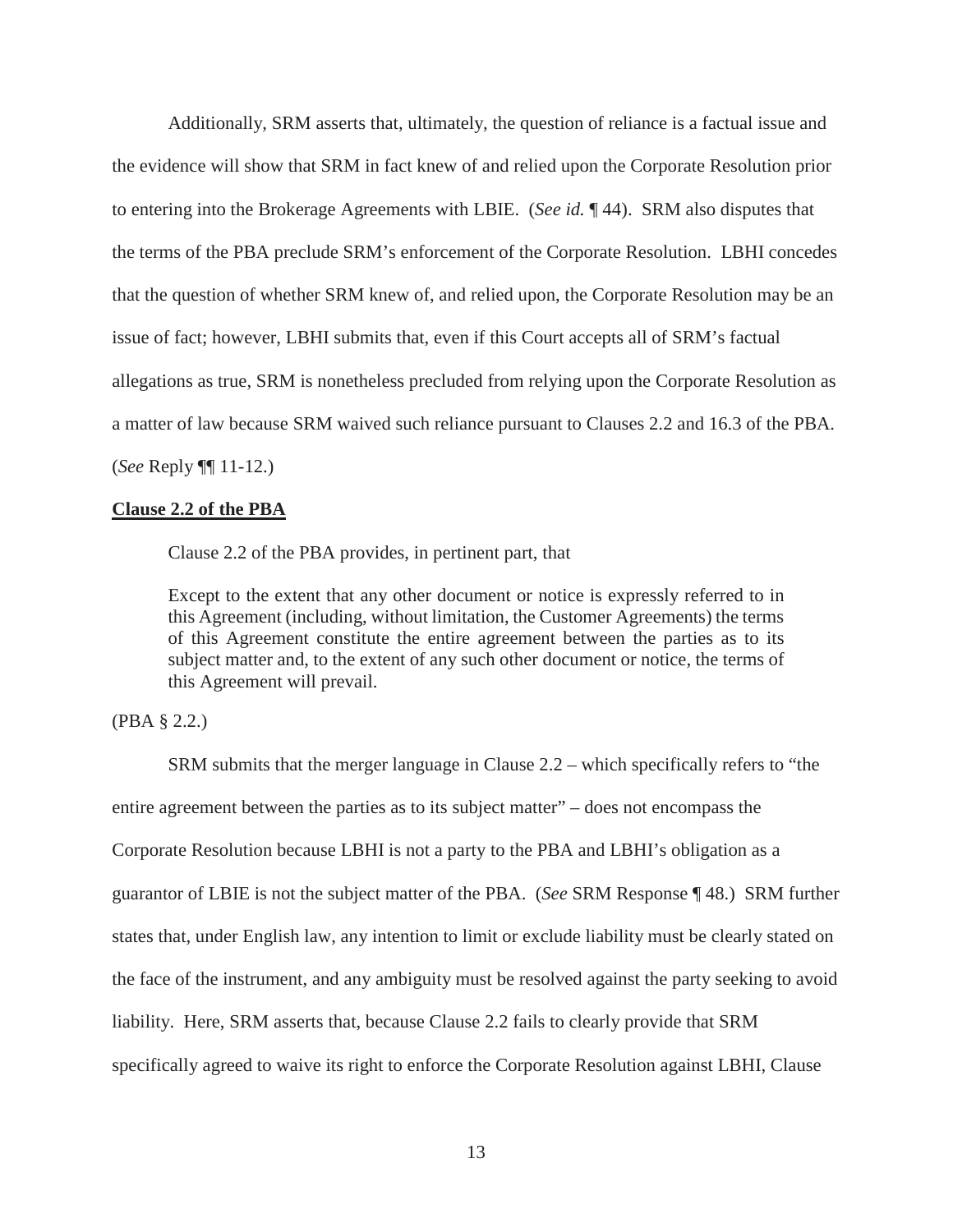2.2 cannot operate to absolve LBHI of its obligations as guarantor as a matter of English law.

(*Id.* ¶¶ 46-47.)

#### **Clause 16.3 of the PBA**

Clause 16.3 of the PBA provides, in pertinent part, that

Each party acknowledges and agrees that

- (a) they have not relied on any representation, warranty or other statement of another party in entering into this Agreement other than those expressly set out in this Clause 16; and
- (b) in the case of [SRM], [SRM] further represents and warrants to [LBIE] that –
	- (i) it has not relied on any oral or written representation made by Prime Broker [LBIE] or any person on behalf of Prime Broker [LBIE], and acknowledges that this Agreement sets out to the fullest extent the duties of  $[LBIE] \ldots$ .

(PBA § 16.3.)

SRM contends that it did not waive reliance on the Corporate Resolution under Clause 16.3 of the PBA because the words "of another party" in Clause 16.3(a) should be construed to refer only to the parties to the PBA (SRM and LBIE) and not to LBHI. SRM further argues that the words "any oral or written representation made by Prime Broker [LBIE] or any person on behalf of Prime Broker [LBIE]" in Clause 16.3(b)(i) do not encompass the Corporate Resolution, which (i) LBIE did not issue and (ii) LBHI issued on behalf of itself, not on behalf of LBIE. (*See* SRM Response ¶¶ 49-50.)

LBHI argues that the language of Clauses 2.2 and 16.3 is clear and unambiguous and that either (i) Clause 2.2 (SRM's agreement that only documents expressly referenced in the PBA will prevail) or (ii) Clause 16.3(a) (SRM's representation that it had not relied upon any other representation, warranty, or other statement in entering into the PBA) negates any pre-execution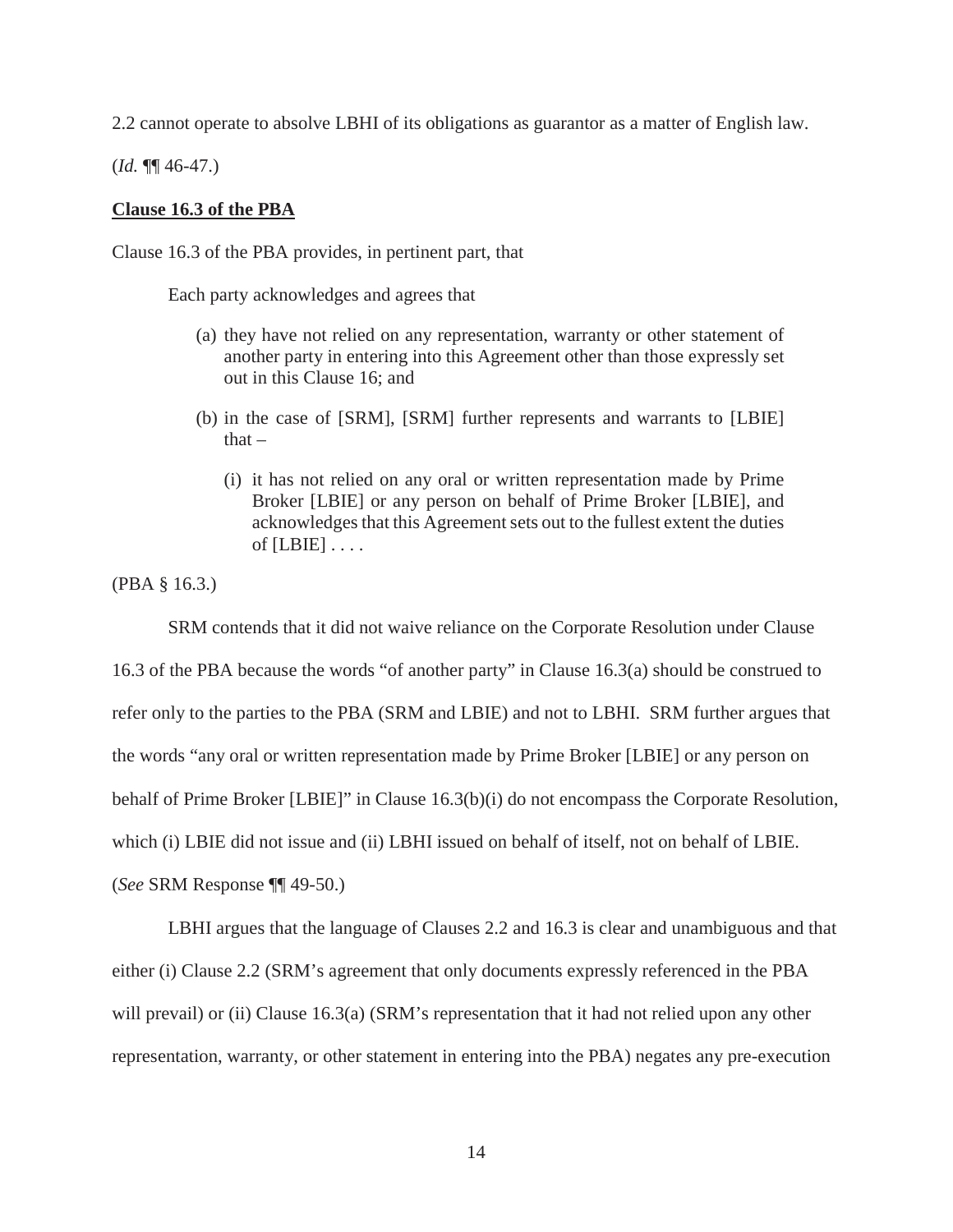discussions with respect to a purported guarantee by LBHI which allegedly occurred between the parties prior to their entry into the PBA. (*See* Obj. ¶ 3.)

The PBA is governed by, and must be construed in accordance with, English law. (*See*  PBA § 28.1.) As under New York law, contractual interpretation under English law seeks to give effect to the intention of the parties, and a court's determination of such intention should be based on commercial common sense. (*See* Collins Decl. ¶¶ 24-25 (citing *Arnold v Britton* [2015] UKSC 36, [2015] AC 1619, at paras [15]-[22]).) English courts have warned, however, that reliance on common sense should not be invoked to undervalue the contractual language which is to be construed because parties have control over the language that they use and have presumably chosen such words deliberately. (Collins Decl. ¶ 24(2)-(4).)

While the Court finds LBHI's argument regarding the meaning and effect of Clause 2.2 unavailing, the Court nonetheless agrees with its interpretation of Clause 16.3. In Clause 16.3(a) of the PBA, SRM and LBIE represent that each of them has not "relied on any representation, warranty or other statement of another party in entering into [the PBA] other than those expressly set out in this Clause 16." (PBA § 16.3(a).) In construing a contractual provision, English courts look to the natural, ordinary meaning of the language, even if the natural meaning appears imprudent for one of the parties. (*See* Collins Decl*.* ¶¶ 25(7), 27-28.)

The Court concludes that the natural, ordinary meaning of the words "another party" means any party other than SRM and LBIE, which broadly encompasses LBHI. This interpretation of Clause 16.3(a) is supported by other provisions of the PBA which reflect that, when SRM and LBIE intended to refer only to each other, they refer to each other as the "other" party and eschew usage of the phrase "another party," as used in Clause 16.3(a). (*See*, *e.g.*, PBA § 16.1 ("Each party represents and warrants to the other that . . . ."); § 16.5 ("A party shall notify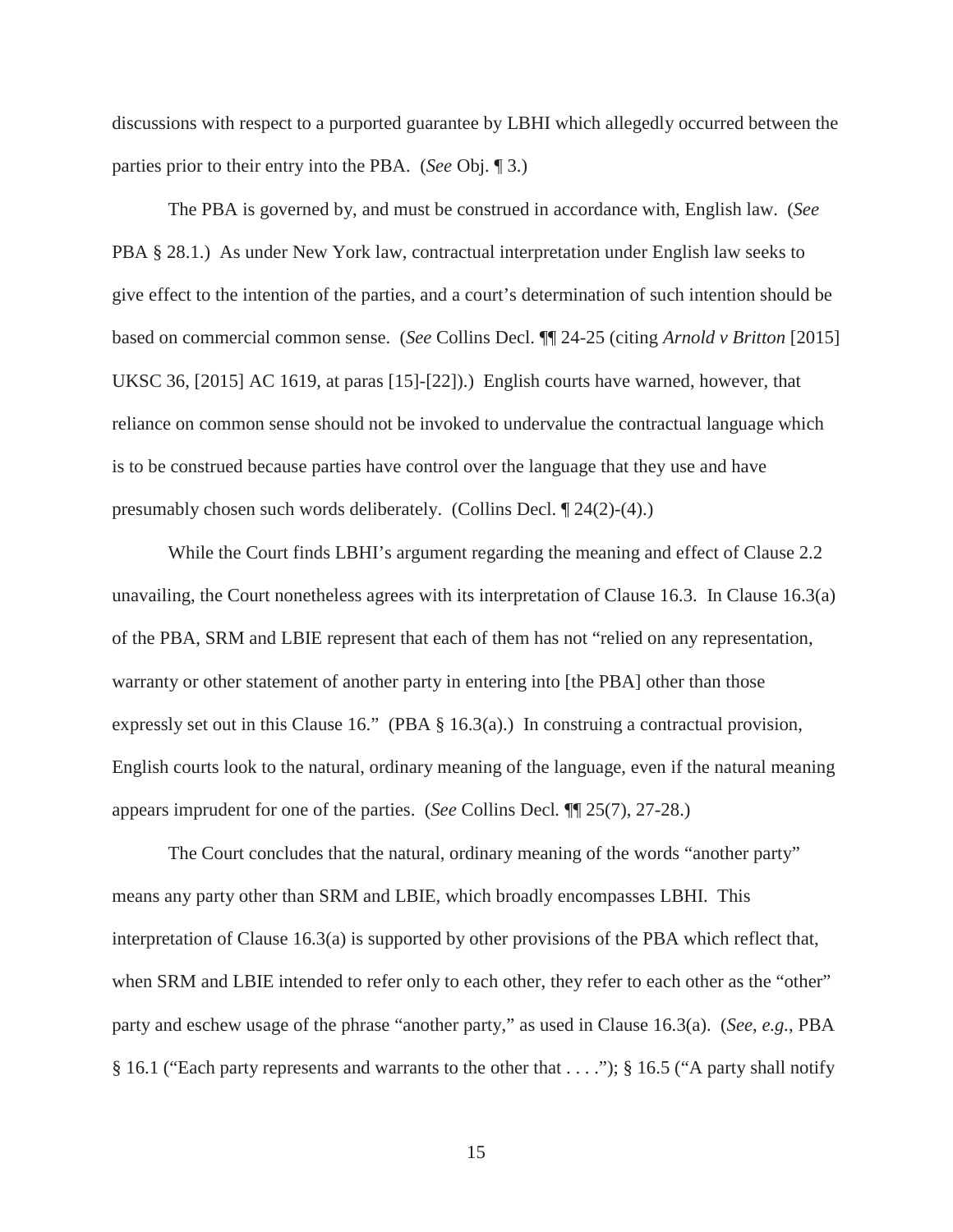the other immediately in writing if . . . .").) LBHI also correctly observes that, if the drafters of the PBA had intended to limit Clause 16.3(a) to only SRM and LBIE, they would have used defined terms, as they did in the immediately succeeding Clause 16.3(b), which provides that the "Counterparty" disclaims reliance on statements made by the "Prime Broker" and "any person on behalf of the Prime Broker." As between two sophisticated parties such as LBIE and SRM, the Court must presume that use of the words "another party" (rather than "the other party" or "the parties") was deliberate, and that LBIE relied upon SRM's representation in Clause 16.3(a) when LBIE entered into the PBA. (*See* Collins Decl. ¶ 25(4) ("[P]arties have control over the language that they use in a contract [and]  $\dots$  the parties must have been specifically focusing on the issue covered by the provision when agreeing [to] the wording of that provision.") (citation omitted).)

Further, the Court finds that the ordinary meaning of the words "any . . . other statement" is also broad enough to encompass any statements made by LBHI in the Corporate Resolution. The Court declines to accept SRM's argument that, as a matter of English law, SRM did not waive its right to rely on LBHI's guarantee simply because the Corporate Resolution is not specifically referenced in Clause 16.3(a). (*See* SRM Response ¶¶ 46, 49.) If correct, SRM's theory would render Clause 16.3(a) as drafted entirely meaningless, as Clause 16.3(a) fails to specify any documents at all.

Based on the clear and unambiguous language of Clause 16.3(a) of the PBA, the Court finds that SRM waived reliance on the Corporate Resolution and is therefore precluded as a matter of law from relying on the LBHI guarantee set forth in the Corporate Resolution.

#### **3. The Terms of the PBA are Enforceable by LBHI as a Third-Party Beneficiary**

Even assuming that, pursuant to Clause 16.3(a) of the PBA, SRM did waive its right to rely on the Corporate Resolution to hold LBHI liable as guarantor, SRM contends that LBHI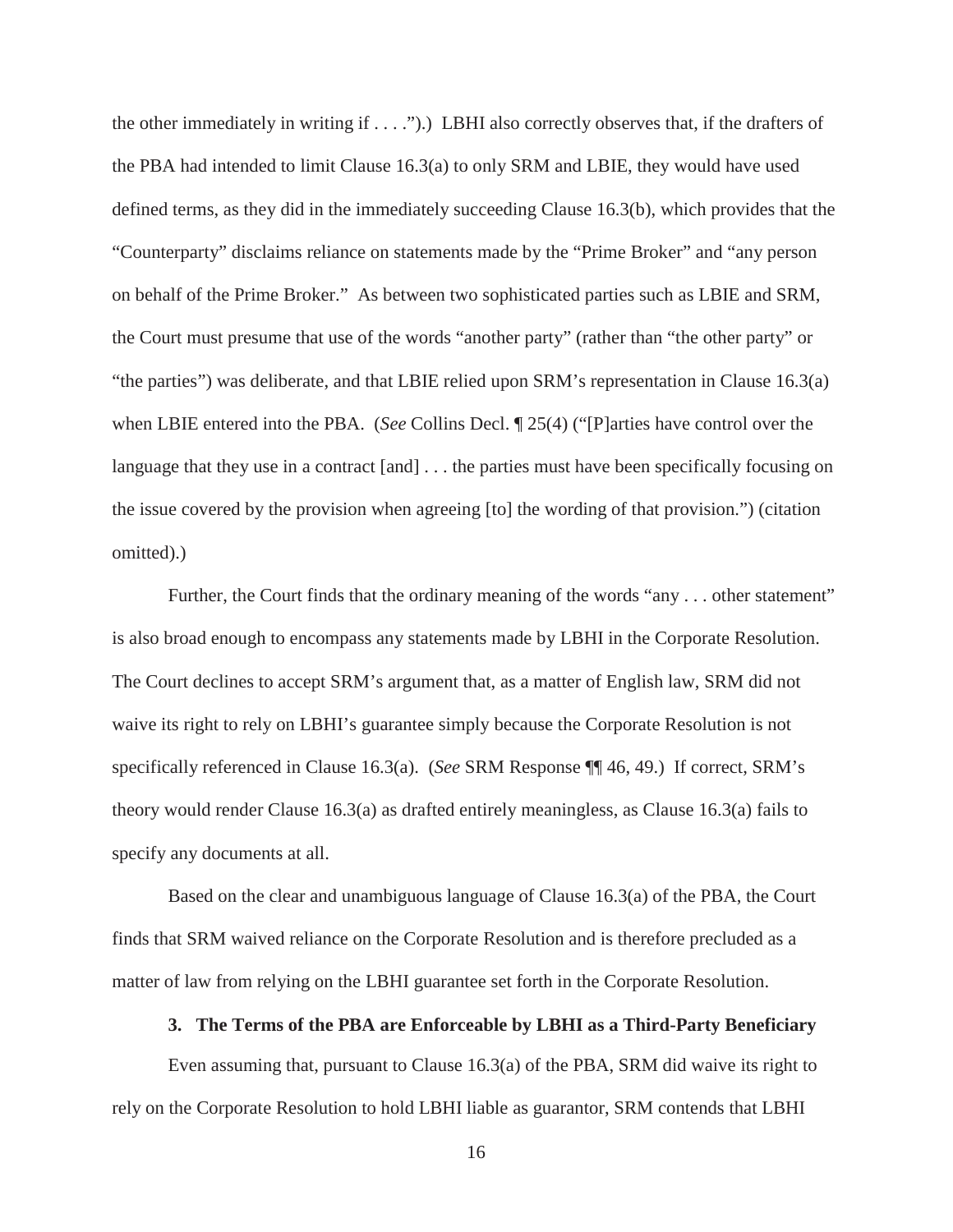cannot enforce the terms of the PBA because LBHI is neither a party to the PBA nor a third party beneficiary thereunder. (*See* SRM Response ¶ 51.) LBHI counters that (i) applicable English law, the Contract (Rights of Third Parties) Act of 1999, and (ii) Clause 31.1 of the PBA permit affiliates of LBIE, such as LBHI, to enforce the terms of the PBA. (*See* Reply ¶¶ 17-20.) The Court agrees.

## **Clause 31.1 of the PBA**

Clause 31.1 of the PBA provides, in pertinent part, that

[o]ther than Affiliates of the Primer Broker [LBIE] and the directors, officers, employees and agents of the Prime Broker or its Affiliates, a person who is not a party to this Agreement shall have no right under the Contract (Rights of Third Parties) Act 1999 to enforce any of its terms.

(PBA § 31.1.) Schedule 3 of the PBA defines an "Affiliate" to include a "holding company" of

the Prime Broker as such term is defined in section 736 of the Companies Act 1985 (or any

statutory modification or re-enactment thereof). (PBA Schedule 3.) Section 736 of the

Companies Act 1985 has most recently been re-enacted as section 1159 of the Companies Act

2006 (Companies Act 2006, schedule 16). Both the 1985 and 2006 enactments of the

Companies Act include indirect holding companies within the meaning of "holding company."

Specifically, section 1159 of the Companies Act 2006 provides that:

(1) A company is a "subsidiary" of another company, its "holding company", if that other company—

(a) holds a majority of the voting rights in it, or

(b) is a member of it and has the right to appoint or remove a majority of its board of directors, or

(c) is a member of it and controls alone, pursuant to an agreement with other members, a majority of the voting rights in it, or if it is a subsidiary of a company that is itself a subsidiary of that other company.

Applying this definition, LBIE is a "subsidiary" of LBHI, and, as LBIE's ultimate parent, LBHI is LBIE's "holding company" within the meaning of the Companies Act. LBHI is thus an

"Affiliate" of LBIE as such term is used in Clause 31.1 of the PBA.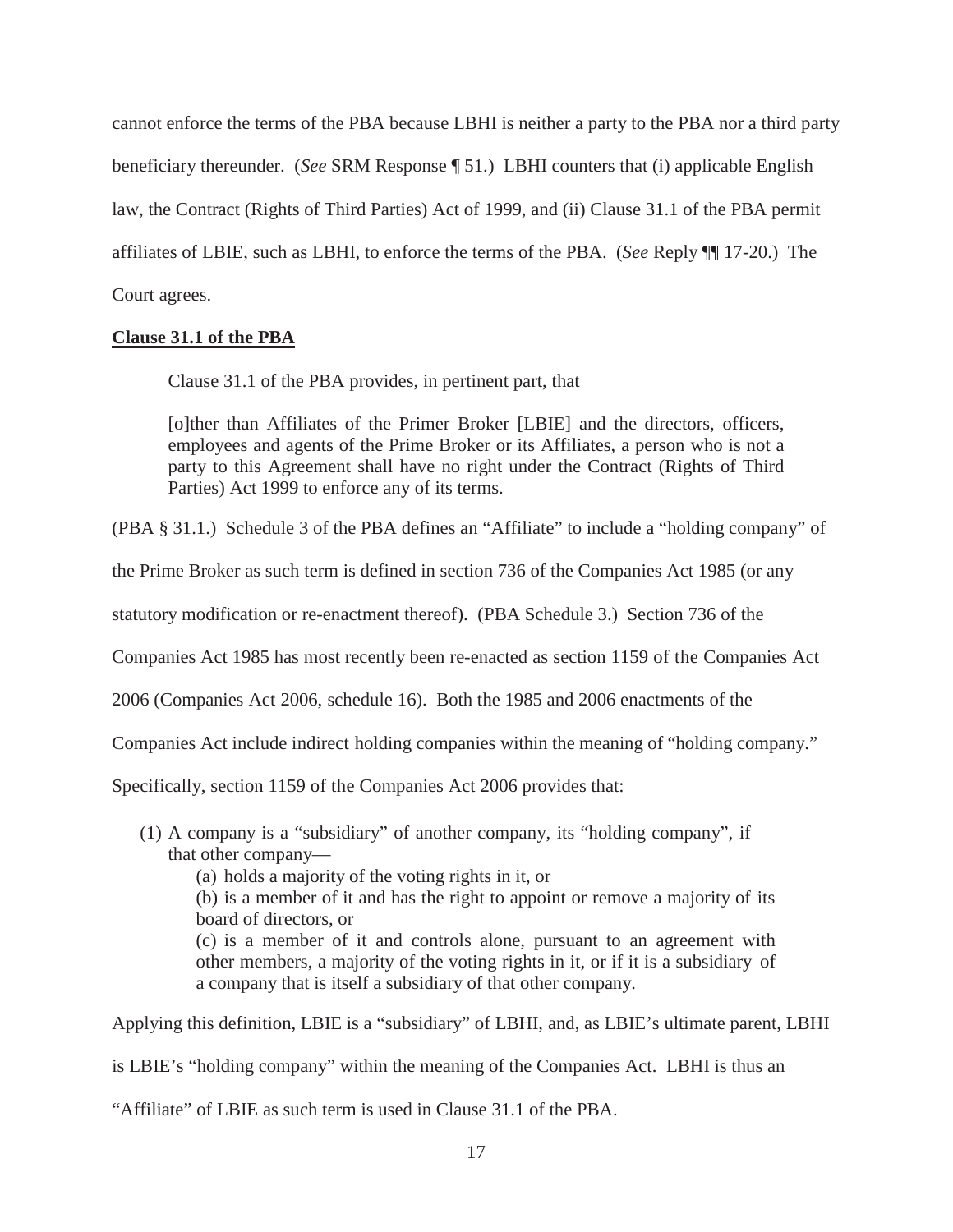As a matter of English law, the Contract (Rights of Third Parties) Act 1999 permits a third party to rely on a contractual right in two situations. Section 1(1) of the Act provides that

- (1) Subject to the provisions of this Act a person who is not a party to a contract (a "third party") may in his own right enforce a term of the contract if –
	- (a) the contract expressly provides that he may, or
	- (b) subject to subsection  $(2)$ , <sup>15</sup> the term purports to confer a benefit on him.

(Reply ¶ 17.)

Inasmuch as the PBA does not specify the parties which may affirmatively enforce its terms, Section  $1(1)(a)$  of the Act is inapplicable here. With respect to Section  $1(1)(b)$  of the Act, the Court must examine whether the terms of the PBA purport to confer a benefit on LBHI such that LBHI can enforce such agreement.

"[T]he ultimate aim of interpreting a provision in a contract, especially a commercial contract, is to determine what the parties meant by the language used, which involves ascertaining what a reasonable person would have understood the parties to have meant." (Collins Decl. ¶ 34 (citing *Rainy Sky SA v. Kookmin Bank* [2001] UKSC 50, [2001] 1 WLR 2900, at paras [14] and [21]).) By expressly carving out "Affiliates" of LBIE from Clause 31.1 of the PBA, a reasonable person would conclude that SRM and LBIE conferred a right on such Affiliates to enforce the terms of the PBA. The Court has determined that LBHI is an Affiliate of LBIE under the PBA. Thus, LBHI is a third-party beneficiary of the PBA and has the right to enforce its terms.

In sum, the Court finds that (i) pursuant to the terms of the PBA, SRM waived its right to rely on the Corporate Resolution and the guarantee by LBHI contained therein and (ii) LBHI, as

<sup>&</sup>lt;sup>15</sup> Subsection (2) provides that "Subsection (1)(b) does not apply if on a proper construction of the contract it appears that the parties did not intend the term to be enforceable by the third party." Subsection 2 is not relevant here. (*See* Reply ¶ 18.)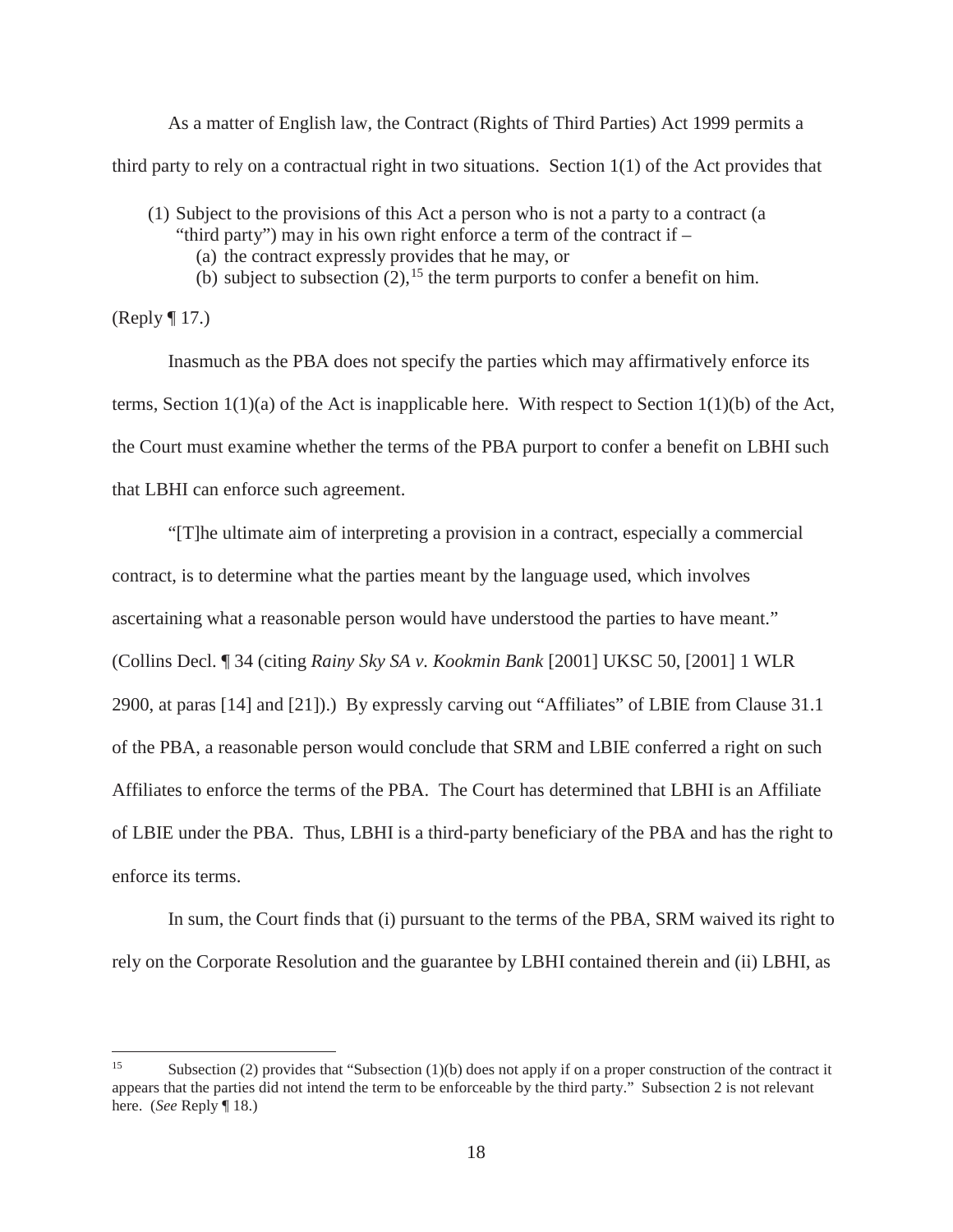a third party beneficiary of the PBA, has a right to enforce such waiver.<sup>16</sup> Because the Contested Claims against LBHI are based solely upon the guarantee set forth in the Corporate Resolution, the Contested Claims must be disallowed in their entirety. While, in light of this determination, the Objection can be sustained on this basis alone and the Court need not address the parties' additional arguments, the Court nevertheless will consider the Objection based upon the assumption, *arguendo*, that SRM is able to enforce a guarantee claim against LBHI based on the Corporate Resolution. This discussion follows.

## **B. The Value of the Segregated Assets Should be Determined as of the PBA Termination Date or, Alternatively, as of the Petition Date**

Even assuming, *arguendo*, SRM has the right to enforce LBHI's guarantee of LBIE's obligations and that SRM could assert a claim for damages on account of the Segregated Assets that LBIE failed to return to SRM, the Court finds that SRM's proposed valuation date for the Segregated Assets – the LBIE Settlement Date – has no basis in law. The value of the Segregated Assets for purposes of the Segregated Assets Claim should be determined as of the PBA Termination Date pursuant to section 562 of the Bankruptcy Code or, alternatively, as of the Petition Date pursuant to section 502 of the Code.

#### **1. The Segregated Assets Claim**

The Segregated Assets Claim is based on SRM's assertion that LBIE breached the PBA and its duties as trustee of SRM's assets when LBIE failed to (i) segregate the Segregated Assets which SRM posted as collateral to LBIE as its prime broker and (ii) return the Segregated Assets that LBIE had not rehypothecated. (*See* SRM Proof of Claim ¶¶ 13-15; SRM Response ¶ 28.) In

<sup>16</sup> The Court recognizes that the Lost Opportunities Claim is based upon LBIE's purported breaches of not only the PBA but also the CMNA. For reasons discussed *infra*, the Court concludes that the PBA and the CMNA should be read together as one agreement, and therefore, the waiver in Clause 16.3(a) of the PBA is applicable to the Lost Opportunities Claim and to any other claims arising out of the CMNA.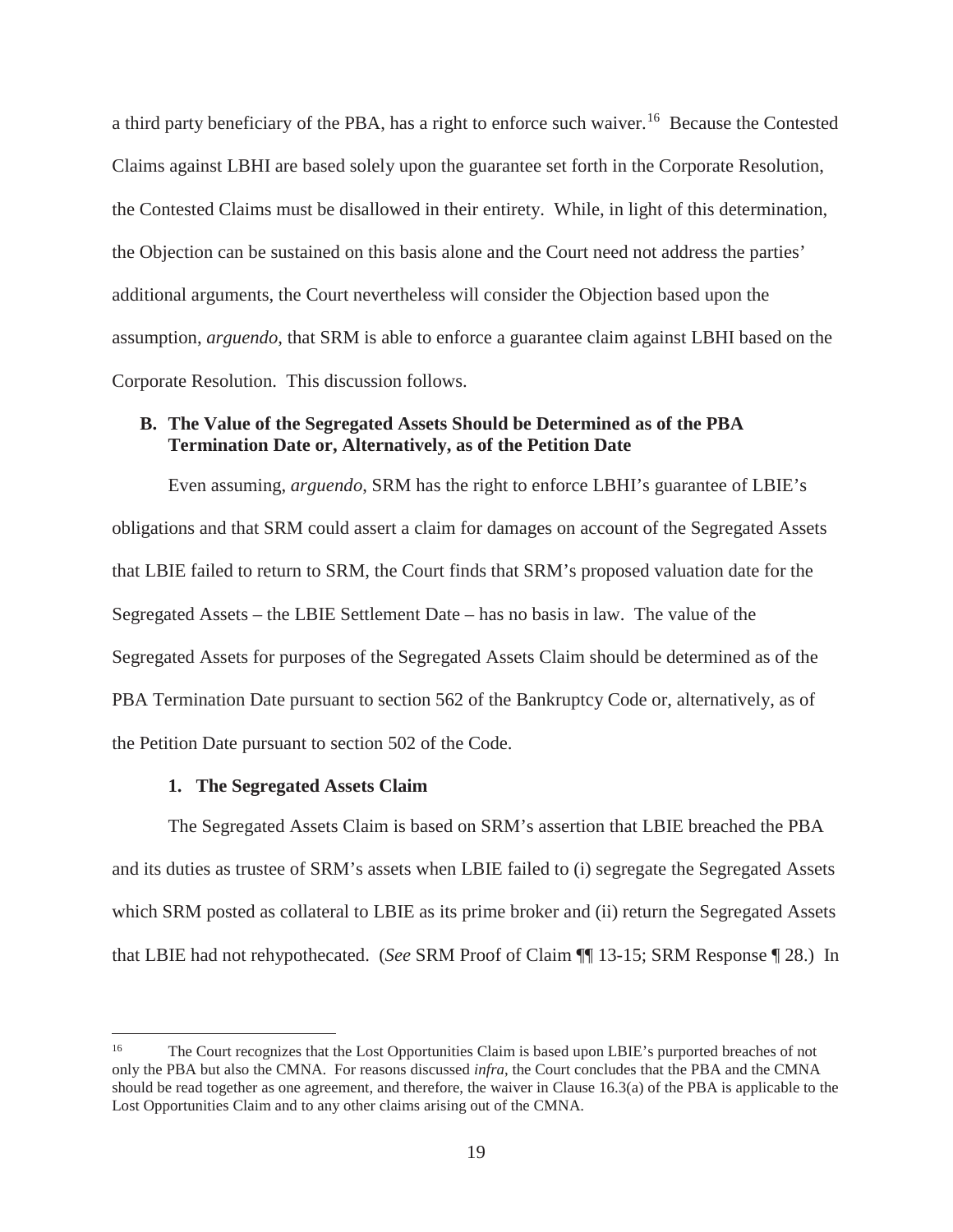the SRM Proof of Claim, SRM estimates that the value of the Segregated Assets on the POC Filing Date was approximately \$65.4 million, and SRM asserts that the total value of the Segregated Assets Claim was \$97.7 million.<sup>17</sup> (*See* SRM Proof of Claim ¶¶ 12, 15.)

Under the LBIE Settlement, LBIE agreed to pay SRM in respect of the Segregated Assets. (*See* Estimation Obj. ¶ 15.) Notwithstanding the \$97.7 million value asserted in the SRM Proof of Claim on account of the Segregated Assets Claim, by the Estimation Objection, SRM subsequently asserted a value of \$264,268,340.60 for the Segregated Assets Claim, although SRM has never amended its proof of claim. SRM has based such assertion on its alleged entitlement to recover the purported value of the Virgin Media Shares<sup>18</sup> on the LBIE Settlement Date, which value SRM claims was \$264,268,340.60.<sup>19</sup> SRM therefore argues that the LBIE Settlement did not satisfy the Segregated Assets Claim in full and, consequently, asserts its entitlement to a claim against LBHI as guarantor. (*See* Estimation Obj.  $\P$  17.)

LBHI argues that the value of the Segregated Assets Claim is the value of the Segregated Assets,<sup>20</sup> measured not as of the LBIE Settlement Date but rather as of (i) the PBA Termination

<sup>&</sup>lt;sup>17</sup> Although SRM states that the value of its collateral was approximately \$65.4 million, it submits that the larger portfolio of assets held by LBIE on behalf of SRM under the PBA was worth \$97.7 million because "if LBIE had properly segregated those long positions, SRM would have sold its European long positions and then applied the proceeds to discharge SRM's short positions under the PBA and the overdraft, leaving the North American long positions wholly unencumbered and therefore free to be delivered up immediately to SRM." (*See* SRM Proof of Claim ¶¶ 12, 15.)

SRM does not provide a valuation for the Charter Communications Inc. common stock even though it acknowledges that such stock was never returned. (*See* Estimation Obj. ¶ 17, n.5 ("SRM also held 3,000,000 shares of Charter Communications common stock which LBIE did not return.").) It does not appear that SRM is asserting a claim with respect to the Charter Communications common stock.

<sup>19</sup> SRM's calculation of the Segregated Assets Claim is based upon (i) Liberty Group plc's acquisition of Virgin Media, Inc. on or about June 7, 2013, pursuant to which the Virgin Media Shares were exchanged for cash and shares of Liberty Group plc and (ii) the assumption that, had LBIE returned Virgin Media Shares to SRM, SRM would have held those shares for approximately five years until they were converted, and SRM would have sold the converted Virgin Media Shares for a profit. (*See* Estimation Obj. ¶17.) 20 LBHI's arguments that SRM is not entitled to additional damages (*e.g.*, consequential damages) on account

of the Segregated Assets Claim beyond the value of the Segregated Assets are discussed below.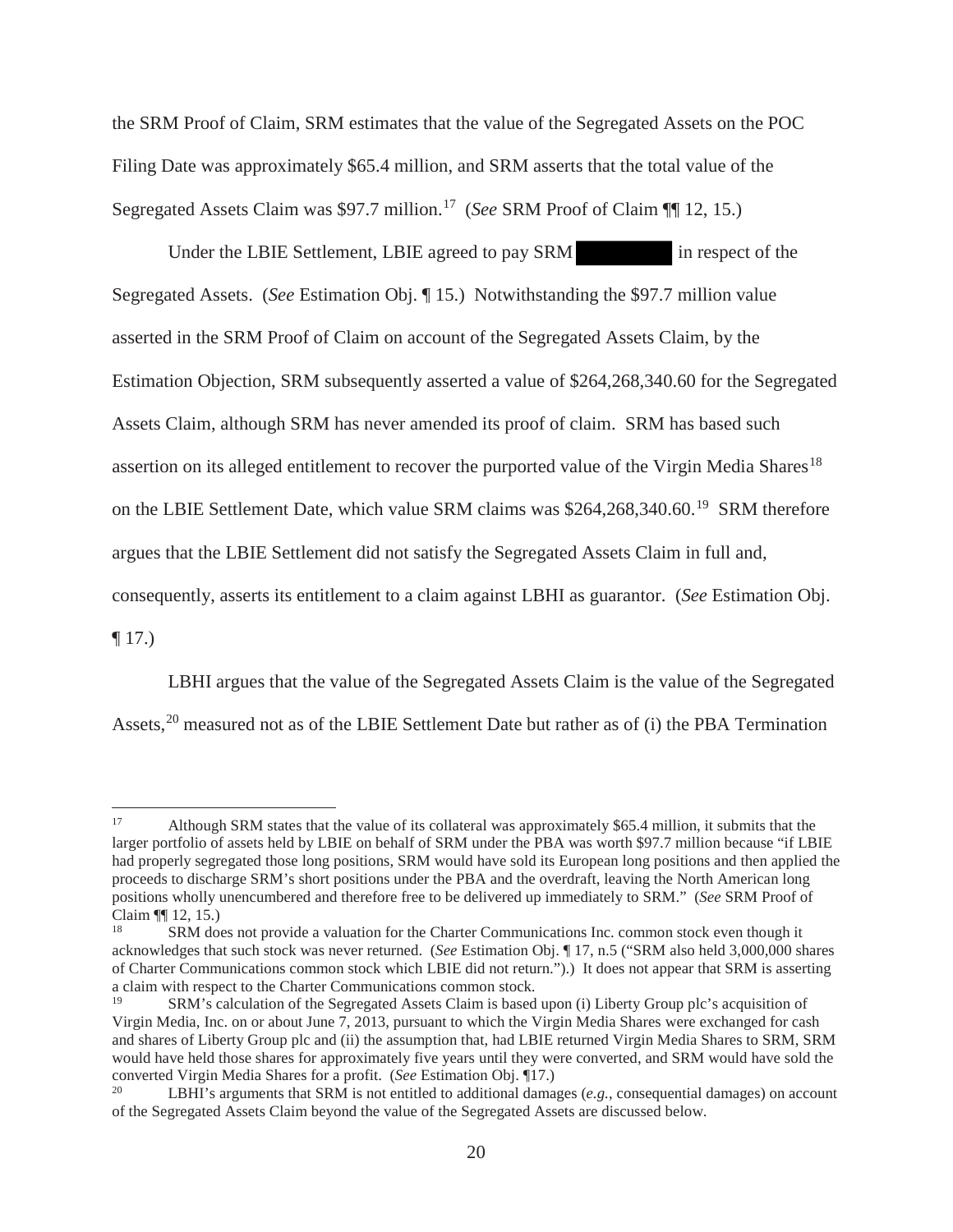Date pursuant to section 562(a) of the Bankruptcy Code, or, alternatively, (ii) the Petition Date pursuant to section 502(b) of the Bankruptcy Code. (*See* Obj. ¶¶ 43-51.) Since SRM received

from LBIE on account of the Segregated Assets, LBHI contends that, whether the Segregated Assets are valued as of the PBA Termination Date or as of the Petition Date, SRM has been paid in full and the Segregated Assets Claim should be dismissed as a matter of law. (*See* Obj. ¶ 50.) This is so, argues LBHI, because each such valuation is substantially lower than such amount. $21$ 

SRM responds that it is premature to consider the question of how damages should be calculated at a Sufficiency Hearing and that SRM should be entitled to submit evidence in support of its damages theories. (*See* SRM Response ¶ 73.) Even so, SRM argues that LBHI's proposed approach to calculating damages is incorrect because (i) section 562 of the Bankruptcy Code does not apply to its claims, as the Corporate Resolution is not a "securities contract" and (ii) the Segregated Assets Claim was contingent and unliquidated as of the Petition Date and, therefore, it could not be valued as of the Petition Date pursuant to section 502 of the Bankruptcy Code. (*See* SRM Response ¶¶ 75-78.) Instead, SRM submits that the Segregated Assets Claim is properly valued as of the LBIE Settlement Date and should not be limited by section 562 or 502 of the Bankruptcy Code.

## **2. The Segregated Assets Claim Has Been Satisfied in Full**

#### **a. Applicable Law**

Under the Bankruptcy Code, claims are generally valued "as of the date of the filing of the petition." 11 U.S.C. § 502(b). In 2005, Congress enacted certain so-called "safe harbors" as part of the Bankruptcy Abuse Prevention and Consumer Protection Act of 2005 in an effort to

<sup>&</sup>lt;sup>21</sup> SRM does not dispute LBHI's assertion that, on the PBA Termination Date, the value of the Segregated Assets was \$34,079,261, and on the Petition Date, the value of the Segregated Assets was \$51,908,471.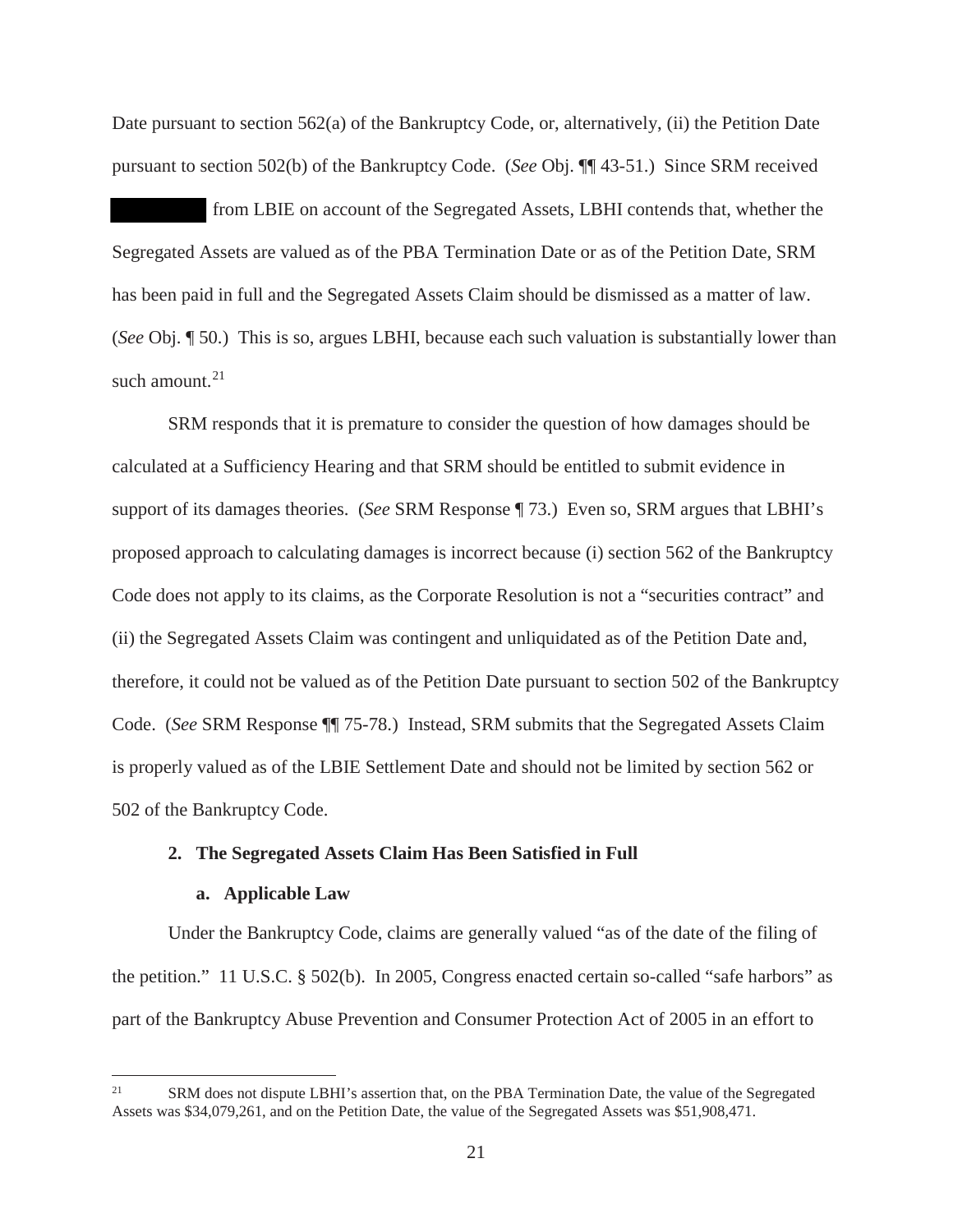limit the systemic impact of the collapse of a major financial institution. *See Maverick Long Enhanced Fund, Ltd. v. Lehman Bros. Holdings Inc. (In re Lehman Bros. Holdings Inc.)*, 2018 WL 4735712, at \*2, 6 (S.D.N.Y. Sept. 30, 2018) (hereinafter, "*Maverick*"). Such safe harbors were designed to provide certainty to the financial counterparties of insolvent firms by enabling them to exercise any termination rights such counterparties may have in a contract. *Id.* at \*6. The safe harbor under section 562 of the Bankruptcy Code, which mandates that damages related to certain financial contracts be assessed as they stand at the moment of termination, serves as a statutory exception to section 502(b). *See id.* at \*3, 6.

Specifically, section 562(a) of the Bankruptcy Code provides, in relevant part, that

[i]f the trustee rejects a swap agreement, [or] securities contract (as defined in section  $741) \ldots$  or if a  $\ldots$  financial institution, securities clearing agency, repo participant, financial participant, master netting agreement participant, or swap participant liquidates, terminates, or accelerates such contract or agreement, damages shall be measured as of the earlier of—

- (1) the date of such rejection; or
- (2) the date or dates of such liquidation, termination, or acceleration.

11 U.S.C. § 562(a).

Subparagraphs  $(A)(i)$  and  $(A)(x)$  of section 741 of the Bankruptcy Code define a "securities contract" to include, among other things, "a contract for the purchase, sale, or loan of a security" and "a master agreement that provides for an agreement or transaction referred to in clause (i)." 11 U.S.C. § 741(7)(A)(i), (x). Section 741(7)(A)(xi) also defines a "securities contract" to include

any security agreement or arrangement or other credit enhancement related to any agreement or transaction referred to in this subparagraph  $[(A)]$ , including any guarantee or reimbursement obligation by or to a stockbroker, securities clearing agency, financial institution, or financial participant in connection with any agreement or transaction referred to in this subparagraph  $[(A)] \dots$ "

11 U.S.C. § 741(7)(A)(xi).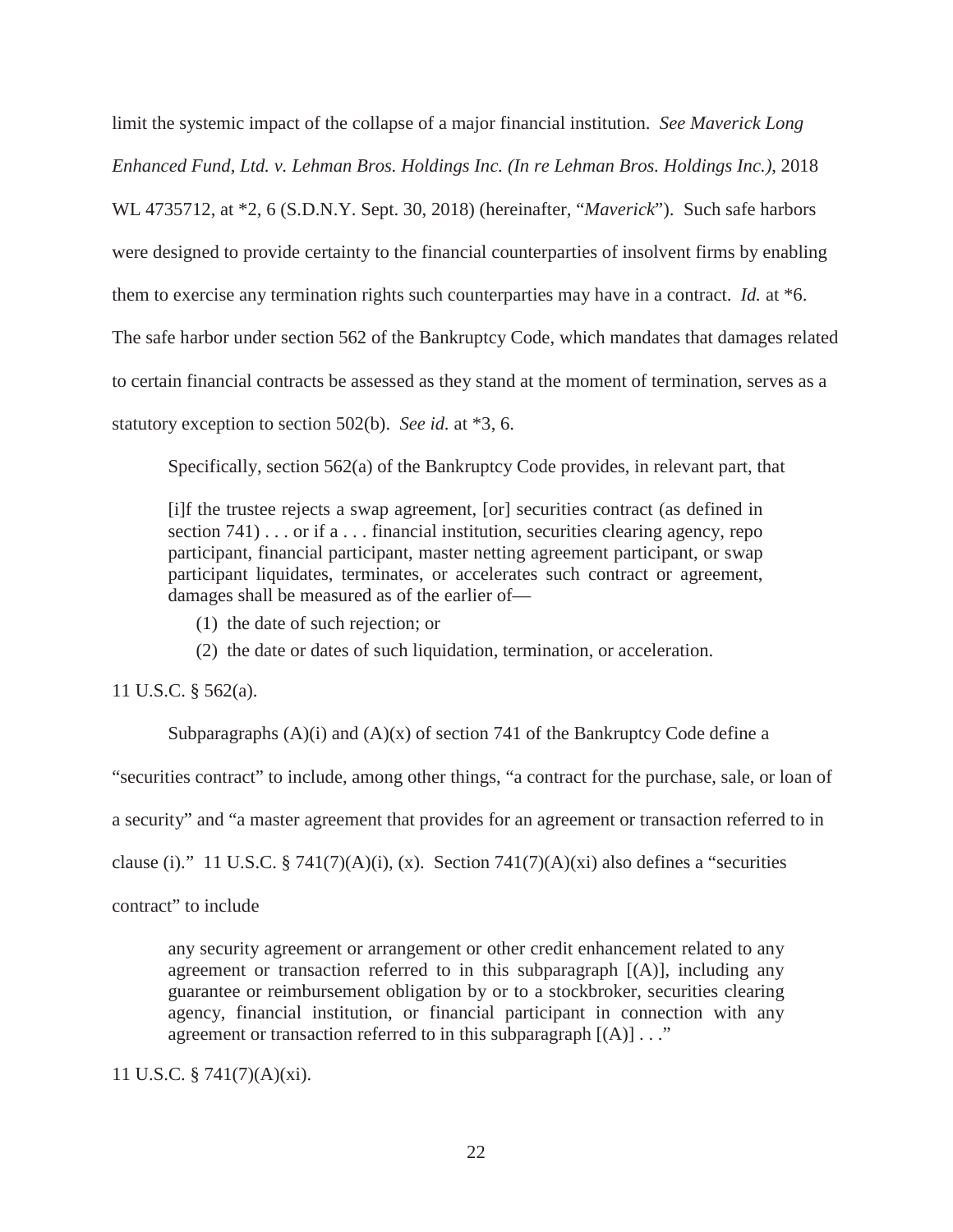## **b. Pursuant to Section 562 of the Bankruptcy Code, the Segregated Assets Claim Should be Valued as of the PBA Termination Date**

The PBA, an agreement that "applies to all acquisitions and disposals of securities, and the provision of any advances of cash and securities in respect thereof" between SRM and LBIE, falls squarely within the definition of a securities contract set forth in section  $741(7)(A)(x)$  of the Bankruptcy Code. (PBA ¶ 2.1.) The parties do not dispute this; instead, they disagree as to whether the Corporate Resolution is a securities contract under the Code.

LBHI argues that because SRM claims that the Corporate Resolution is a guarantee by LBHI of LBIE's obligations under the PBA (itself, a securities contract), the Corporate Resolution is thus a guarantee which is "related to" a securities contract, as defined in subparagraph (A)(xi) of section 741(7) of the Bankruptcy Code. Notably, LBHI points out that section  $741(7)(A)(xi)$  defines a "securities contract" to include

any security agreement or arrangement or other credit enhancement *related to* any agreement or transaction referred to in this subparagraph [(A)], *including any guarantee* or reimbursement obligation by or to a stockbroker, securities clearing agency, financial institution, or financial participant *in connection with any agreement or transaction referred to in this subparagraph* [(A)] . . ."

11 U.S.C. § 741(7)(A)(xi) (emphasis added). LBHI submits that, because the PBA is a securities contract, then the Corporate Resolution – a guarantee "related to" or "in connection with" the PBA – is also a securities contract. Section 562 requires claims arising from the termination of a securities contract to be measured as of the contract termination date; applying section 562 here, LBHI argues that the appropriate valuation date for the Segregated Assets is the PBA

Termination Date.

SRM responds that the Corporate Resolution is not a "securities contract" because it "does not reference or specifically concern any securities transaction." (SRM Response ¶ 75.) In support of its contention, SRM cites to a single case, *In re Qimonda Richmond, LLC*, 467 B.R.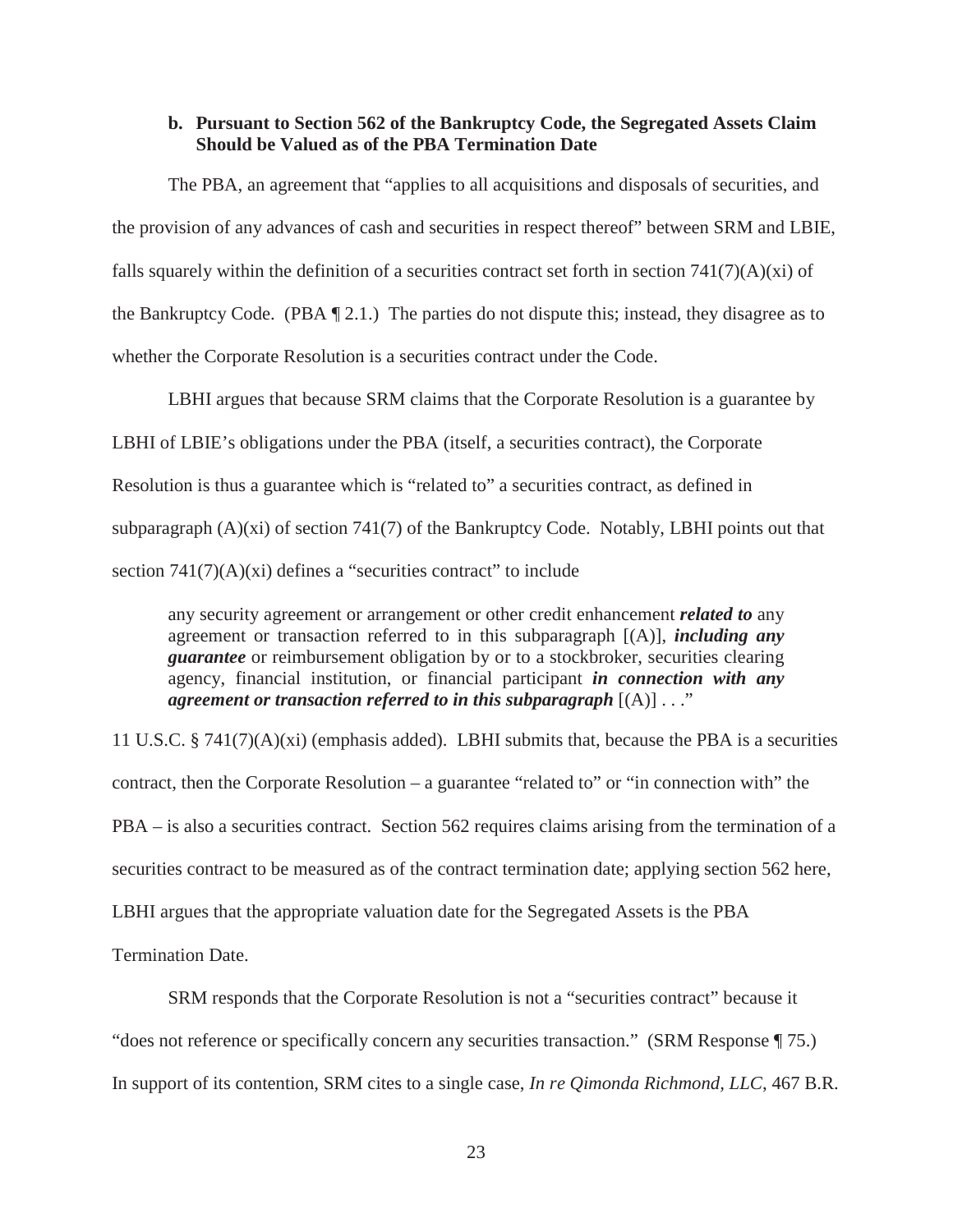318, 323 (Bankr. D. Del. 2012) in which the court determined that certain bonds and their indenture were not "securities contracts" under the Bankruptcy Code.

SRM cannot have it both ways – it cannot seek to rely on the Corporate Resolution as a guarantee of LBIE's liability under the PBA and, at the same time, deny that the Corporate Resolution is related to the PBA. The Court finds that the Corporate Resolution is a securities contract under section 741 of the Bankruptcy Code because, as alleged by SRM, it is related to a securities contract, the PBA. This Court has previously determined that no specific language is required to connect multiple agreements in order for them to be deemed "related to" securities contracts under section  $741(7)(A)(x)$  of the Code; all that is required is that agreements be related to one another. *See Lehman Bros. Holdings Inc. v. JPMorgan Chase Bank, N.A. (In re Lehman Bros. Holdings Inc.)*, 469 B.R. 415, 439 (Bankr. S.D.N.Y. 2012). As such, the absence of language connecting the PBA and the Corporate Resolution does not preclude the Court from determining that the Corporate Resolution constitutes a securities contract within the meaning of section 741. The sole case cited by SRM in support of its argument that guarantees are not securities contracts, *Qimonda Richmond*, does not discuss this narrow issue, and SRM's reliance on such case is misplaced. Because the Corporate Resolution is a securities contract, section 562(a) of the Bankruptcy Code applies.

Section 562(a) requires that SRM's damage claim must be measured as of the date of its termination of the PBA. Clause 13.1 of the PBA specifically provides that, upon the occurrence of an event of default thereunder, the non-defaulting party may terminate the agreement. (*See*  PBA § 13.1.) Pursuant thereto, SRM unilaterally terminated the PBA on the PBA Termination Date. Accordingly, the Court concludes that, for the purposes of fixing the amount of LBHI's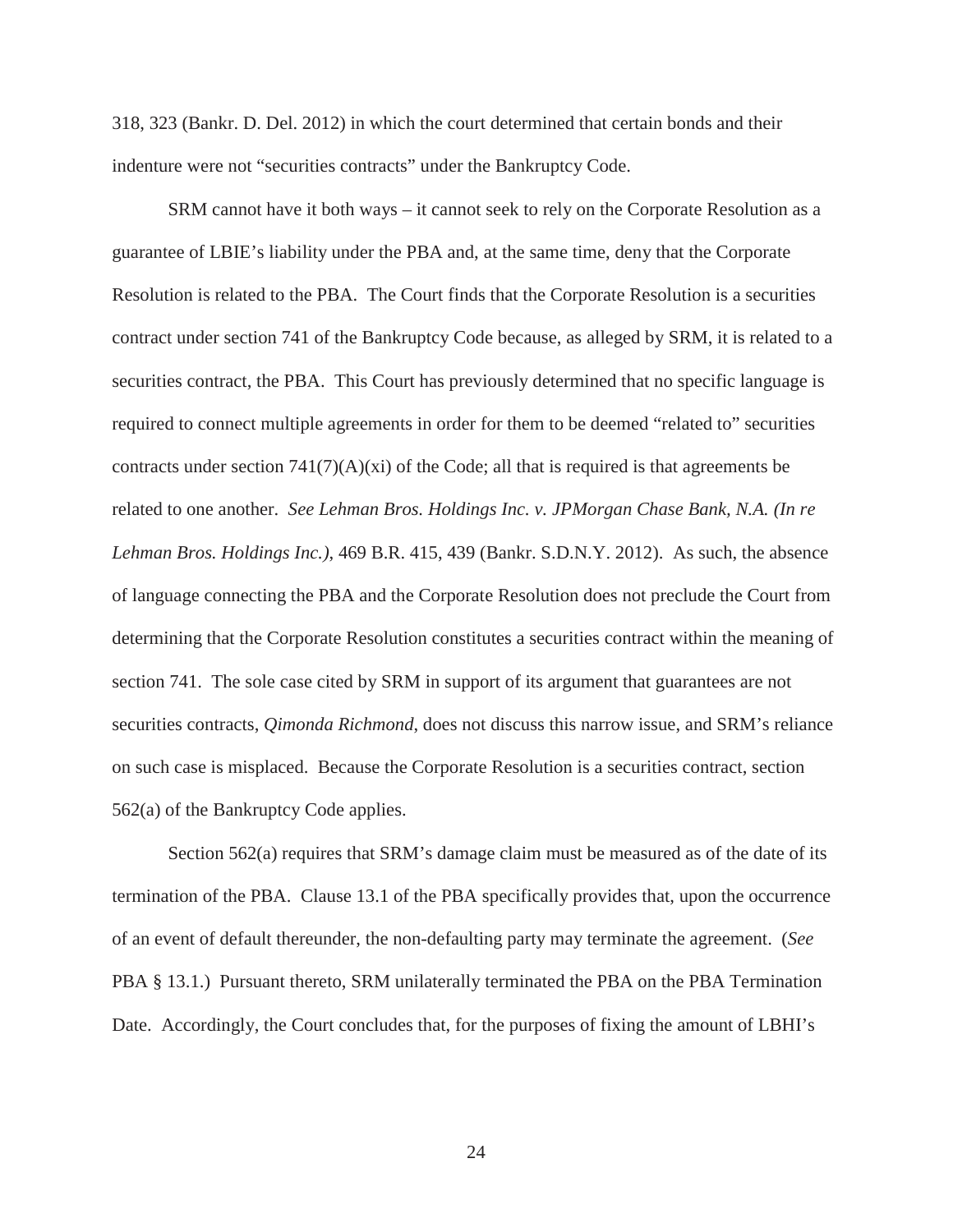alleged guarantee liability, the Segregated Assets should be valued as of the PBA Termination Date, November 6, 2008, in accordance with section 562(a).

The Court's conclusion in this regard is also consistent with the stated intent of Congress in enacting the safe harbor provisions of the Bankruptcy Code, which include section 562. The safe harbor provisions were enacted to protect financial markets from the volatility and catastrophic ripple effects which may be caused by delaying the final and prompt resolution of securities and derivatives contracts. (*See*, *e.g.*, H.R. Rep. No. 101-484, at 2 (1990), U.S. Code Cong. & Admin. News 1990 pp. 223-24.) The District Court has observed that "in an effort to limit the systemic impact of the collapse of a major institution," the Bankruptcy Code provides "immediate certainty, of which Section 562 is an integral component," by permitting counterparties to elect to exercise their termination rights with respect to contracts with insolvent firms. However, the Code also mandates that, upon termination, damages be assessed as they stand at that precise moment. (*See Maverick*, 2018 WL 4735712, at \*6.) This requirement prevents a counterparty from attempting to collect from a debtor any post-termination increase in the value of assets covered by the applicable securities contract. Were SRM's argument to prevail – that the Segregated Assets should be valued as of the LBIE Settlement Date,

and not as of the date that SRM elected to terminate the PBA, November 6, 2008 – this Court would in essence be permitting SRM to collect from LBHI the post-termination increase in the value of the Segregated Assets.<sup>22</sup> Such a result cannot be countenanced.

<sup>&</sup>lt;sup>22</sup> This assumes that LBHI would be liable as a guarantor, notwithstanding this Court's finding to the contrary, *supra*.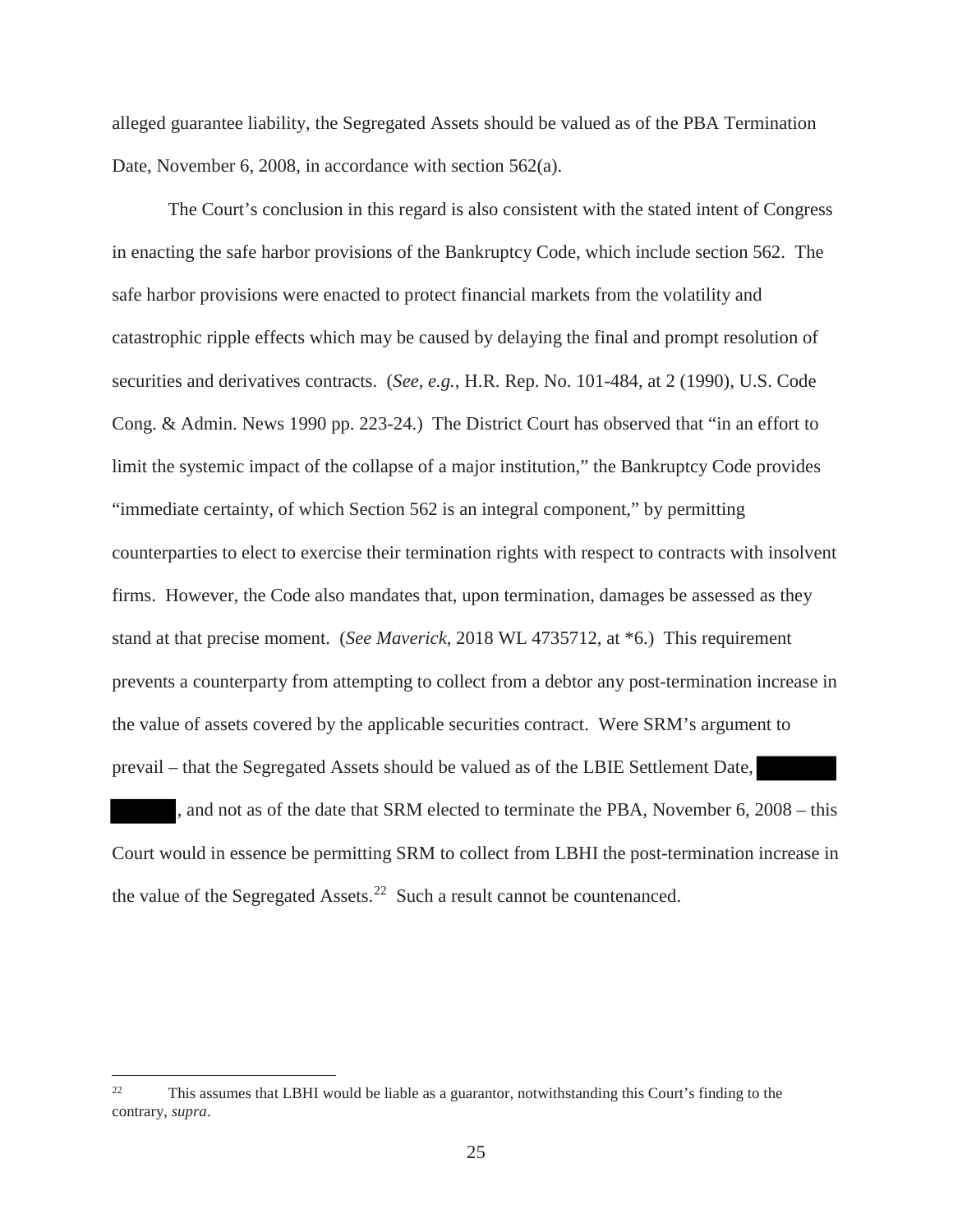## **c. If Section 562 Does Not Apply, Section 502 of the Bankruptcy Code Requires That the Segregated Assets Claim be Valued as of the Petition Date**

Section 502(b) of the Bankruptcy Code provides that a "court shall determine the amount of [a] claim in lawful currency of the United States as of the date of the filing of the petition," subject to limited exceptions, including the exception set forth in section 562. 11 U.S.C. § 502(b). A contingent claim is properly calculated when it ceases to be contingent and becomes fixed and liquidated. *See*, *e.g.*, *Stebbins v. Artificial Horizon, Ltd.*, 2016 U.S. Dist. LEXIS 34680, at \*13-19 (E.D.N.Y. Mar. 17, 2016). Although the Bankruptcy Code does not define "contingent," it is generally agreed that "a contingent debt is 'one which the debtor will be called upon to pay only upon the occurrence or happening of an extrinsic event which will trigger . . . liability.'" *Mazzeo v. United States (In re Mazzeo)*, 131 F.3d 295, 303 (2d Cir. 1997) (citing *Brockenbrough v. Commissioner*, 61 B.R. 685, 686 (W.D. Va. 1986)); *see also United States v. LTV Corp. (In re Chateaugay Corp*.*)*, 944 F.2d 997, 1004 (2d Cir. 1991). A claim is not contingent merely because the debtor disputes the claim or because such claim has not been fully and finally adjudicated; instead, the concept of contingency relates to the time or circumstance under which the liability arises. *See In re Mazzeo*, 131 F.3d at 303.

A guarantee is a classic example of a contingent obligation. *See In re S. Cinemas, Inc.*, 256 B.R. 520, 533 (Bankr. M.D. Fla. 2000) (citing *In re Barnett,* 42 B.R. 254, 256 (Bankr. S.D.N.Y. 1984)). However, liability on a guarantee ceases to be contingent and is fixed after the primary obligor has defaulted on its obligation; such default is the predicate to enforcement of the guarantee. *In re LightSquared Inc*., 2014 WL 5488413, at \*3 (Bankr. S.D.N.Y. Oct. 30, 2014) (citations omitted).

LBHI submits that, if the Court were to hold that section 562 of the Bankruptcy Code is not applicable here, then the Court should value the Segregated Assets as of the Petition Date, in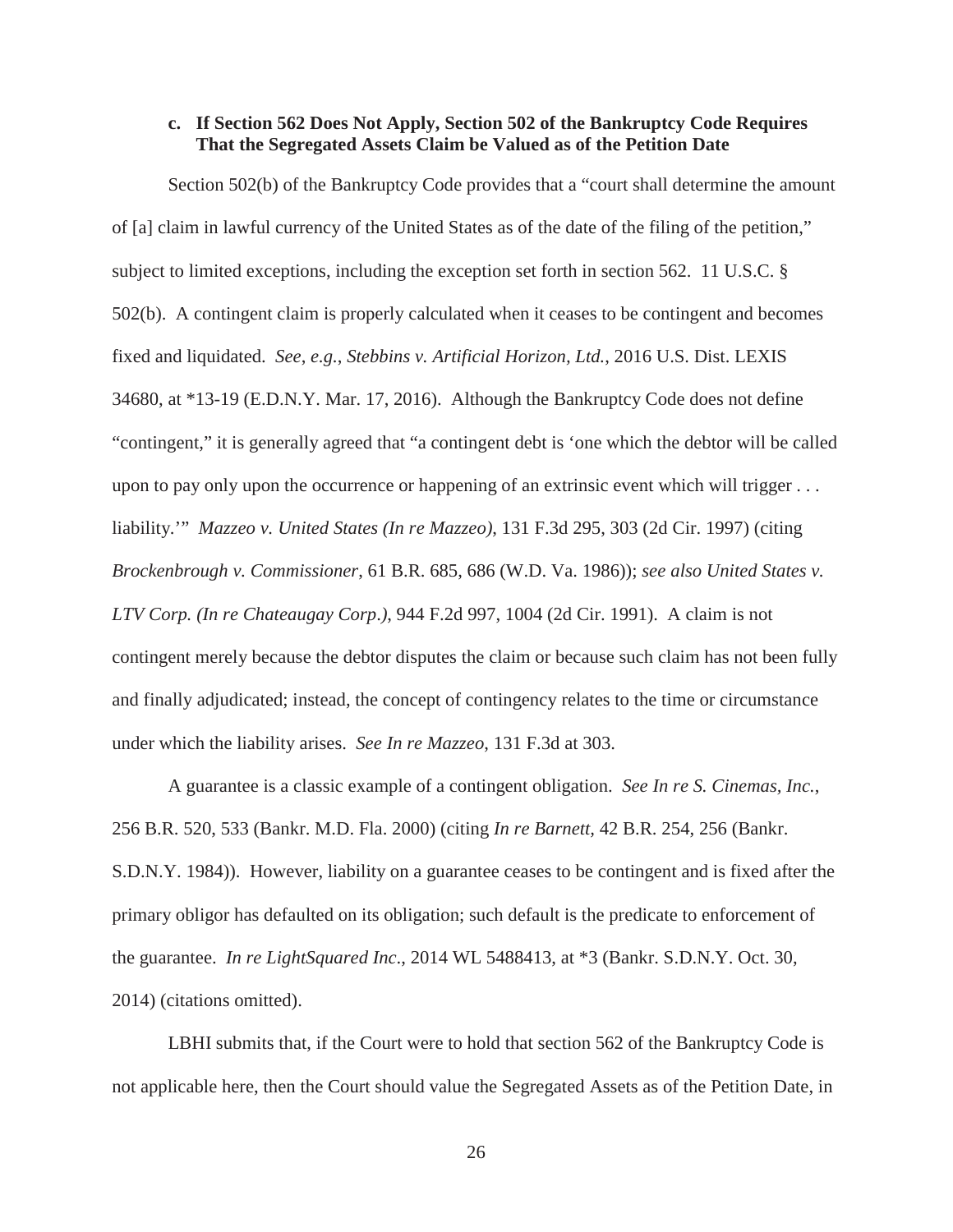accordance with section 502 of the Bankruptcy Code. SRM disagrees, asserting that, as of the Petition Date, the Segregated Assets Claim was a contingent, unliquidated claim which "[was] premised on enforcing the guarantee against LBHI if the primary obligor, LBIE, failed to satisfy fully SRM's claims;" and such claim only ceased to be contingent on the LBIE Settlement Date, when SRM settled with LBIE for less than the full value of its claim. (SRM Response  $\P$  78.) SRM asserts that "all predicates to enforcement" of its claim did not occur until SRM settled with LBIE because only then did SRM know for certain that LBIE would not return the Virgin Media Shares to SRM. Specifically, at the Sufficiency Hearing, counsel for SRM argued that the Segregated Assets Claim is a claim to recoup the Virgin Media Shares, and that LBIE did not breach the PBA until the LBIE Settlement Date, the date on which LBIE affirmatively failed to return such shares. (*See generally* July 28, 2016 Hr'g Tr. 94:13-96:15.)

LBHI contends that SRM's position is inconsistent with (i) SRM's prior statements in the SRM Proof of Claim and in the Estimation Objection and (ii) long-standing bankruptcy precedent concerning guarantee claims. (*See* Reply ¶¶ 29-32.) First, LBHI points specifically to SRM's allegations that LBIE breached the PBA before or within weeks of the Petition Date by (a) failing to segregate the Segregated Assets before and shortly after the Petition Date; (b) refusing to return the Segregated Assets in response to SRM's request on September 26, 2008; and (c) failing to recognize the setoff of ISDA and prime brokerage obligations on September 26, 2008. (*See* Reply ¶ 31 (citing SRM Proof of Claim ¶ 14; Estimation Obj ¶¶ 10, 27).) All of the alleged breaches described in the SRM Proof of Claim, which were the predicate on which SRM's guarantee claim against LBHI became fixed, occurred approximately five years before the LBIE Settlement Date of . Tellingly, argues LBHI, the SRM Proof of Claim does not describe SRM's claims as being contingent.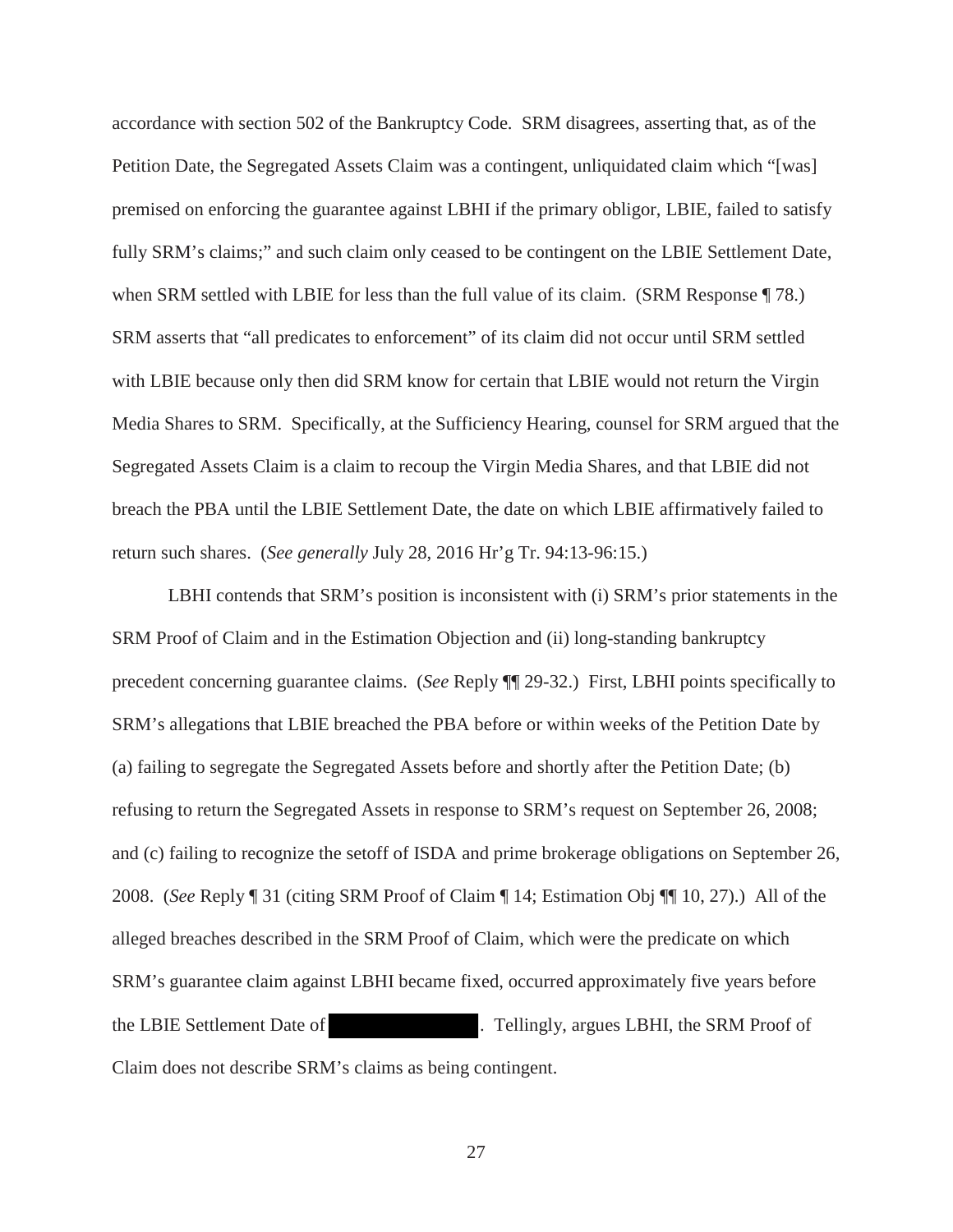LBHI also asserts that SRM's contention that the Segregated Assets Claim was contingent until SRM settled with LBIE runs contrary to precedent concerning guarantee claims. (*See* Reply ¶ 29.) Courts in this Circuit have long held that a claimant enforcing a guarantee claim is entitled to assert the full value of its underlying claim against the guarantor, and such claimant need not wait until it receives payment from the principal obligor. *See e.g.*, *Bankers' Trust Co. v. Irving Trust Co. (In re United Cigar Stores Co. of Am.)*, 73 F.2d 296, 297 (2d Cir. 1934) ("Although the claim against the bankrupt is secondary, it should be allowed in full, and dividends should be paid, regardless of the security furnished by the principal obligor, until full satisfaction is had by the appellant [creditor]."). As such, LBHI argues that SRM did not need to wait until after the LBIE Settlement Date to pursue a guarantee claim against LBHI.

The Court finds that SRM's claims against LBHI as guarantor became fixed at the time LBIE, the primary obligor, breached its obligations under the PBA. By SRM's own admission, these alleged breaches occurred around the time of the Petition Date, approximately five years prior to the LBIE Settlement Date.<sup>23</sup> At that time, when LBIE defaulted on its obligations, SRM acquired the right to enforce the guarantee. *See In re LightSquared Inc*., 2014 WL 5488413, at \*3-4 (Bankr. S.D.N.Y. Oct. 30, 2014) (holding that liability on a guarantee ceases to be contingent and is fixed after the primary obligor has defaulted on its obligation; such default is the predicate to enforcement of the guarantee). Accordingly, if section 562 does not apply here, the Segregated Assets must be valued on or about the Petition Date pursuant to section 502, assuming, contrary to the Court's prior determination, that LBHI is liable as guarantor.

<sup>23</sup> *See* SRM Proof of Claim ¶ 14 ("Shortly following the appointment of administrators to LBIE on 15 September 2008, LBIE disclosed to SRM that LBIE had not been complying with [its] commitment [under the PBA]"); ¶ 15 ("SRM suffered damages in respect of the losses which it has suffered as a consequence of LBIE having failed to segregate its long positions, contrary to its commitment described in paragraph 13 above and in breach of contract and/or trust . . . ."); ¶ 17 (asserting damages for "continued and repeated breaches" related to delivery of "grossly erroneous" margin notices on or around October 30, 2008).)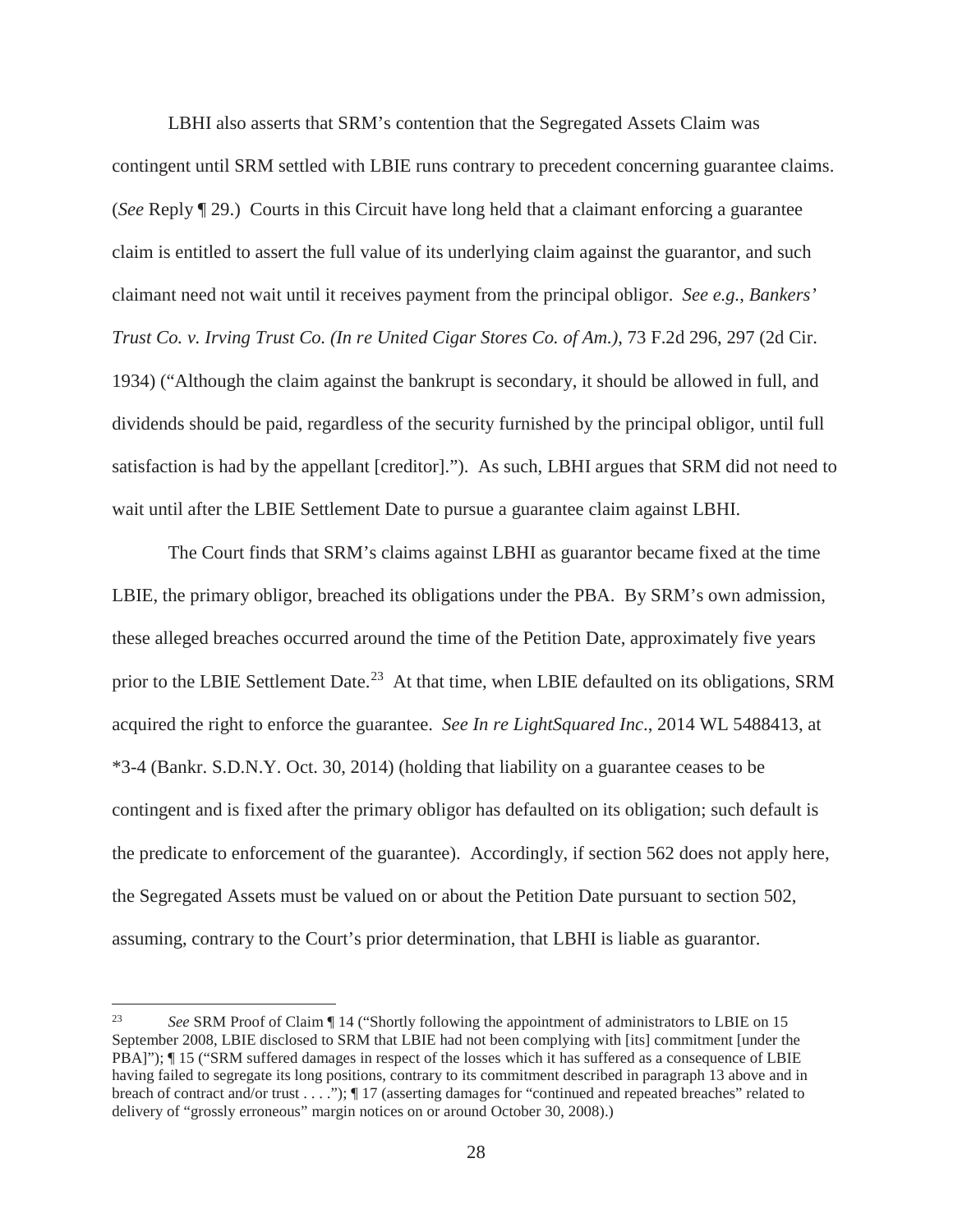SRM has not disputed that (i) it received from LBIE on account of the Segregated Assets<sup>24</sup> as part of the LBIE Settlement and (ii) the value of the Segregated Assets as of the Petition Date and as of the PBA Termination Date was substantially lower than such amount.<sup>25</sup> Under either scenario – applying a valuation date of (a) the Petition Date pursuant to section 502 or (b) the PBA Termination Date pursuant to section 562, SRM indisputably has received the full value of the Segregated Assets by virtue of the LBIE Settlement. While SRM asserts that the ultimate question of how much the LBIE Settlement may apply to offset any judgment against LBHI is "a question for another day" (SRM Response n.39), the Court observes that, even if LBHI were liable as guarantor, SRM has indisputably been paid in full by the primary obligor, such that SRM would not be entitled to further recovery from LBHI on account of the Segregated Assets.

## **d. The Segregated Assets Claim Should Not be Valued as of the LBIE Settlement Date Pursuant to English Law**

SRM asserts that a trust relationship between LBIE and SRM existed in respect of the Segregated Assets, pursuant to which SRM held a proprietary beneficial interest in the Virgin Media Shares. Such interest was not extinguished on the PBA Termination Date, argues SRM, because, under English law, "it is unlikely that the termination of the PBA for any reason, let alone because of the trustee's default, could have the effect of extinguishing a beneficial interest in the trust assets." (SRM Response ¶ 80.) Instead, SRM maintains that its proprietary

Supplemental Deed of Settlement defines "SRM Formerly Claimed Shares" as "the 5,094,060 Virgin Media common stock (CUSIP: 92769L101) and the 701,033 Charter Communication common stock (CUSIP: 16117M107) ... claimed by the Company in respect of the Counterparty as part of the LBI Omnibus Claim."<br><sup>25</sup> The asserted value of the Secretary Assets as of the Patition Date was approximately

<sup>&</sup>lt;sup>24</sup> The Supplemental Deed of Settlement provides, in pertinent part, that "In respect of and in full and final satisfaction of its rights in respect of the SRM Formerly Claimed Shares, the Counterparty shall receive (in accordance with the terms of this Deed) a cash payment out of the LBI Distribution in the amount of . . . ." Supplemental Deed of Settlement § 4.1. The

<sup>25</sup> The asserted value of the Segregated Assets as of the Petition Date was approximately \$52 million; the asserted value of the Segregated Assets as of the PBA Termination Date was approximately \$34 million.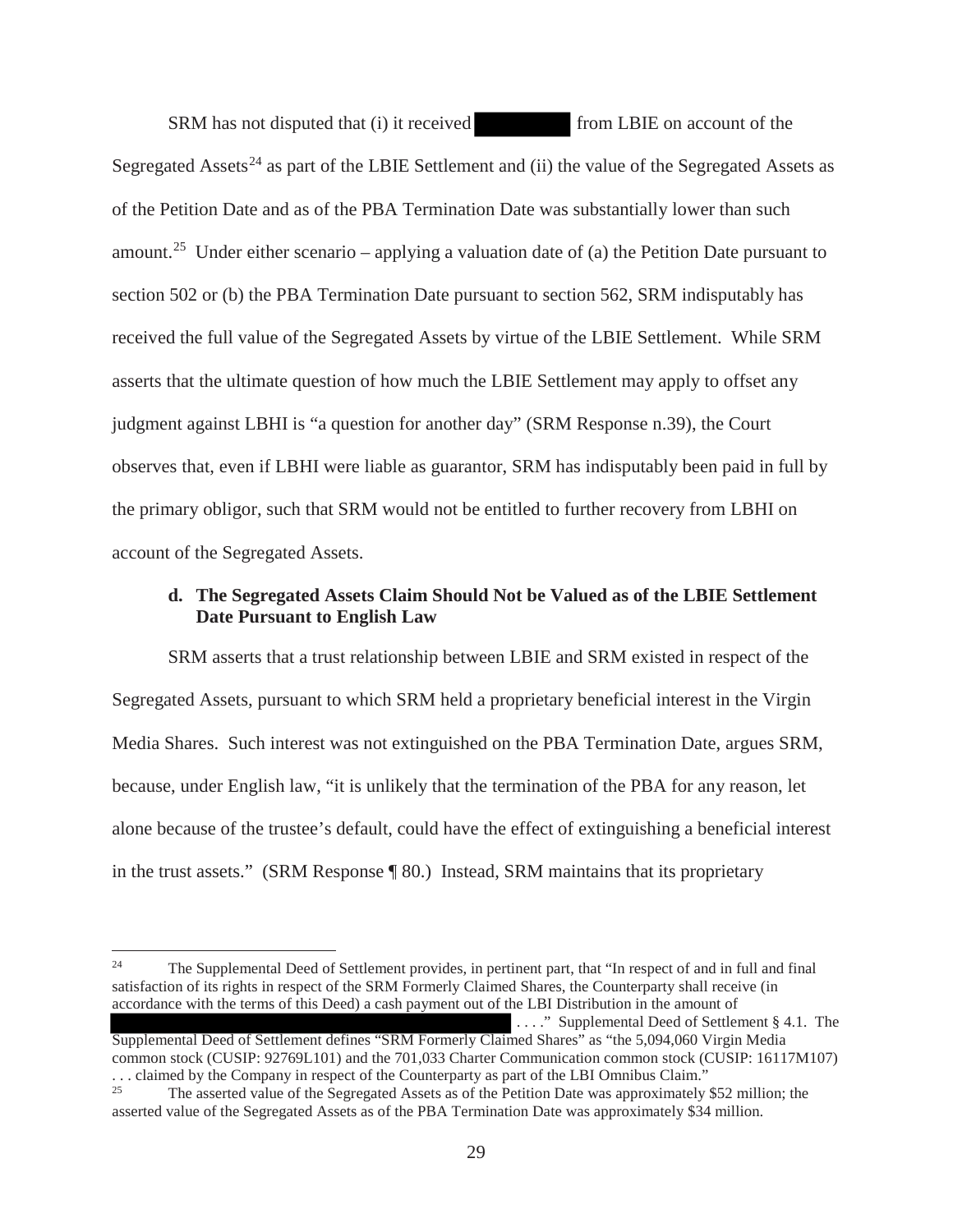beneficial interest was only compromised on the LBIE Settlement Date, when such interest was substituted for a contractual right to a settlement payment. For this reason, SRM asserts that the Segregated Assets are properly valued as of the LBIE Settlement Date pursuant to English law.

LBHI submits that when the Bankruptcy Code specifically addresses an issue – here, the valuation of a claim in a chapter 11 case – the Bankruptcy Code controls, citing to a decision in this District where the court held that "state law is only controlling where the Bankruptcy Code itself does not establish the rule to be applied." (*See* Obj. ¶ 47 (citing *In re Enron*, 354 B.R. 652, 659 (S.D.N.Y. 2006).) Similarly, LBHI argues that this Court need not look to English law to determine the value of the Segregated Assets where the Bankruptcy Code contains specific provisions that govern the valuation of the claim here. Moreover, LBHI submits that, even if SRM had a proprietary (or customer) claim to the Segregated Assets, such proprietary claim would have ceased to be exercisable on the PBA Termination Date, leaving SRM with only a contractual claim for the return of the Segregated Assets or for the net amounts due to SRM (if any) on or about such date. (Obj. ¶ 54).

Because the Bankruptcy Code specifically establishes a date on which a claim asserted against a debtor is to be valued, the Court agrees with LBHI that the Bankruptcy Code must be applied to determine the value of the Segregated Assets Claim. Consideration of English law principles is not required to value a claim in this case, particularly where the instrument pursuant to which the guarantee claim is asserted – the Corporate Resolution – is governed not by English law but by New York law. Accordingly, the Court declines to determine whether English law and the terms of the PBA would dictate a different result.

The circumstances here provide a quintessential example of the rationale behind the Bankruptcy Code's requirement that, upon termination of a securities contract, damages be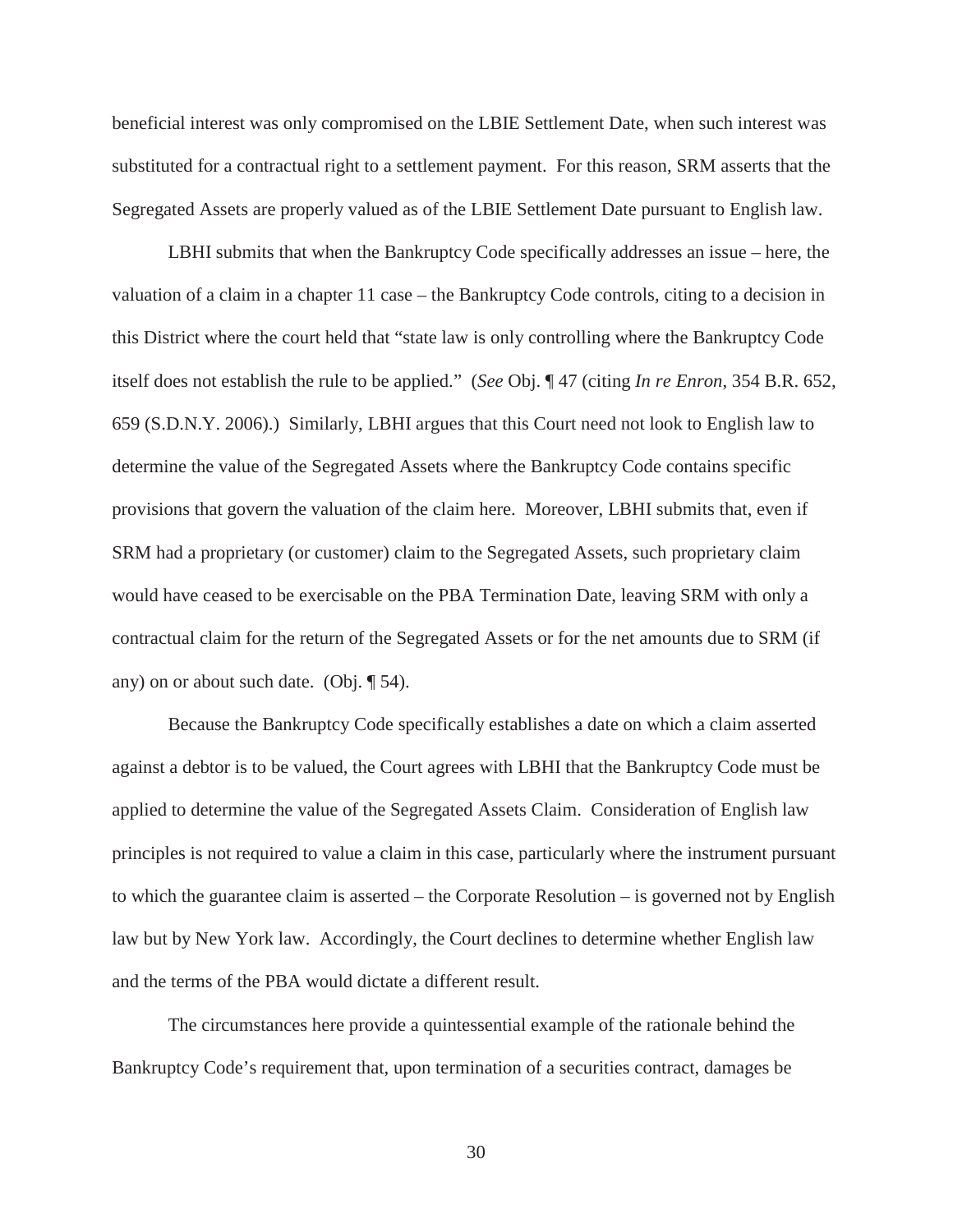assessed as they stand at that precise moment. LBHI was not required to wait until SRM settled its claims with LBIE in order to fix LBHI's guarantee liability, if any; conversely, it defies common sense that SRM would now be permitted to collect from LBHI several years of posttermination increase in the value of the Segregated Assets. From a practical perspective, had LBHI's bankruptcy case concluded several years ago, LBHI would have been entitled to fix the amount of SRM's claim, if any, at that time. The Bankruptcy Code does not permit a claimant to delay a determination of its debtor counterparty's liability from the time of the claimant's termination of the parties' securities contract until the value of its claim becomes more beneficial to the claimant. Once the claimant terminates, damages become fixed; here, SRM voluntary elected to terminate the PBA on November 6, 2008. Because there was no legal impediment to the enforcement of the Segregated Assets Claim as of November 6, 2008, the PBA Termination Date, the Segregated Assets must be valued, at the latest, as of such date.

#### **C. Any Claim by SRM for Damages is Precluded by Clause 14.4 of the PBA**

In addition to the Segregated Assets Claim, the SRM Proof of Claim asserts (i) the Forced Sales Claim in the amount of \$48.3 million and (ii) the Lost Opportunities Claim in the amount of \$100 million. The Forced Sales Claim is based on SRM's assertion that, because LBIE failed to return the Segregated Assets, SRM was forced to "prematurely liquidate positions at highly disadvantageous prices to cover margin requirements at its other brokerages as a result of the unavailability of its wholly unencumbered Segregated Assets." (SRM Response ¶ 28; *see also* SRM Proof of Claim ¶ 16.) By the Lost Opportunities Claim, SRM submits that LBIE repeatedly breached its obligations to segregate assets and serve compliant margin notices under the PBA and the CMNA, and, as a consequence, SRM lost significant investment opportunities resulting from "the unprecedented and inordinate diversion of SRM's senior management's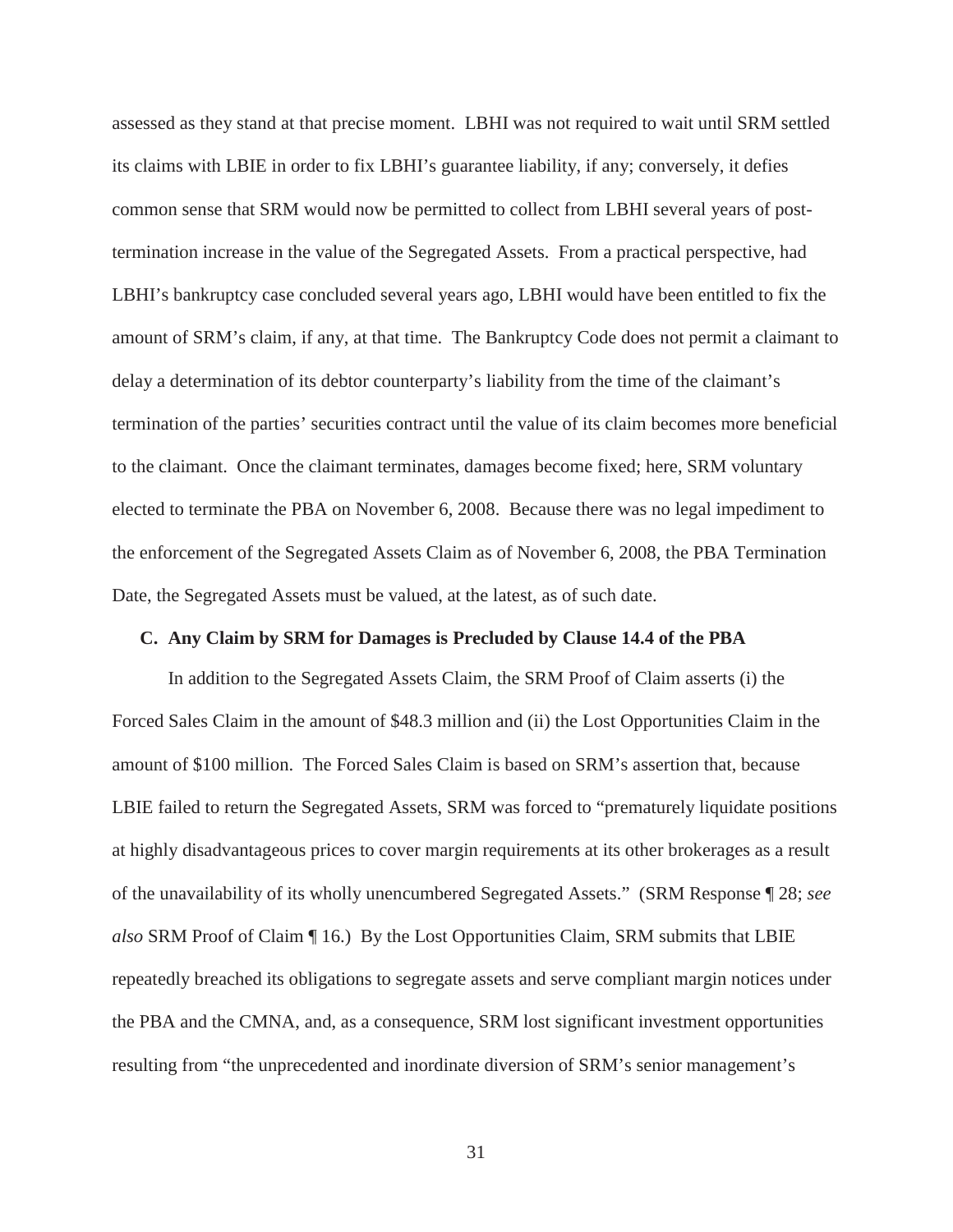time" spent addressing LBIE's purported breaches. (SRM Response ¶ 28; *see also* SRM Proof

of Claim  $\P$  17.)<sup>26</sup>

LBHI argues that any claim by SRM for damages is precluded by the broad exculpatory provision in Clause 14.4 of the PBA, which limits LBIE's liability to (i) damages related to LBIE's gross negligence, fraud, or willful default or breach of its duties under the PBA and (ii) the market value of the applicable securities "as of the date of discovery of loss." Clause 14.4 provides, in pertinent part, that

[w]here the Prime Broker has been found to be liable, the Prime Broker shall only be liable to the Counterparty to the extent that the Prime Broker has been grossly negligent, fraudulent or is in willful default or breach of its duties as set out in this Agreement, save that nothing in this Agreement shall restrict any liability owed by the Prime Broker to the Counterparty under the Financial Services and Markets Act 2000 or the Rules or disclaim any liability to an extent not permitted by such Act or the Rules. The parties agree that, as a genuine pre-estimate of loss, the Prime Broker's liability to the Counterparty shall be determined based only upon the Market Value of the relevant cash or securities as [sic] at the date of the discovery of loss and without reference to any special circumstances, indirect or consequential losses, or subsequent variations to the Market Values of the relevant cash or securities.

(PBA § 14.4.) LBHI submits that, here, SRM has not adequately pled LBIE's liability for gross

negligence, fraud, or willful default or breach of duties to SRM. Moreover, even if SRM's

allegations were sufficient to state a claim, LBHI argues that Clause 14.4 of the PBA precludes

any recovery beyond the market value of the Segregated Assets as of the "date of discovery of

loss," which date, LBHI submits, occurred shortly after the Petition Date. Since SRM has

already recovered such value from LBIE, LBHI asserts that SRM has not alleged any facts that

<sup>&</sup>lt;sup>26</sup> Under the LBIE Settlement, SRM received an aggregate amount of on account of the Forced Sales Claim, the Lost Opportunities Claim, the ISDA Claim, and the Fees Claim, the allocation of which is not specified. (*See* Estimation Obj. ¶ 18.)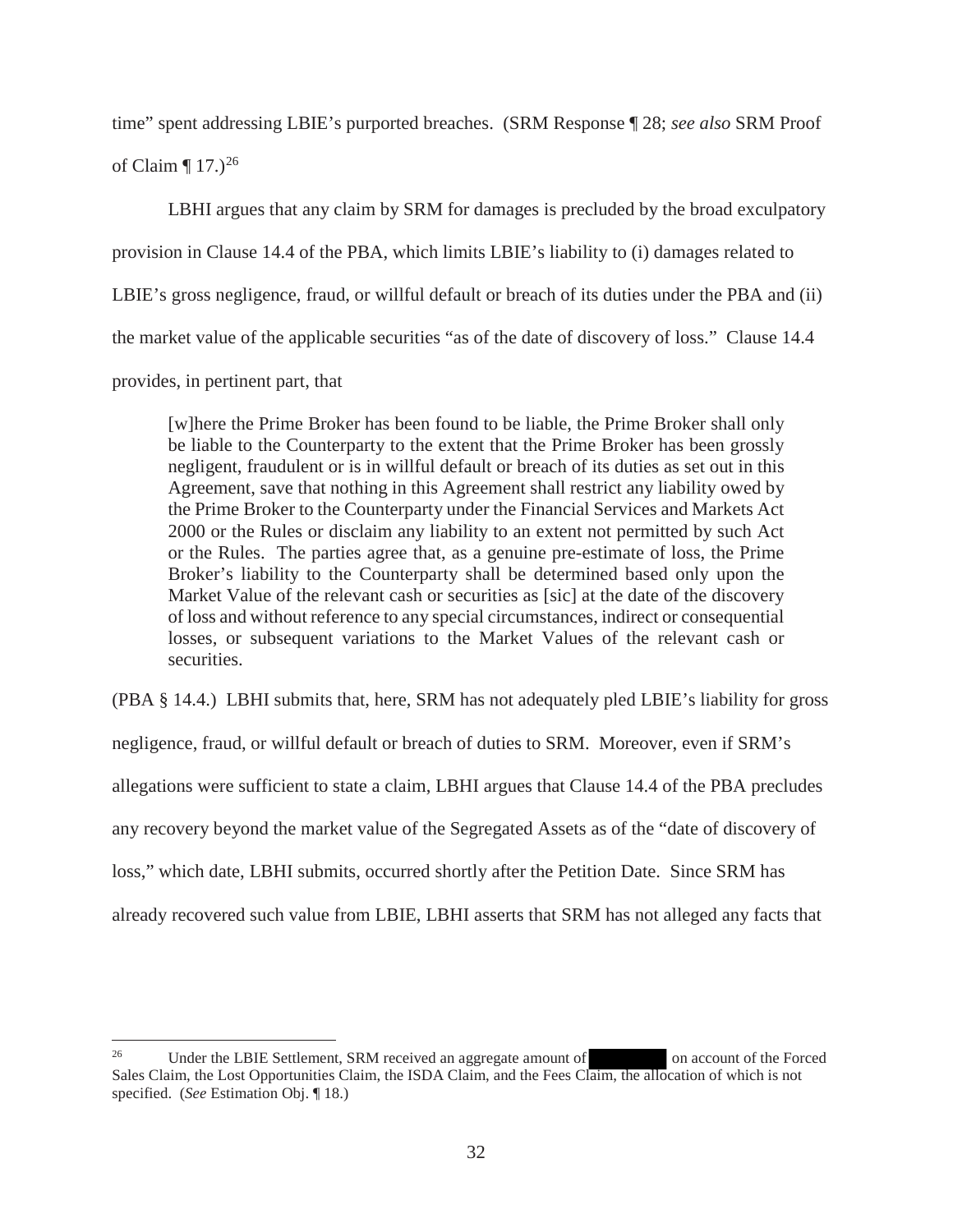would bring its claims outside the limitations of Clause 14.4 of the PBA; as such, all of the Contested Claims should be disallowed. (*See* Objection ¶¶ 5, 6, 34-35.)

SRM disagrees, for several reasons. First, SRM asserts the question of whether LBIE's conduct supports a finding that LBIE was grossly negligent, fraudulent, or in willful default of breach of its duties under the PBA cannot be resolved at a pleading stage, but even if it were an appropriate question at this stage, "there is at least a plausible basis" that SRM has adequately pled liability under such causes of action based on the facts it has alleged. (*See* SRM Response ¶¶ 55-57.) Further, SRM submits that the "date of discovery of loss" in Clause 14.4 of the PBA refers to the LBIE Settlement Date, and therefore, LBIE's liability is not limited to the value of the relevant securities as of the Petition Date or the PBA Termination Date, as LBHI contends. (*See id.* ¶¶ 82-84.) Finally, SRM argues that the facts it has alleged give rise to a breach of trust claim under English law, and that Clause 14.4 does not apply to a breach of trust claim because "an exemption clause such as Clause 14.4 cannot excuse a trustee such as LBIE who knows that its act or omission is contrary to the interests of the beneficiary (here, SRM) or is recklessly indifferent to the beneficiary's interests." (*Id.* ¶¶ 58-59 (citing *Armitage v Nurse and others*  [1997] EWCA Civ 1279).)

#### **1. Applicable Law**

Pursuant to Federal Rule of Civil Procedure  $8(a)(2)$ , a pleading must contain "a short and plain statement of the claim showing that the pleader is entitled to relief" in order to give the defendant fair notice of the nature of the claim and the grounds on which it rests. Fed. R. Civ. P. 8(a)(2); *Twombly*, 550 U.S. at 555 (citing *Conley v. Gibson*, 355 U.S. 41, 47 (1957)). "[T]he sufficiency of a complaint to state a claim on which relief may be granted is a question of law." *Berrios v. N.Y.C. Housing Auth*., 564 F.3d 130, 134 (2d Cir. 2009); *LJL 33rd St. Assocs., LLC v. Pitcairn Properties Inc*., 725 F.3d 184, 191 (2d Cir. 2013).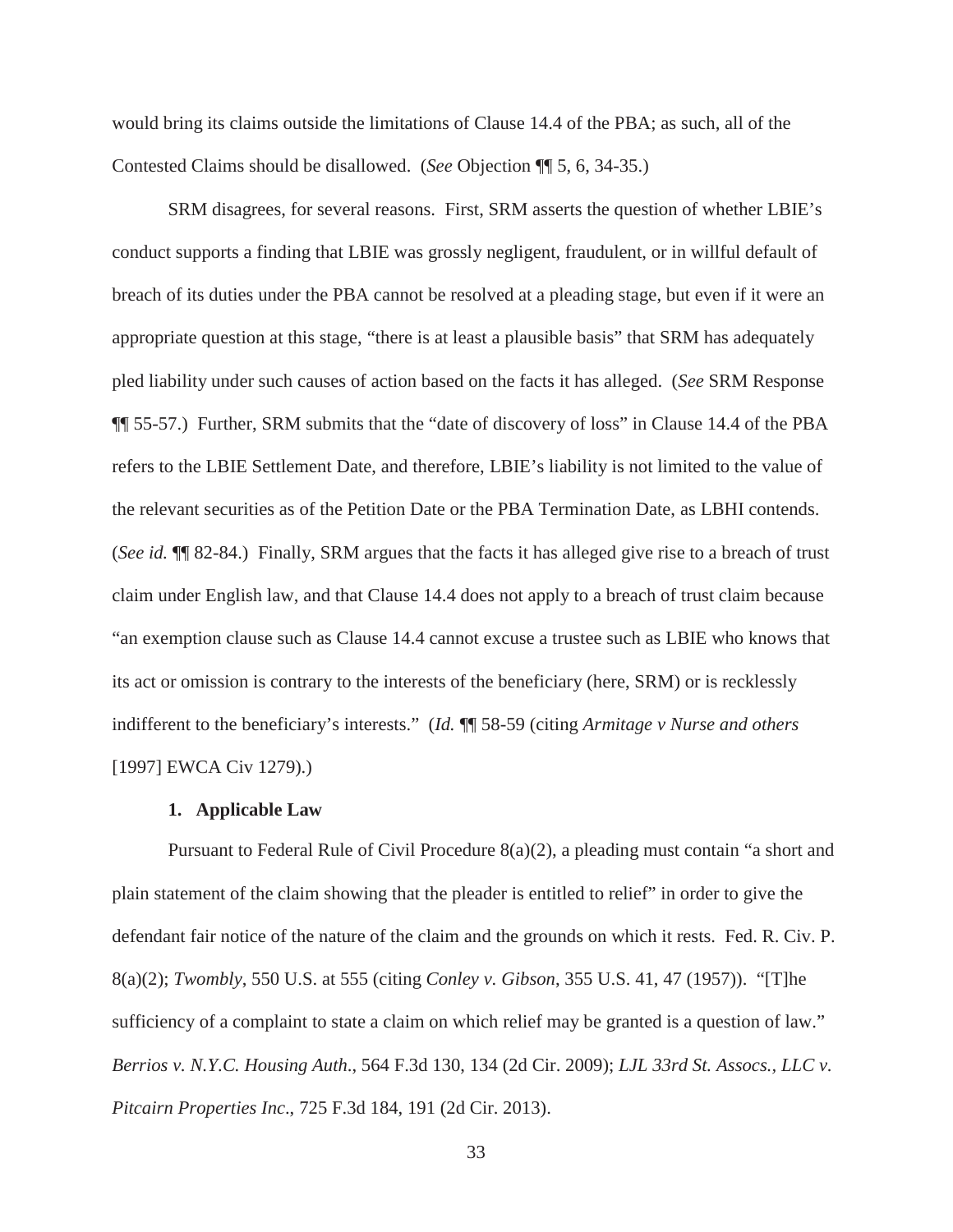In order to survive a motion to dismiss under Rule 12(b)(6), a plaintiff's "factual allegations must be enough to raise a right of relief above the speculative level;" a plaintiff must demonstrate more than a conceivable possibility that a defendant has acted unlawfully. *In re LIBOR-Based Fin. Instruments Antitrust Litig*., 27 F. Supp. 3d 447, 458 (S.D.N.Y. 2014) (citing *Twombly*, 550 U.S. at 555; *Iqbal*, 556 U.S. at 678). If a plaintiff has "not nudged [its] claims across the line from conceivable to plausible, [the] complaint must be dismissed." *In re LIBOR-Based Fin. Instruments Antitrust Litig*., 27 F. Supp. 3d at 458 (citing *Twombly*, 550 U.S. at 570). Although a complaint can survive a motion to dismiss without detailed factual allegations, the plaintiff must provide grounds for his entitlement to relief beyond mere labels, conclusions, or a formulaic recitation of the elements of the cause of action. *Twombly*, 550 U.S. at 555 (citations omitted). "[T]he tenet that a court must accept a complaint's allegations as true is inapplicable to threadbare recitals of a cause of action's elements, supported by mere conclusory statements. Threadbare recitals of the elements of a cause of action, supported by mere conclusory statements, do not suffice." *Iqbal*, 556 U.S. at 678.

Under English law, "gross negligence" in the contractual commercial context is more than a fundamental failure to exercise proper skill or care; gross negligence arises from conduct "undertaken with actual appreciation of the risk involved [and] also serious disregard of or indifference to an obvious risk." (Collins Decl. ¶ 52 (citing *Red Sea Tankers Ltd v Papachristidis (The Ardent)* [1997] 2 Lloyd's Rep 547, at 586).) "Willful" in the contractual context similarly requires knowledge or consciousness of a wrongful action or omission, or some act or omission that was done with reckless carelessness – that is, not caring what the results of that carelessness might be. (*Id.* ¶¶ 55-56 (citing Lewin on Trusts, 19th ed Tucker et al, 2015,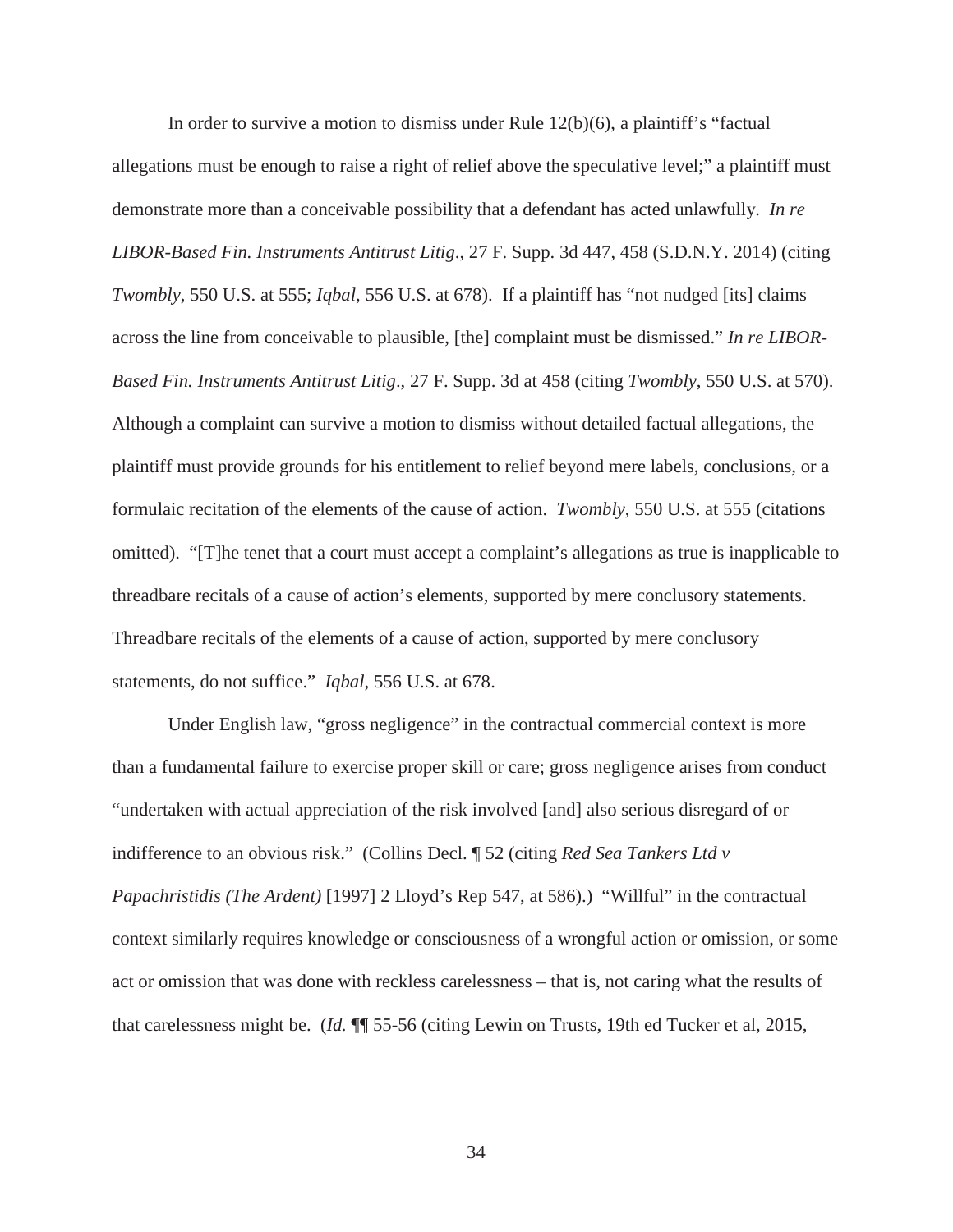# para 39-143; *Springwell Navigation Corp v JPMorgan Chase Bank* [2010] EWCA Civ 1221, [2010] 2 CLC 705, at [193]).)

## **2. SRM Has Failed to Plead Facts Sufficient to State a Claim for Gross Negligence or Fraud or to State a Claim that LBIE Was in Willful Default or Breach of its Duties**

LBHI submits that Clause 14.4 of the PBA limits LBIE's liability to instances in which LBIE has been grossly negligent, fraudulent, or in willful default or breach of its duties to SRM, and that SRM has not plausibly pled any of such causes of action or otherwise alleged facts which would bring its claims outside the limitations of Clause 14.4. (*See* Obj. ¶ 35.) Because the standard of review at a Sufficiency Hearing is equivalent to that under Rule 12(b)(6), LBHI asserts that the Contested Claims should be dismissed as a matter of law for failure to state a claim upon which relief can be granted.

SRM argues that the questions of whether LBIE's alleged breaches constitute gross negligence or fraud or whether LBIE was in willful default or breach of its duties under the PBA are questions of fact that cannot be resolved at the pleading stage. Even if the Contested Claims could be dismissed as a matter of law at this stage, SRM submits that, under a Rule  $12(b)(6)$ standard, the Court must draw all reasonable inferences in SRM's favor and that, under English law, there is at least a plausible basis that LBIE was grossly negligent based on the facts that SRM has alleged. (*See* SRM Response ¶¶ 55-57.) In support of its contention, SRM points to allegations it made in the SRM Proof of Claim that (i) prepetition, LBIE repeatedly agreed that it would not rehypothecate any of SRM's asserts without obtaining SRM's permission or, at a minimum, providing SRM with sufficient notice; (ii) SRM relied upon LBIE's commitments and assurances when it posted substantial collateral with LBIE; and (iii) LBIE failed to segregate and return SRM's assets in breach of its duties under the PBA and under the rules of the Financial Services Authority (FSA). (*See id.* ¶ 57 (citing SRM Proof of Claim ¶ 13).)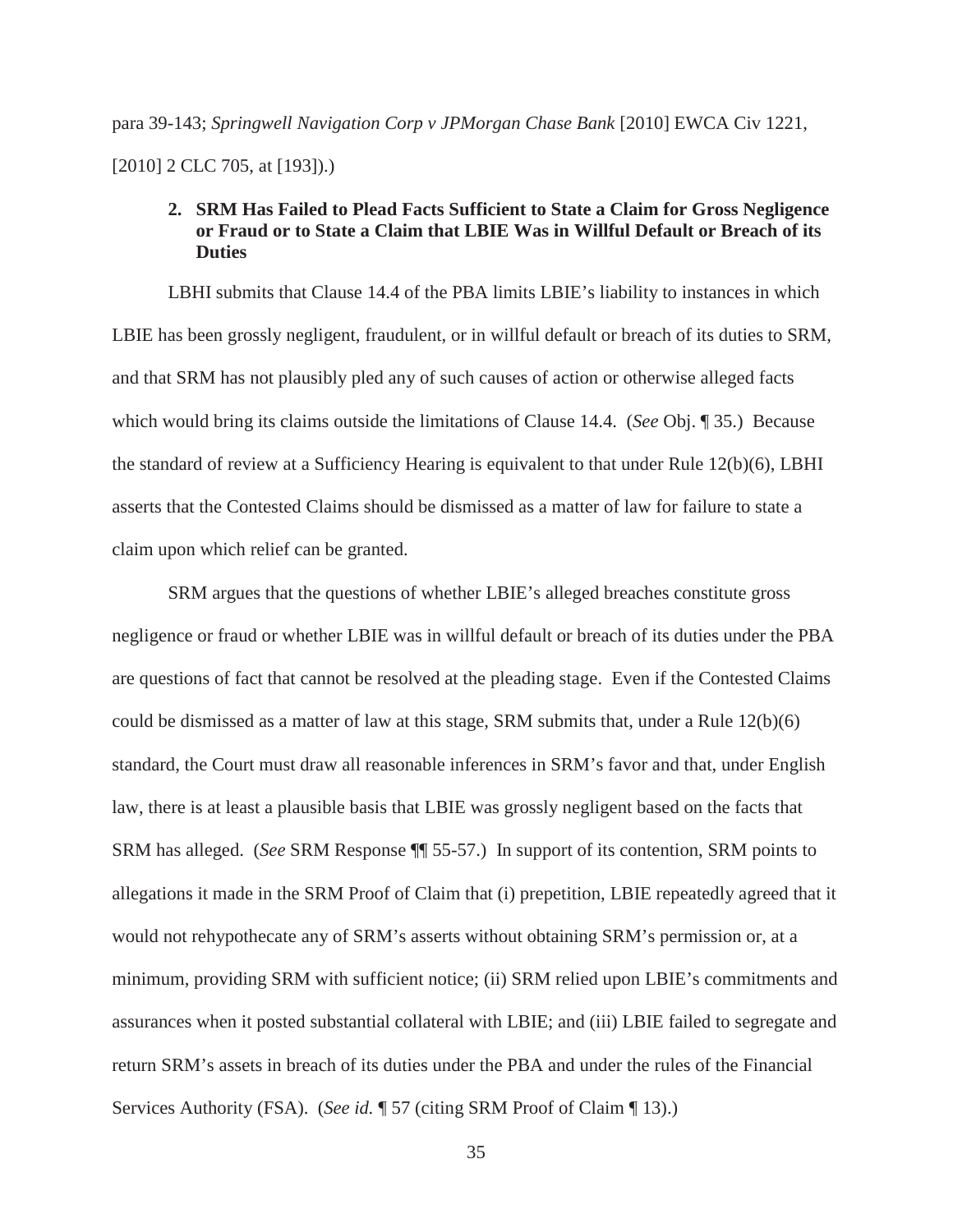In response, LBHI asserts that the question of whether SRM has adequately pled gross negligence, fraud, or willful default is not a matter of fact, as SRM argues, but a matter of law which can be, and often is, decided at the pleading stage. (*See* Reply ¶¶ 42, 43 n.8.) LBHI contends that SRM has not pled facts to support its argument that LBIE's actions were grossly negligent, fraudulent, or in willful default or breach of its duties because (i) SRM has not alleged any facts suggesting a culpable state of mind consistent with disregard or indifference, and (ii) SRM has only made conclusory allegations which, at most, amount to a simple breach of contract claim. (*See* Reply ¶¶ 42-45.)

The United States Court of Appeals for the Second Circuit has held that "the sufficiency of a complaint to state a claim on which relief may be granted is a question of law." *Berrios v. N.Y.C. Housing Auth*., 564 F.3d 130, 134 (2d Cir. 2009). Here, the Court must determine as a matter of law (i) whether SRM has sufficiently alleged that LBIE was grossly negligent, fraudulent, or in willful default or breach of its duties under the PBA or (ii) accepting all of SRM's allegations as true, whether SRM could plausibly plead any of such causes of action such that they would survive a motion to dismiss under Rule 12(b)(6). *See Iqbal*, 556 U.S. at 678 ("[T]he tenet that a court must accept a complaint's allegations as true is inapplicable to threadbare recitals of a cause of action's elements, supported by mere conclusory statements. Threadbare recitals of the elements of a cause of action, supported by mere conclusory statements, do not suffice"). The Court concludes that SRM has failed to state a claim upon which relief may be granted under any of the causes of action set forth in the exculpation clause in Clause 14.4.

The parties agree that, under English law, "willful default" generally entails intentional or reckless breach of duty and "gross negligence" arises from a serious disregard of, or indifference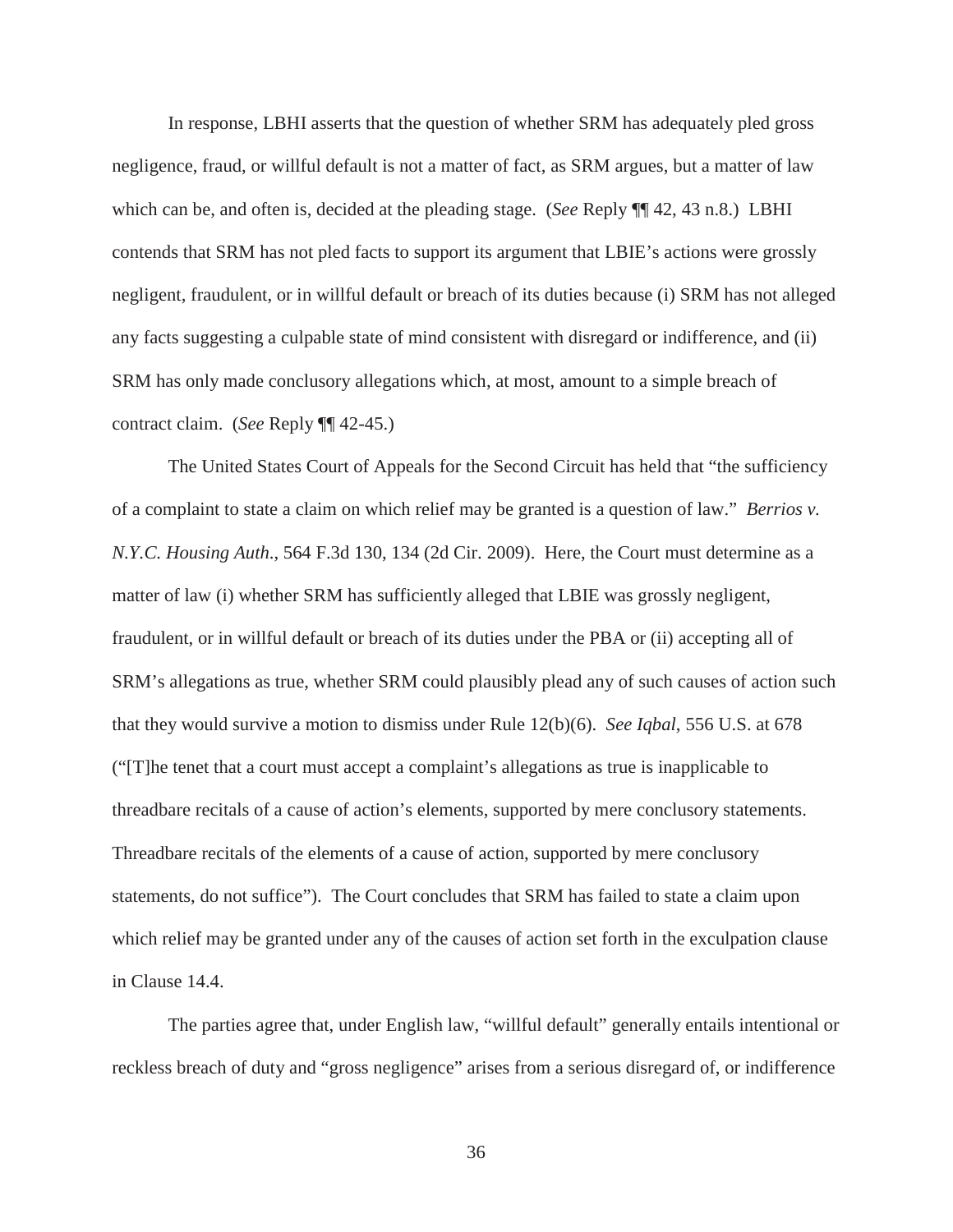to, an obvious risk. (*See* SRM Response ¶ 56; Reply ¶ 45.) However, SRM has not alleged any facts which suggest a culpable state of mind consistent with intentional or reckless disregard of duties on the part of LBIE. None of the facts alleged by SRM plausibly suggests that LBIE purposefully or recklessly disregarded its obligations to segregate or return to SRM the assets which LBIE held in trust. Instead, the allegations propounded by SRM would appear, at most, to support a claim for breach of contract, and they do not contain the degree of willfulness or intent required to demonstrate gross negligence, fraud, or a willful breach of LBIE's duties under the PBA.

For the foregoing reasons, the Court concludes that SRM has failed to state a claim for damages for gross negligence, fraud, willful default, or breach of duties under Clause 14.4 of the PBA; the Contested Claims must be disallowed and expunged in their entirety.<sup>27</sup>

## **3. Even Assuming SRM Could Assert a Claim for Damages Under Clause 14.4 of the PBA, SRM's Damages Would be Limited to the Value of the Segregated Assets as of the PBA Termination Date, Which Amount SRM has Already Recovered from LBIE**

LBHI submits that, even assuming, *arguendo*, that (i) the Corporate Resolution binds LBHI as guarantor here and (ii) LBIE had committed gross negligence, fraud, or a willful default or breach of its duties under the PBA, the plain language of Clause 14.4 limits the amount of SRM's damages to the market value of the Segregated Assets "at the date of the discovery of loss." (*See* PBA § 14.4;<sup>28</sup> Reply ¶ 41.) LBHI argues that the date SRM discovered "loss" was

<sup>&</sup>lt;sup>27</sup> Because the Court finds that SRM has failed to state a claim upon which relief can be granted with respect to the exculpation clause contained in Clause 14.4, the Court declines to reach LBHI's alternative argument that Clause 7.2(a) of the PBA permitted LBIE to decide not to return the Segregated Assets after it entered into the LBIE Administration.

Clause 14.4 of the PBA provides, in pertinent part, that

<sup>. . .</sup> The parties agree that, as a genuine pre-estimate of loss, the Prime Broker's liability to the Counterparty shall be determined based only upon the Market Value of the relevant cash or securities as [sic] at the date of the discovery of loss and without reference to any special circumstances, indirect or consequential losses, or subsequent variations to the Market Values of the relevant cash or securities.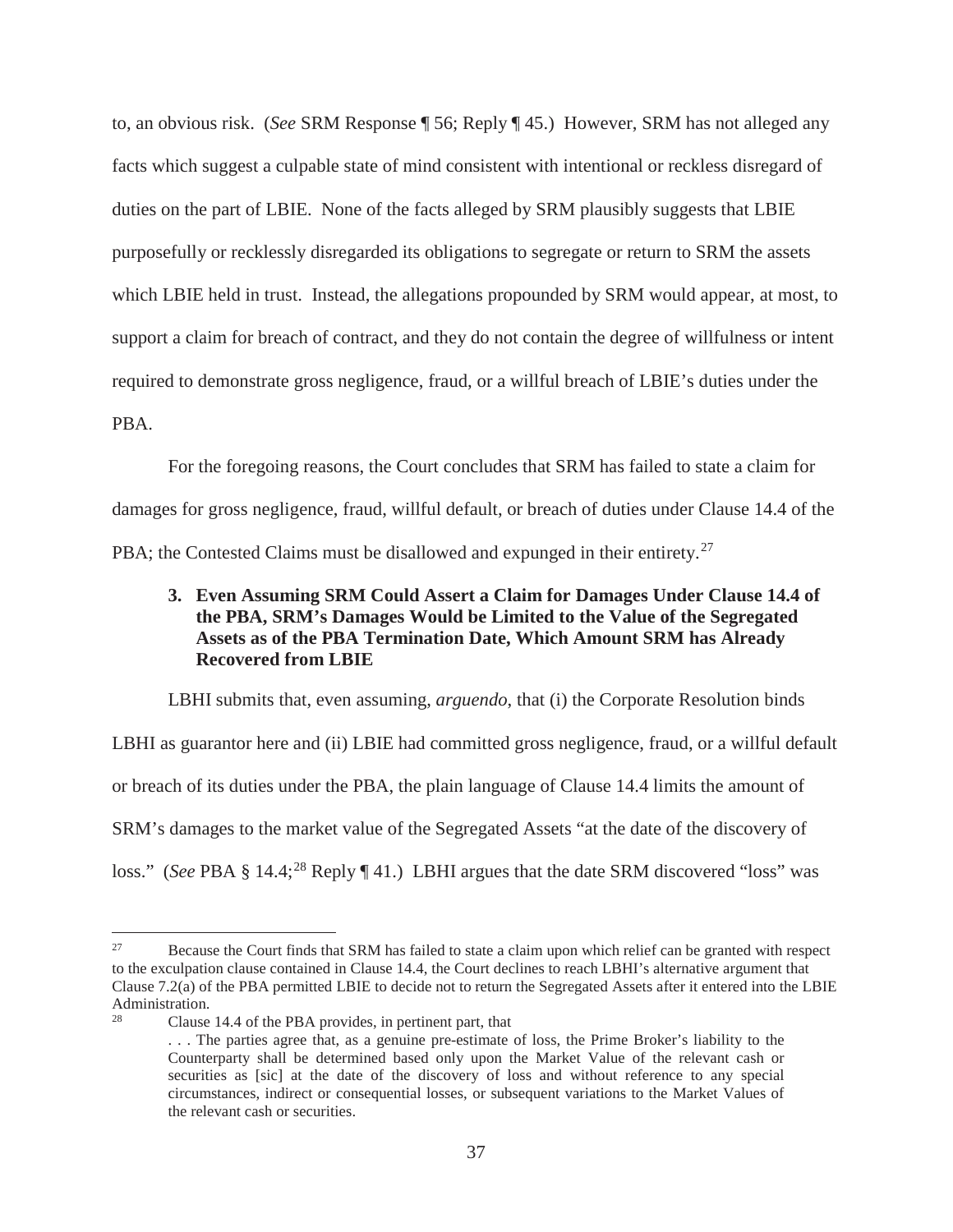on or about September 19, 2008. On or about such date, SRM's attorneys sent multiple written demands to LBIE for the return of SRM's securities, but such securities were never returned to SRM. (Reply ¶ 39.) LBHI thus submits that any recovery on the Contested Claims should be limited to the "market value" of the Segregated Assets on or about such date, and any claims for additional damages, consequential or otherwise, are precluded by Clause 14.4. Because the amount received by SRM in respect of the Segregated Assets,  $\blacksquare$ , is indisputably greater than the market value of the Segregated Assets on or around either the Petition Date or the PBA Termination Date, LBHI argues that SRM cannot allege any cognizable damages relating to the Contested Claims, and such claims should be disallowed and expunged.

SRM asserts that Clause 14.4 of the PBA does not operate to limit LBHI's liability as of the date of the *breach*, but rather as of the date of discovery of the *amount of its loss*, because, on the date of breach, a party's loss may still be incapable of being discovered. (*See* SRM Response ¶¶ 83-84.) Here, SRM maintains that its loss in respect of the Segregated Assets was only "discovered" on the LBIE Settlement Date – the point at which SRM "knew" it would not receive the Segregated Assets. (*See* SRM Response ¶¶ 82-84.)

Because the PBA and the transactions with respect thereto are governed by English law, the Court must look to English law to interpret the provisions of Clause 14.4 of the PBA. When interpreting an exclusion or exculpatory provision under English law, English courts have held that a party seeking to exclude or limit liability "must do so in clear words; unclear words do not suffice; [and] any ambiguity or lack of clarity must be resolved against that party." (Collins Decl. ¶ 47 (citing *Dairy Containers Ltd v Tasman Orient Line CV* [2004] UKPC 22, [2015] 1 WLF 215, at 12).) English law, in this regard, is similar to New York law. (*See Digizip.com, Inc. v. Verizon Servs. Corp.*, 139 F. Supp. 3d 670, 681 (S.D.N.Y. 2015) (citing *Bank of Am. Nat'l*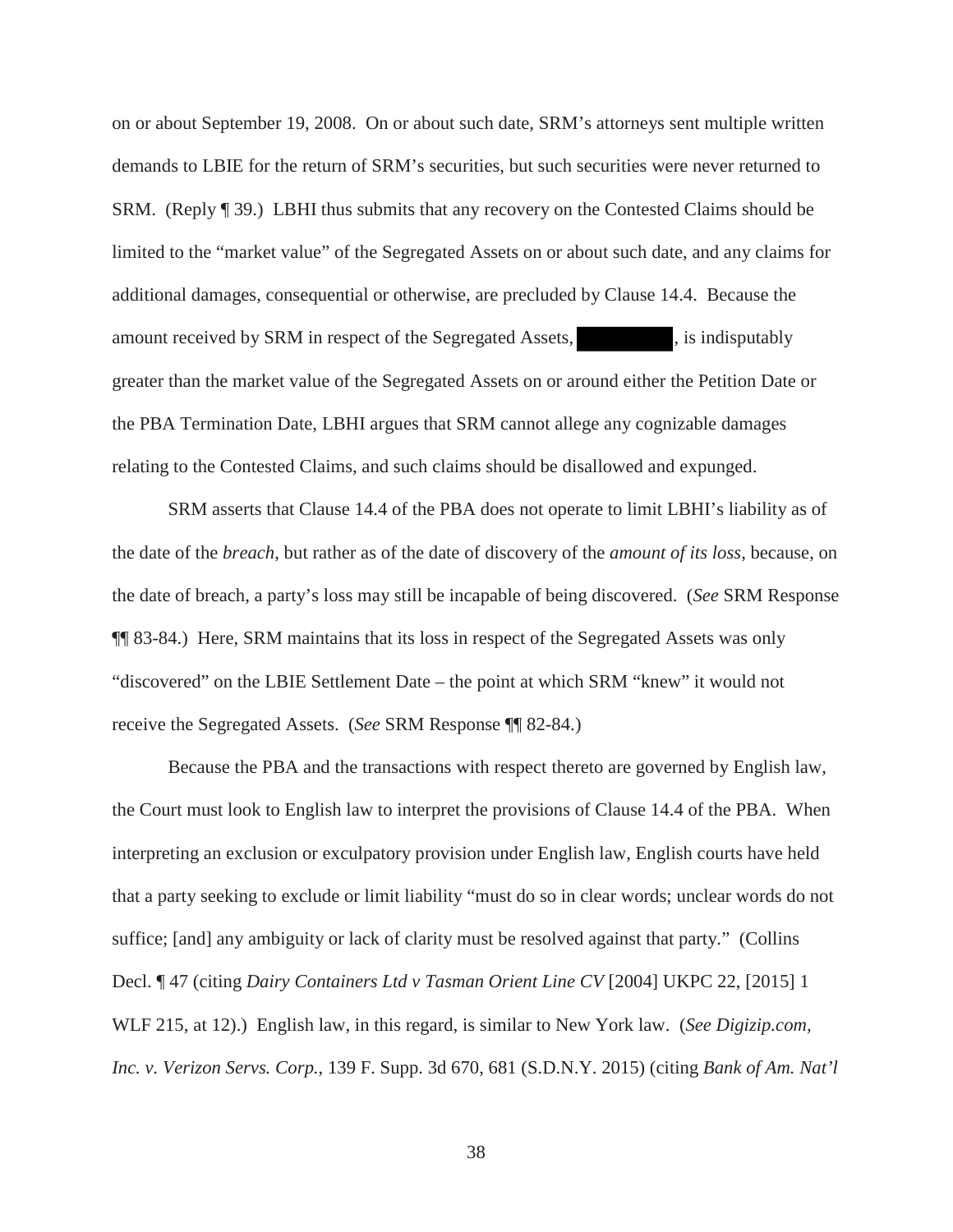*Trust & Sav. Ass'n v. Gillaizeau,* 766 F.2d 709, 713 (2d Cir. 1985) ("To be valid, a release must 'contain an explicit, unequivocal statement of a present promise to release [a] defendant from liability.' . . . The scope of a release is determined by the parties' intent.").) As discussed *supra*, when interpreting contractual provisions under English law, "the starting point is . . . the natural meaning of the language used by the parties" and "[i]n the vast majority of cases . . . the enquiry will start, and usually finish, by asking what is the ordinary meaning of the words used." (Collins Decl. ¶¶ 27-28 (citing *Prenn v Simmonds* [1971] 1 WLR 1381, at 1385; *Charter Reinsurance Co Ltd. v Fagan* [1997] AC 313, 384).)

The natural interpretation of the phrase "the date of discovery of loss" is the date on which SRM discovered that LBIE had breached its obligation under the PBA to deliver the Segregated Assets to SRM. Notably, Clause 14.4 does not refer to the "date of discovery of *the amount of* loss" and therefore, it cannot reasonably be interpreted as a reference to the date on which the amount of loss can be quantified. The Court's interpretation of the words "date of discovery of loss" is supported by a reading of such language in the context of Clause 14.4 as a whole. In the same sentence in which the phrase "date of discovery of loss" appears, the parties express the purpose of the provision and "agree that, as a genuine *pre-estimate of loss*," LBIE's liability shall be limited. (PBA § 14.4.) The sentence then ends by stating that such loss is "without reference to . . . subsequent variations to the Market Values of the relevant cash or securities." (*Id.*) These words are indicative of the intention of the contracting parties to estimate the amount of SRM's damages at an early stage, without waiting for an exact calculation of damages and without consideration of future market values of the securities. SRM's interpretation of the language in Clause 14.4 does not withstand scrutiny.<sup>29</sup> Accordingly,

<sup>&</sup>lt;sup>29</sup> SRM argues that the date of discovery of loss is a question of fact that should not be addressed at the Sufficiency Hearing Stage. (*See* SRM Response ¶ 84.) The Court declines to address this argument in light of the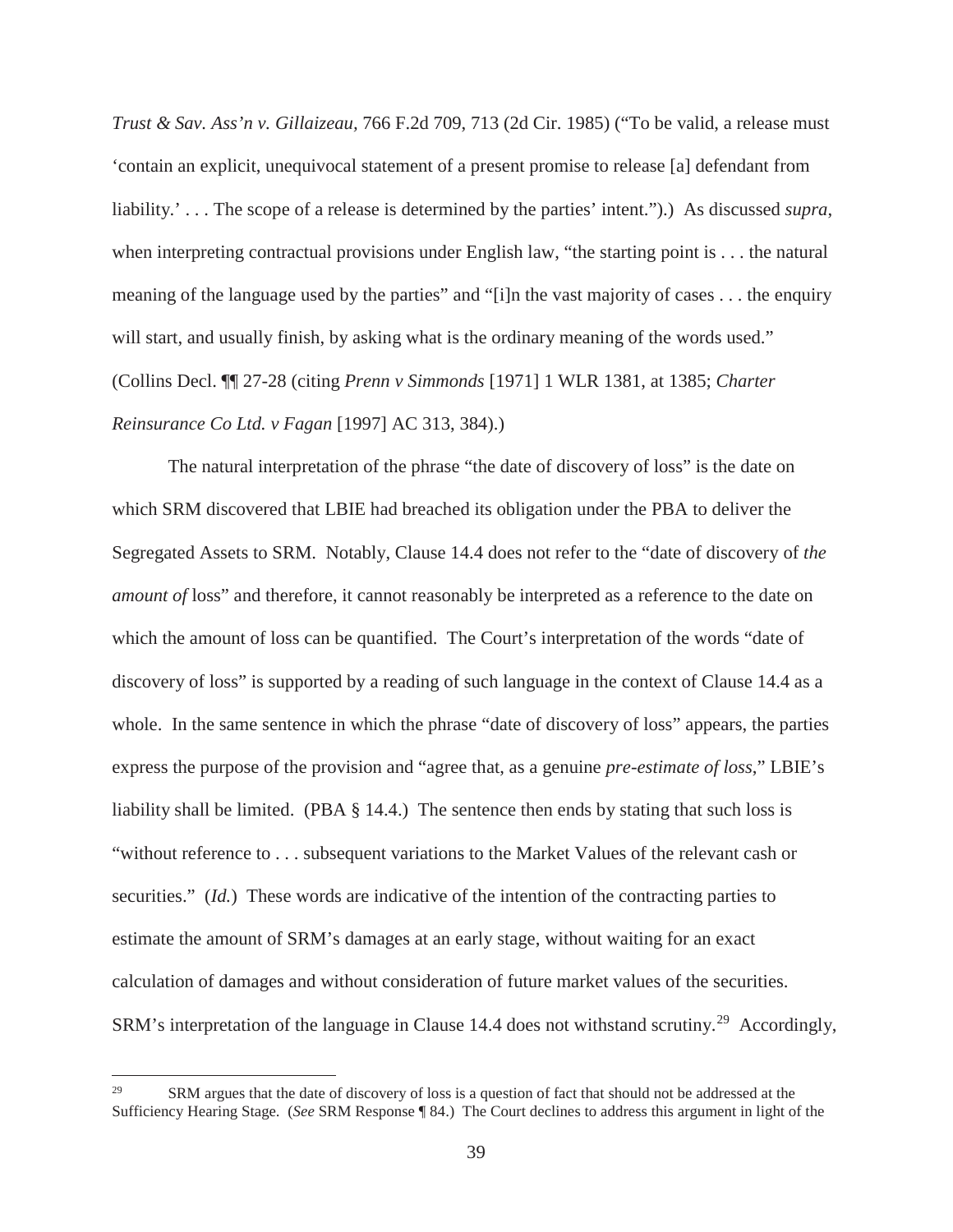the Court determines that that the "date of discovery of loss," as such term is used in Clause 14.4, was not the LBIE Settlement Date, as SRM asserts, but instead was on or about the date or dates on which SRM did not receive the Segregated Assets from LBIE after making written demand for their return. The Court need not pinpoint an exact date in September or October 2008 as the "date of discovery of loss" because SRM has not asserted that the market value of the Segregated Assets at any point during that period of time was greater than the amount SRM received in the LBIE Settlement.

Accordingly, even assuming, *arguendo*, that LBIE had committed gross negligence or fraud, or was in willful default or breach of its duties under the PBA, the Court finds that any damages under the PBA are limited by Clause 14.4 to the market value of the Segregated Assets "at the date of the discovery of loss," which was on or about September 19, 2008. Because such amount has been satisfied in full by the LBIE Settlement, the Court determines that SRM has failed to state a claim upon which relief can be granted and the Contested Claims must be disallowed and expunged.

## **4. SRM's Asserted Breach of Trust Claim Does Not Require Valuation of the Segregated Assets as of the LBIE Settlement Date**

SRM further argues that it has alleged facts which give rise to a breach of trust claim under English law and that an exemption clause such as Clause 14.4 of the PBA cannot excuse a

fact that SRM has acknowledged in the SRM Proof of Claim that SRM became aware that LBIE had not been complying with its obligations under the PBA "[s]hortly following the appointment of administrators to LBIE on 15 September 2008." (SRM Proof of Claim ¶ 14.) Furthermore, the Wood Declaration explains, in intricate detail, the many steps that SRM took to recoup the Segregated Assets prior to SRM's termination of the PBA. Mr. Wood describes the numerous letters sent by SRM to LBIE requesting return of the Segregated Assets including (i) a letter dated September 15, 2008; (ii) a letter (sent through its counsel, Clifford Chance) dated September 19, 2008, in which "SRM confirms that the delay to date in the return of the Segregated Assets has resulted in loss and irreparable harm to SRM;" and (iii) a letter dated September 26, 2008. (*See* Wood Decl. ¶¶ 12-23, Exs. JW1-JW3.) Accordingly, by its own admission, SRM discovered its loss no later than the PBA Termination Date and well before the LBIE Settlement Date, even if the exact date is a question of fact.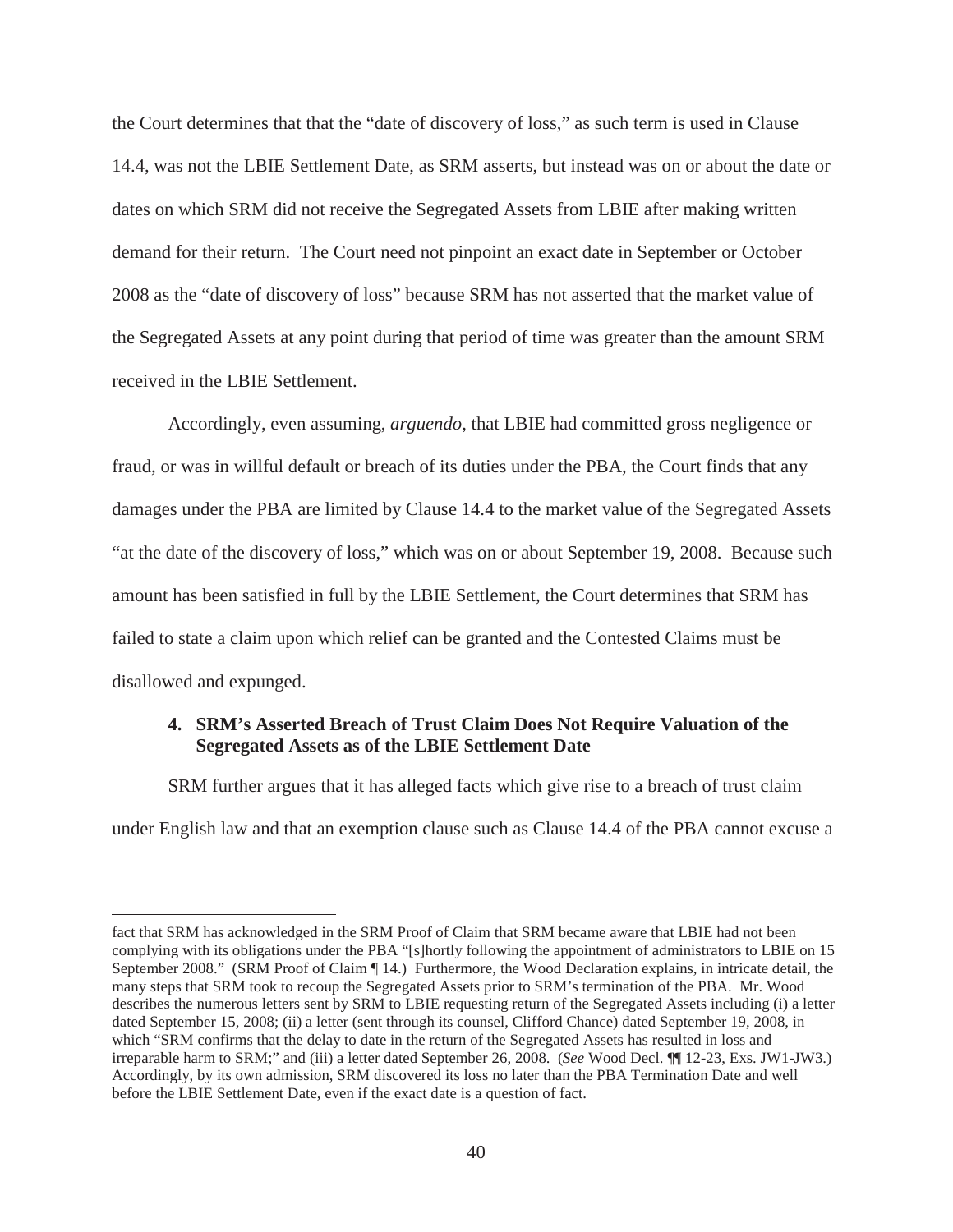trustee such as LBIE who knows that its act or omission is contrary to the interests of the beneficiary (SRM) or is recklessly indifferent to such beneficiary's interests. (*See* SRM Response ¶¶ 58-59.) SRM further maintains that its beneficial interest in the Virgin Media Shares, which interest granted SRM a proprietary right to the return of the Segregated Assets from LBIE, continued to exist after the PBA Termination Date. This proprietary interest, asserts SRM, was substituted for a contractual right to a settlement payment only on the LBIE Settlement Date. As a matter of English law, SRM submits that it is "unlikely" that the proprietary beneficial interest in the Segregated Assets conferred by the PBA could be extinguished by the termination of the PBA for any reason, let alone because of the trustee's default. (*See id.* ¶ 80.) In support of its contentions, SRM cites to two English cases, *Armitage v Nurse and others* [1997] EWCA Civ 1279<sup>30</sup> and *Re Lehman Brothers International Europe*  [2009] EWHC 2454 (Ch) ("*LBIE UK*").<sup>31</sup> (*See* SRM Response ¶ 58 (citing to *LBIE UK* at 72), ¶ 59 (citing *Armitage*), ¶ 80 (citing to *LBIE UK* at 66).)

LBHI responds that, once SRM terminated the PBA, any trust relationship between LBIE and SRM created by the PBA was extinguished. After the PBA Termination Date, LBHI asserts, SRM did not have a trust or customer claim to the Segregated Assets that granted it a proprietary right to a return of those assets. (*See* Reply ¶ 35.) Moreover, LBHI contends that *LBIE UK*, cited by SRM in support of its assertions, actually supports LBHI's conclusion that any trust relationship was extinguished by SRM's own termination of the PBA. (*See id.* ¶ 36.)

In *LBIE UK*, the High Court determined that securities held by LBIE as a prime broker remained held in trust following the commencement of the LBIE Administration. However, the High Court did not address (i) whether parties to a prime brokerage agreement can contractually

 $\frac{30}{10}$  A copy of *Armitage* is attached as Exhibit 10 to the SRM Response.

A copy of *LBIE UK* is attached as Exhibit 9 to the SRM Response.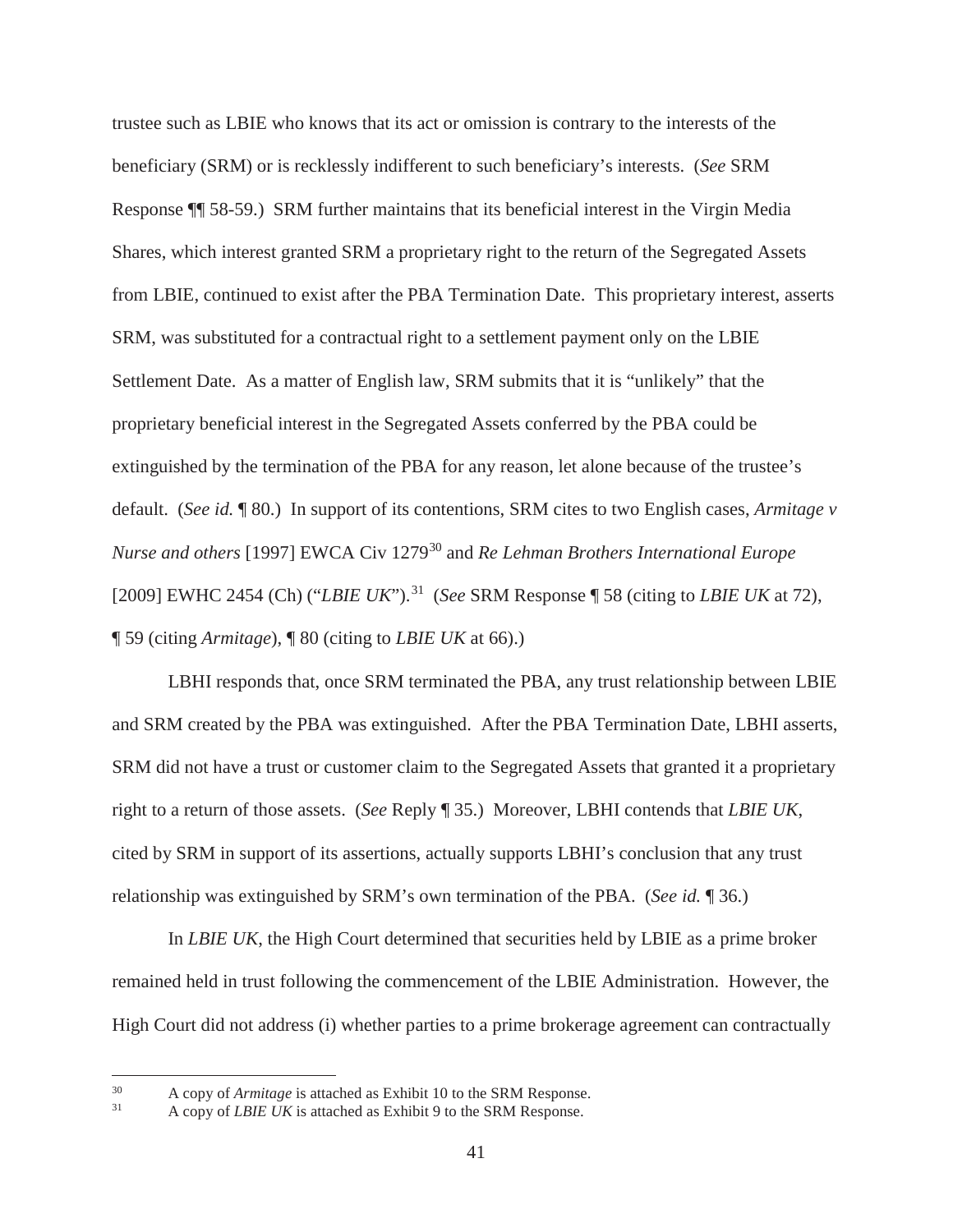agree to limit liability of the trustee or (ii) whether a trust relationship can be extinguished by termination of a brokerage agreement. Indeed, as LBHI points out, the High Court assumed, albeit in *dicta*, that when a counterparty terminates its prime brokerage agreement with LBIE, it has the "potentially disastrous consequence" of converting all proprietary interests in securities into unsecured receivables of equivalent value, (*see LBIE UK*, [2009] EWHC 2454 (Ch) at 65- 67).

Similarly, the decision in *Armitage* cited by SRM does not support SRM's argument that the exemption in Clause 14.4 cannot bar liability of a trustee under English law or extinguish the trust relationship between SRM and LBIE. In *Armitage*, the primary question before the Court of Appeal of the United Kingdom was whether a trustee exemption clause can validly exclude liability for gross negligence. (*See Armitage v Nurse and others* [1997] EWCA Civ 1279 at 253.) There, the petitioner argued that an exemption clause which excluded all liability of the trustee except in the instance of actual fraud was void either for repugnancy or as contrary to public policy. (*See id.* at 251.) Although the Court of Appeal expressed disapproval of exculpatory clauses which exclude liability for gross negligence, the Court of Appeal did not find the exculpation clause unenforceable or contrary to public policy; instead, it stated that if such clauses should be denied effect, it should be done through legislation. (*See id.* at 256.)

Neither of the cases cited by SRM directly supports the conclusion that SRM seeks here – that it held a proprietary beneficial interest in the Virgin Media Shares which remained in existence until the LBIE Settlement Date, and, as such, the Segregated Assets Claim should be valued as of such date, notwithstanding Clause 14.4 or SRM's termination of the PBA on November 6, 2008. SRM's arguments with respect to its asserted breach of trust claim do not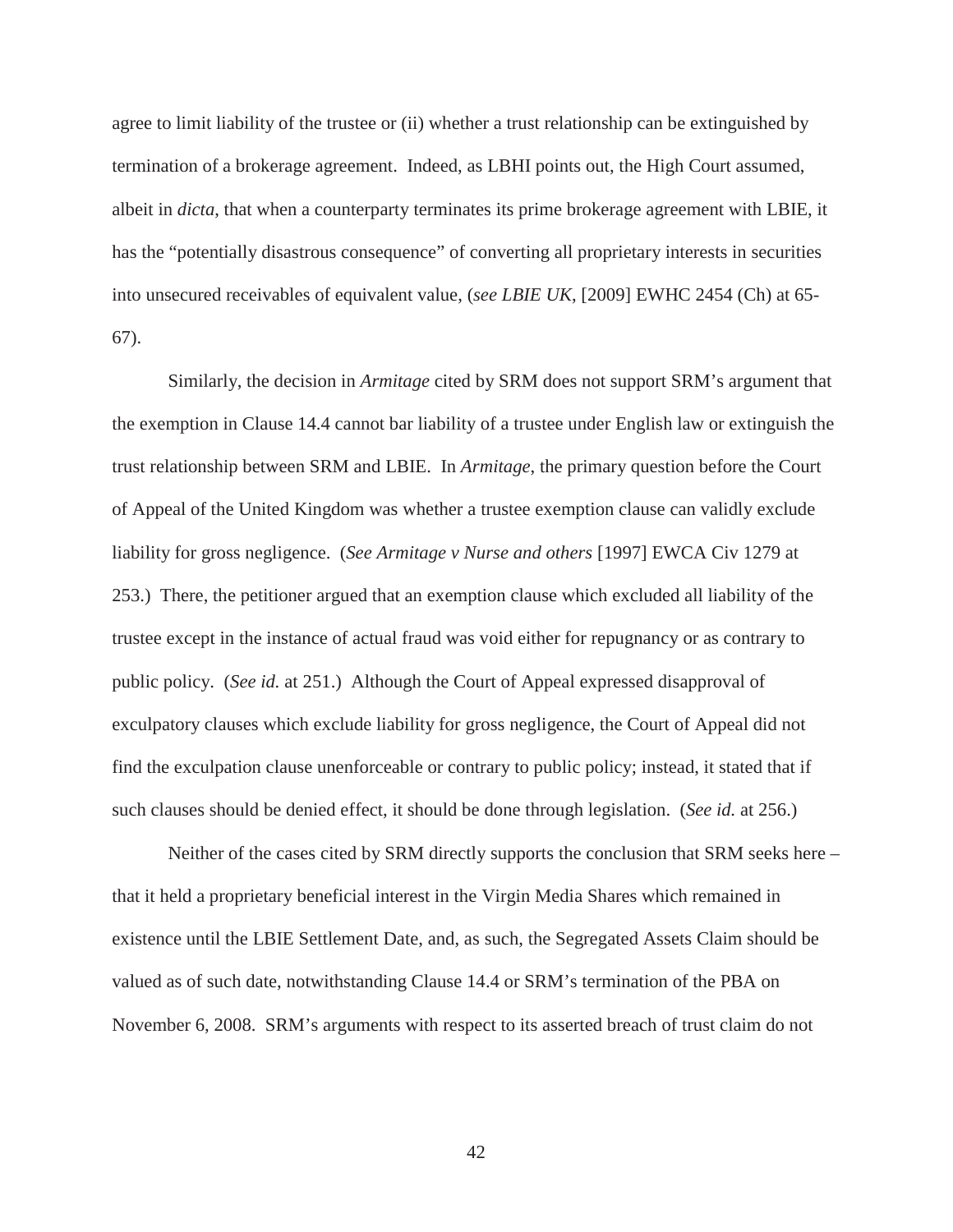alter the Court's prior conclusion that the Contested Claims fail to state a claim upon which relief can be granted.

## **D. The Lost Opportunities Claim Fails to State a Claim Upon Which Relief Can be Granted**

## **1. Clause 14.4 of the PBA Applies to Claims Under the CMNA**

As discussed *supra*, LBHI asserts that Clause 14.4 of the PBA bars recovery on all of the Contested Claims unless SRM can demonstrate that LBIE was grossly negligent, fraudulent, or in willful default or breach of its duties to SRM. In an effort to limit the reach of the exculpatory provisions under Clause 14.4, SRM asserts that the Lost Opportunities Claim, which seeks damages for the purported diversion of SRM's senior management's time occasioned by LBIE's alleged breaches, is based not only on LBIE's alleged breaches of the PBA, but also of the CMNA. SRM alleges that (i) LBIE breached the CMNA by failing to serve SRM with compliant margin notices and (ii) the CMNA does not bar recovery of damages on account of this breach, even if such damages are considered indirect or consequential, as LBHI asserts.<sup>32</sup> (*See* SRM Response ¶ 62.)

In response, LBHI argues that the relevant language in the PBA and the CMNA indicates that SRM and LBIE intended that the two agreements be read as a single agreement; accordingly, Clause 14.4 of the PBA applies to claims arising under the CMNA as well. (*See* Reply ¶¶ 52- 59.) First, LBHI points to Clause 2.2 of the PBA, which states that

**[a]ll Transactions and** *ancillary arrangements* **contemplated by this Agreement are entered into by the parties to this Agreement** . . . in reliance on the fact that this Agreement and all settlement requests, acknowledgments, Instructions, term sheets, confirmations **and** *all other documents* **identified as being related to a Transaction contemplated by this Agreement form a single agreement between the parties**. Except to the extent that any other document or notice is expressly referred to in this Agreement (including, without limitation, the Customer

<sup>&</sup>lt;sup>32</sup> SRM states that it does not concede that the Lost Opportunities Claim seeks to recovery indirect or consequential damages. (*See* SRM Response ¶ 62.)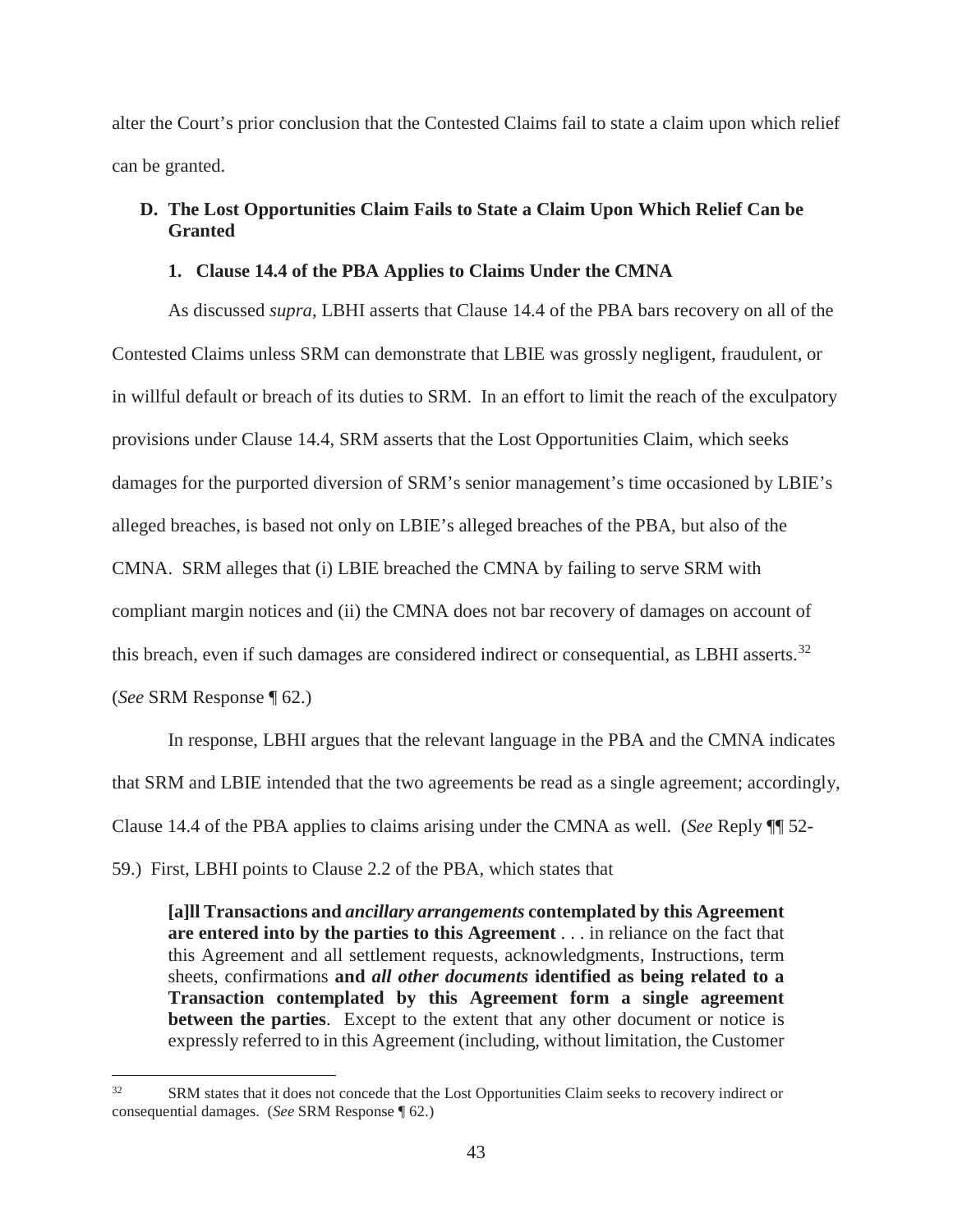Agreements)<sup>33</sup> the terms of this Agreement constitute the entire agreement between the parties as to its subject matter and, to the extent of any inconsistency between the terms of Agreement and any such other document or notice, the terms of this Agreement will prevail.

(*Id.* ¶ 55 (citing PBA § 2.2. (emphasis added)).) LBHI argues that the CMNA is an "ancillary agreement" to the PBA and is a document "related to a Transaction<sup>34</sup> contemplated by Ithe PBA];" the plain meaning of these terms supports the conclusion that the CMNA and the PBA "form a single agreement between the parties." (Reply ¶ 55.) Further, LBHI points out that the CMNA itself provides that the PBA is a "Base Contract" (per Schedule 1 of the CMNA) and its recitals specifically tie the CMNA to the "Base Contracts," one of which is the PBA. (*Id*. ¶ 56.)

SRM asserts that the PBA and the CMNA are not intended to "form a single agreement" under Clause 2.2 because (i) there is no reference to the CMNA or any margin notices in Clause 2.2, or, for that matter, anywhere in the PBA; (ii) the documents contemplated by Clause 2.2 are documents generated in connection with "Transactions" which have nothing to do with a separate contractual arrangement such as the CMNA; and (iii) under English law, an intention to exclude or limit liability must be clearly set forth in the relevant agreement, and nowhere in the CMNA does it specifically state that Clause 14.4 of the PBA applies to limit LBIE's liability under the CMNA. (*See* SRM Response ¶¶ 64-65.)

In analyzing the relationship between two agreements, English courts look at the agreement "in broad commercial terms and by reference to the language of the two agreements." (Collins Decl. ¶ 44 (citing *Satyam Computer Services Ltd v Upaid Systems Ltd* [2008] EWCA Civ 487, [2008] 2 CLC 864 at 58).) As LBHI observes, Clause 2.2 of the PBA is not limited to

 $\alpha$  "Customer Agreement" includes "any contract for differences." (PBA, Schedule 3 (Definitions).)

<sup>34</sup> A "Transaction" under the PBA is defined as "all acquisitions and disposals of securities, and the provision of any advances of cash and securities in respect thereof . . . ." (PBA § 2.1.)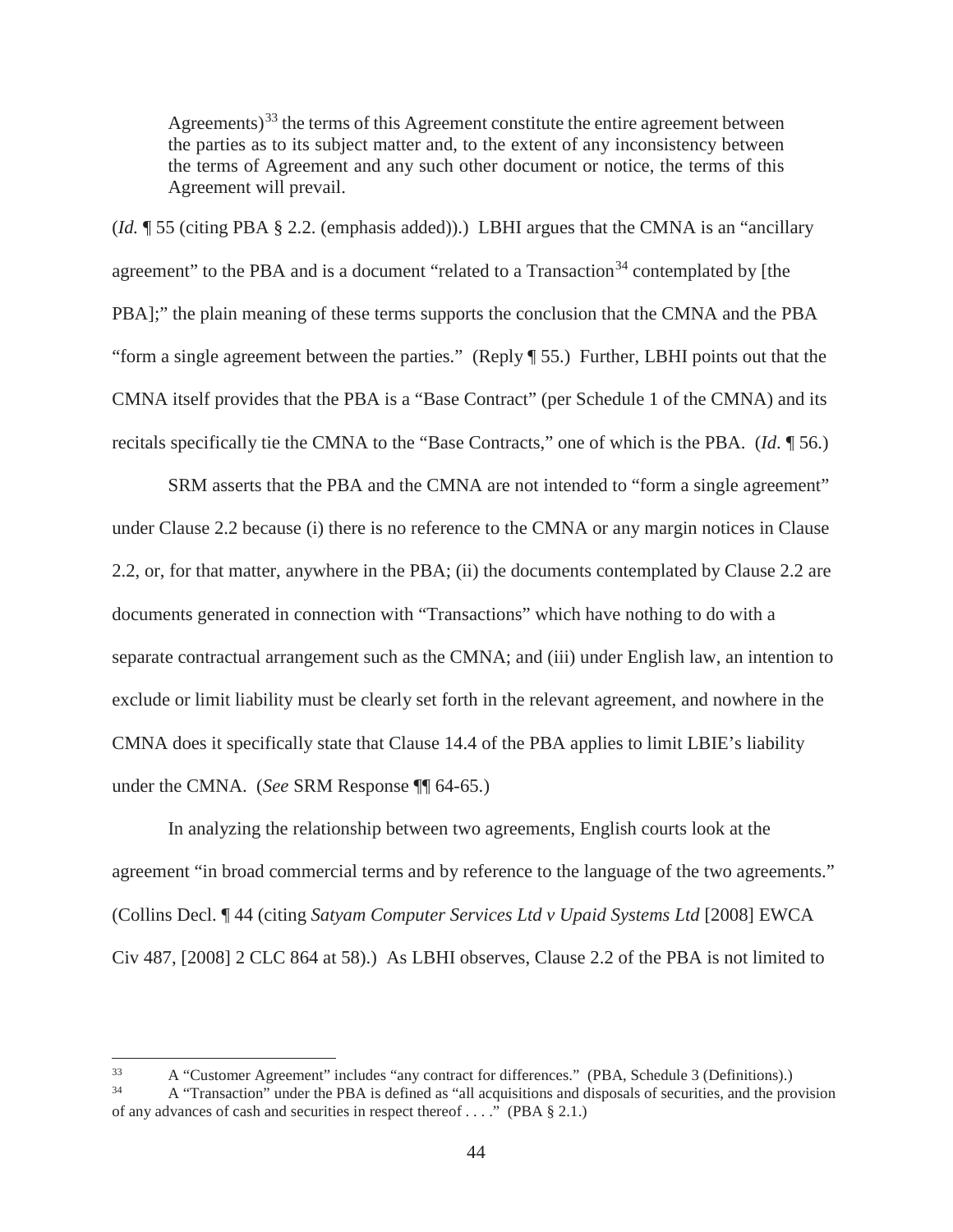"Transactions" as defined in the PBA; it also incorporates "ancillary arrangements" contemplated by the PBA and documents that are "related to a Transaction." (*See* Reply ¶ 55.)

The CMNA was an ancillary arrangement contemplated by the PBA which was entered into by LBIE and SRM to address margin specifics related to Transactions under the PBA. LBIE had a right to collect margin from SRM under the PBA; in fact, the entirety of Clause 6 of the PBA, entitled "Margin Requirement," focuses on the delivery and calculation of margin. Clause 6.8 of the PBA further provides that "[LBIE] may from time to time specify general principals, criteria and margin rates which it intends to adopt in connection with its calculation of the Margin Requirement applicable to any Transactions and positions." (PBA § 6.8.) Such margin specifics were laid out in the CMNA, which enabled LBIE and SRM to "reduce [] operational expense in respect of the Base Contracts by Calculating the Margin Requirement<sup>35</sup> on a net basis across all the Base Contracts." (CMNA at 1.)

A plain reading of the CMNA leaves no doubt that the CMNA is related to the PBA, notwithstanding the fact that the PBA does not specifically reference the CMNA. The recitals of the CMNA, which set forth the purpose of the agreement, make specific reference to the PBA. The recitals state as follows:

LBIE and the Counterparty have entered into two or more Base Contracts pursuant to which LBIE and the Counterparty may from time to time have exposures, contingent liabilities or debts to each other. LBIE will require the Counterparty to provide Margin in relation to such exposures, contingent liabilities or debts pursuant to the terms of the relevant Base Contract.

(CMNA at 1.) A "Base Contract" is defined as "any agreement or transaction between [SRM] and LBIE and identified in Schedule 1" and Schedule 1 of the CMNA specifically lists the PBA

<sup>&</sup>lt;sup>35</sup> "Margin Requirement" under the CMNA is defined as "the amount of Margin payable and deliverable by [SRM] to LBIE in respect of Transactions" and "Transactions" is defined as "any individual transaction made subject to the terms of a Base Contract." (CMNA § 1.4.)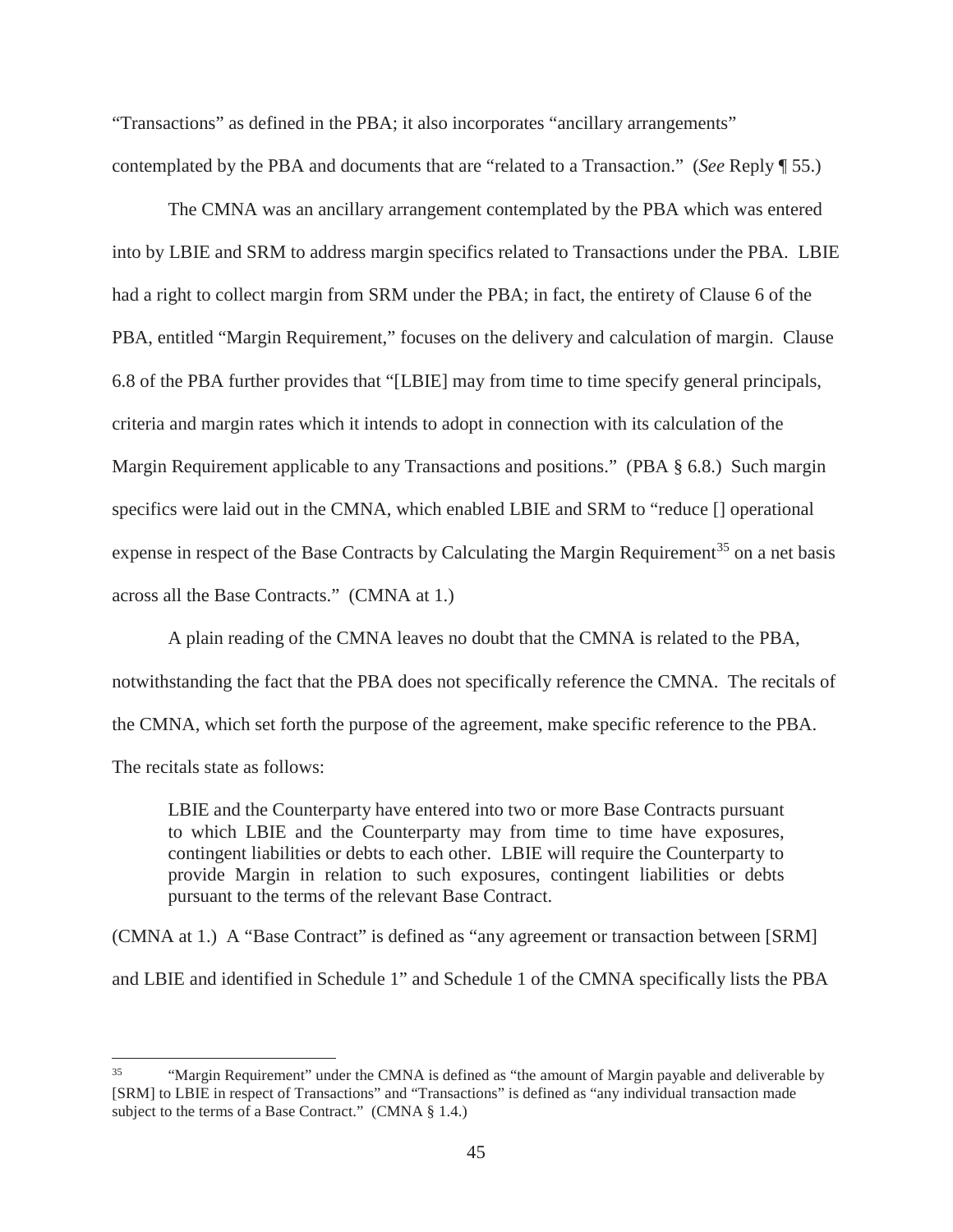as a Base Contract.<sup>36</sup> (*See* CMNA § 1.4; Schedule 1.) That the two agreements were intended to be read as a single agreement is evident from these provisions.

That the parties entered into the CMNA and the PBA on the same day, May 9, 2008, lends further support to the conclusions that the two agreements were intended to be read together. Indeed, as SRM admits, all of the Brokerage Agreements, including the CMNA and the PBA, were executed by SRM and LBIE as part of "a series of agreements" "[t]o memorialize their relationship." (SRM Response ¶ 12.) Under English law, contracts that are entered into contemporaneously are generally construed as a single document. (*See* Collins Decl. ¶ 42 (citing *Smith v Chadwick* (1882) 20 Ch D 27, 62-63 ("[W]hen documents are actually contemporaneous, that is, two deeds executed at the same moment . . . or within so short an interval that . . . the Court comes to the conclusion that the series of deeds represents a single transaction between the same parties, it is then that they are all treated as one deed").)

When looking at a complex series of agreements, English courts have emphasized the need "to construe an agreement which was part of a series of agreements by taking into account the overall scheme of the agreements and reading sentences and phrases in the context of that overall scheme." (Collins Decl. ¶ 45 (citing *Sebastian Holdings Inc v Deutsche Bank AG* [2010] EWCA Civ 998, [2010] 1 Lloyd's Rep 106).) Based on a reading of both the CMNA and the PBA, there is little doubt that the parties intended that the two agreements were to be read together in accordance with Clause 2.2 of the PBA. Accordingly, whether the Lost Opportunities Claim asserts claims pursuant to the PBA or the CMNA, the Lost Opportunities Claim remains subject to the limitations of liability set forth in Clause 14.4 of the PBA.

<sup>36</sup> The ISDA Master and the MIFCA are also listed as "Base Contracts" under Schedule 1 of the CMNA.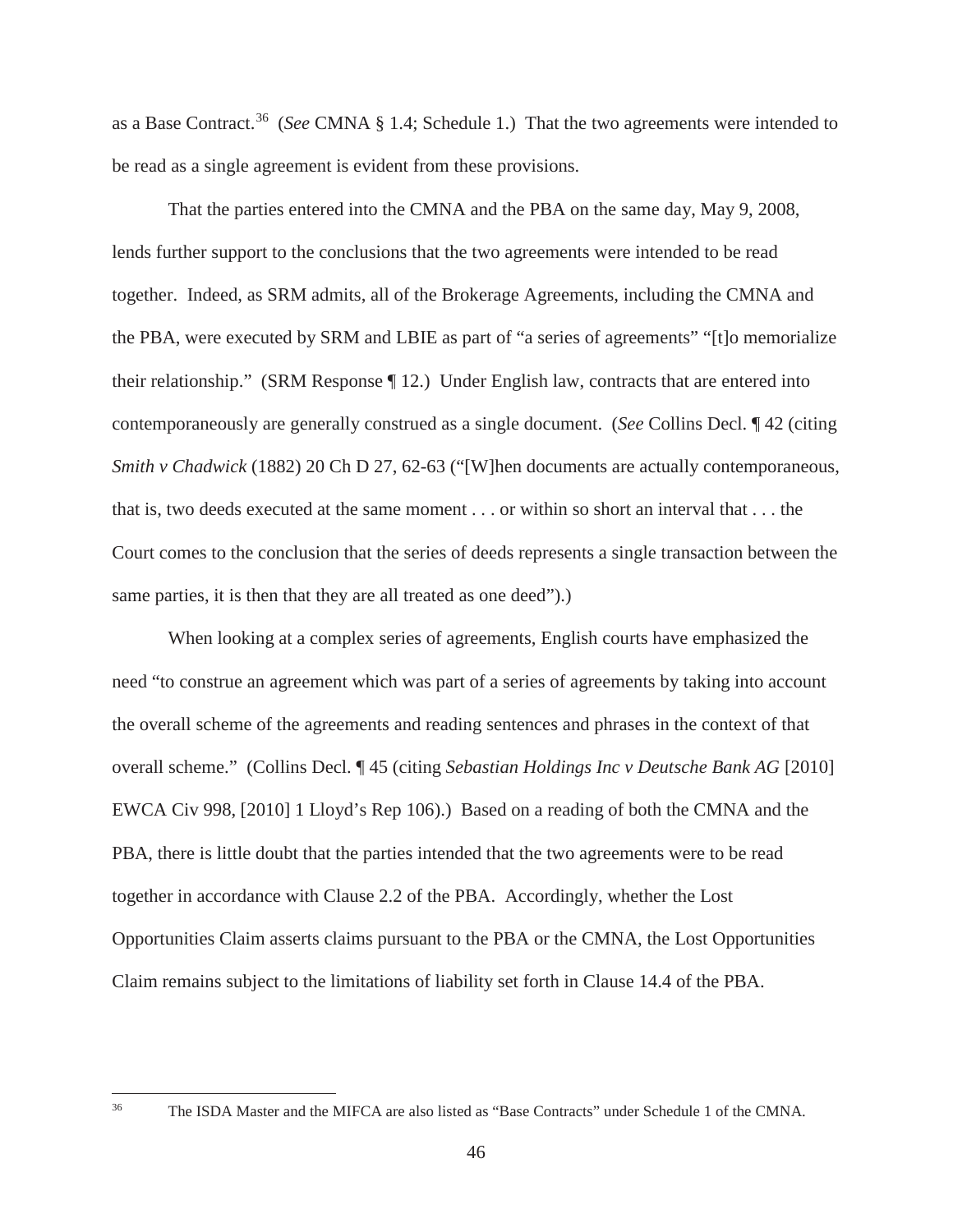#### **2. The Lost Opportunities Claim Should be Dismissed**

By the Lost Opportunities Claim, SRM submits that LBIE repeatedly breached its obligations to segregate assets and serve compliant margin notices under the PBA and the CMNA. Specifically, SRM asserts that its management was "compelled to devote significant time and effort to dealing with the consequences of [LBIE's] breaches" and, as a consequence, SRM lost significant investment opportunities resulting from the "unprecedented and inordinate diversion of SRM's senior management's time" spent addressing LBIE's purported breaches. (SRM Response ¶ 28; *see also* SRM Proof of Claim ¶ 17.) If management's time had not been diverted, SRM argues that it could have "devoted substantially more time to finding even more mispriced investments and the fund returns would have been better." (SRM Proof of Claim ¶ 17.) The Lost Opportunities Claim claims losses of approximately \$100 million, based on SRM's estimate that its return would have improved by 50 percent between January and September 2009 had management's time and energy not been so substantially diverted. (*See id.*)

LBHI argues that the damages SRM seeks by the Lost Opportunities Claim – hypothetical profits SRM did not earn due to its "loss of investment opportunities" – are consequential damages that are barred under Clause 14.4 of the PBA. As discussed *supra*, Clause 14.4 of the PBA provides, in pertinent part, that

The parties agree that, as a genuine pre-estimate of loss, the Prime Broker's liability to the Counterparty shall be determined based only upon the Market Value of the relevant cash or securities as [sic] at the date of the discovery of loss **and without reference to any special circumstances, indirect or consequential losses,** or subsequent variations to the Market Values of the relevant cash or securities.

(PBA § 14.4 (emphasis added).) The Court agrees. SRM has not demonstrated any causal linkage between the many hypothetical steps necessary to get to the damages sought by the Lost Opportunities Claim – instead, the claim merely asserts that the *alleged* breach *allegedly* caused a diversion of SRM's management's time and energy which *allegedly* resulted in SRM's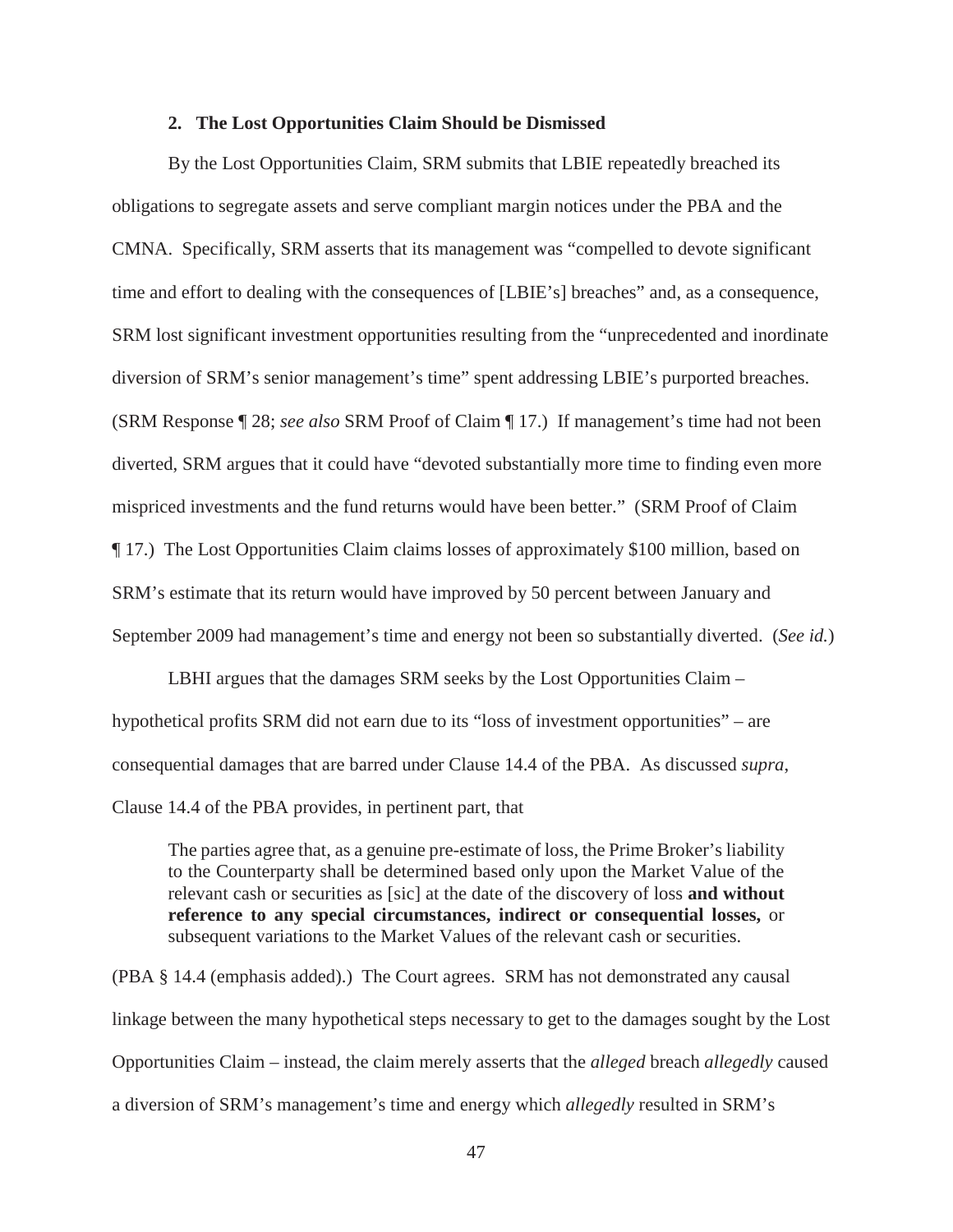inability to find more profitable investments which *allegedly* caused SRM not to have earned \$100 million in profits. SRM has established no connection between LBIE's alleged breaches and SRM's alleged losses. Such damages are precisely the type of "indirect or consequential losses" which the Parties agreed SRM could not seek under Clause 14.4 of the PBA.

Even assuming, *arguendo*, that the exculpatory language of Clause 14.4 of the PBA did not bar the Lost Opportunities Claim, LBHI asserts that the Court should nonetheless dismiss such claim because the damages sought are entirely speculative and are not adequately pled. (*See* Reply ¶ 63.) Because pleading requirements are governed by New York law, LBHI asserts that this Court should follow the well-established law set by New York courts that, where there is a claim for lost profits, the alleged loss must be capable of proof with reasonable certainty." (*See id.* ¶¶ 63-68 (citing *Kenford Co. v. County of Erie*, 67 N.Y.2d 257, 261 (1986).) Noting that SRM asserted the Lost Opportunities Claim in the amount of \$100 million, an amount LBHI characterizes as "obviously plucked-from-thin-air," LBHI submits that the Lost Opportunities Claim should be dismissed because SRM has not alleged any facts either directly (i) tracing the claimed damages to the purported breach or (ii) supporting its claim that the damages actually were incurred. As such, LBHI argues that the Lost Opportunities Claim is too remote and speculative to sustain a cause of action. (*See* Reply ¶¶ 63, 68.)

SRM argues that, as a matter of English law, (i) parties to a contract are permitted to seek recovery of losses arising from a breach of contract based on lost investment opportunities and diversion of employees' time and (ii) it is reasonable for the Court to infer that, had SRM's management's time not been diverted, their time would have been applied to activities which would have generated income for SRM. Moreover, SRM submits that, under English law, the Lost Opportunities Claim cannot be dismissed at the pleading stage for failure to establish a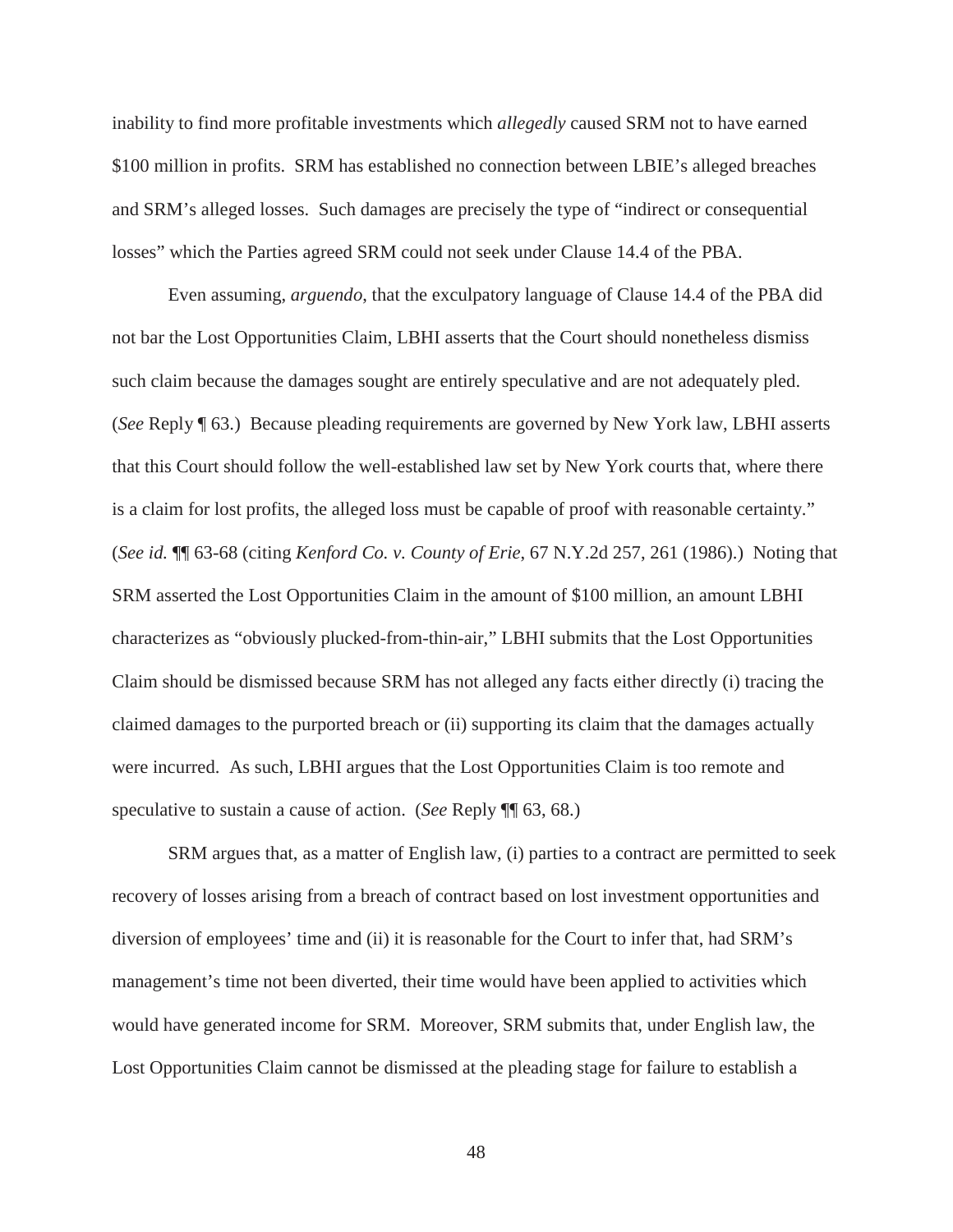sufficient causal link between the alleged breaches and the losses and that SRM will, when the time is proper, present evidence supporting its claim. (*See* SRM Response ¶¶ 85-88.)

As observed by LBHI and as conceded by SRM's expert Lord Collins, "[t]he extent to which details of the losses must be pleaded is, in accordance with elementary principles, a matter of procedure governed by the law of the forum, i.e. [sic] New York law." (Collins Decl.  $\P$  74.)<sup>37</sup> However, because the Brokerage Agreements are governed by English law, the question of whether or not SRM can seek damages for the Lost Opportunities Claim turns on this Court's interpretation of English law. According to Lord Collins, under English law, losses caused by disruption of management time are recoverable as damages for breach of contract if such damages are caused by the breach and are reasonably foreseeable. (SRM Response ¶ 86; Collins Decl. ¶ 72 (citing to *Aerospace Publishing Ltd v Thames Water Utilities Ltd*, [2007] EWCA Civ 3, [2007] Bus LR 726.))<sup>38</sup>

Even accepting that English law governs SRM's entitlement to a recovery under the Lost Opportunities Claim, the Court finds that SRM has failed to allege any cognizable damages. As discussed *supra*, in the context of a Sufficiency Hearing, a proof of claim must satisfy the pleading standard established by Rule 12(b)(6) and contain sufficient factual matter "to state a claim to relief that is plausible on its face" which "allows the court to draw the reasonable inference that the defendant is liable for the misconduct alleged." *See Ashcroft v. Iqbal*, 556 U.S. at 678 (citations and quotation marks omitted). To survive a challenge to the adequacy of a

<sup>37</sup> Under applicable New York law, "[a] court may properly dismiss a claim for consequential damages at the pleading stage where the allegations are insufficient on their face to state a claim." *ERC 16W Ltd. P'ship v. Xanadu Mezz Holdings LLC*, 46 Misc. 3d 1210(A) (N.Y. Sup. Ct. 2015), *aff'd*, 18 N.Y.S.3d 853 (N.Y. App. Div. 2015) (rejecting plaintiff's contention that dismissal was inappropriate at pleading stage because it would require court to make findings of fact).

<sup>38</sup> A copy of *Aerospace Publishing Ltd v Thames Water Utilities Ltd* is attached as LC/31 of the Collins Declaration.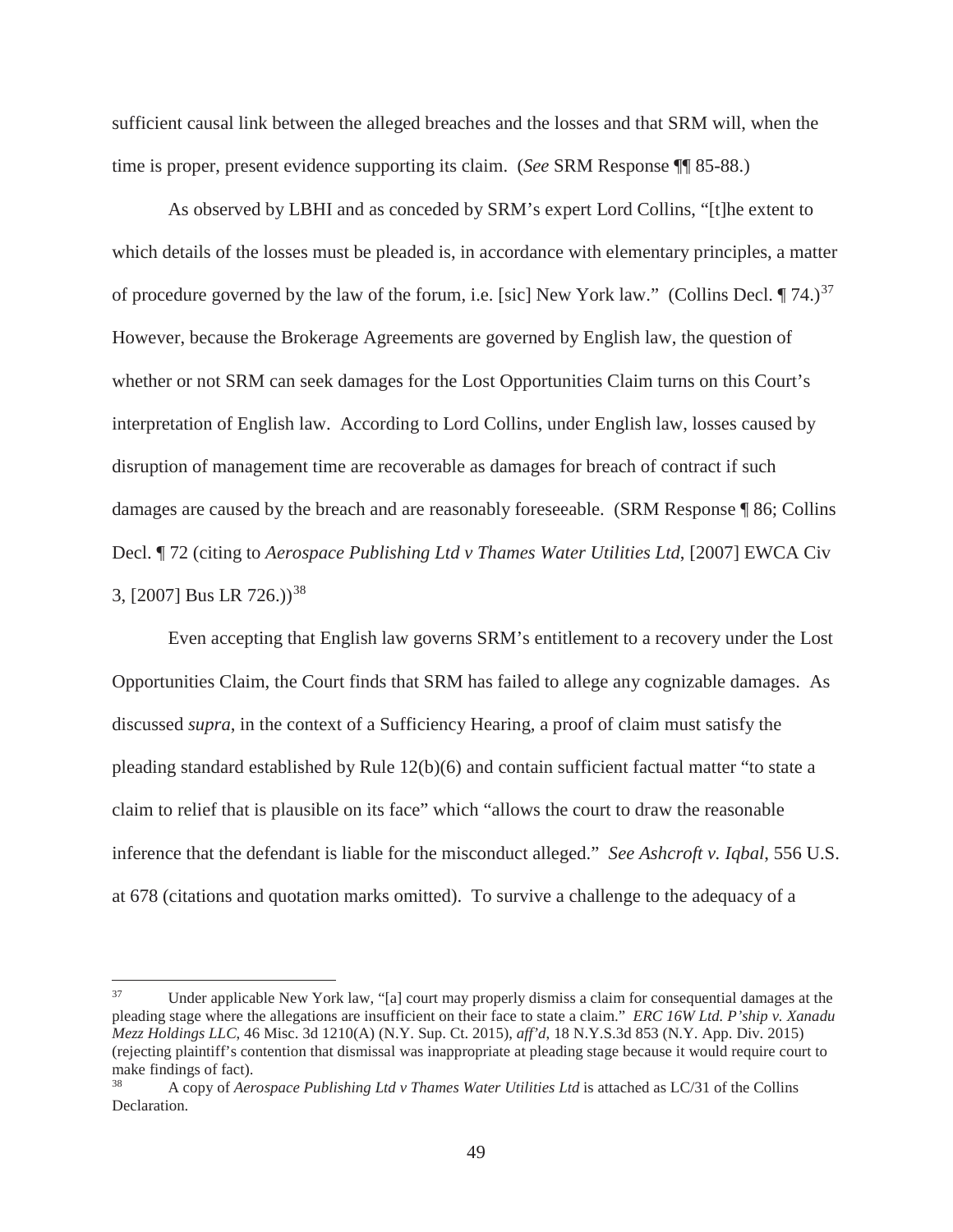complaint under Rule  $12(b)(6)$ , the factual allegations in a complaint must be supported by more than mere conclusory statements. *Twombly*, 550 U.S. at 555.

Here, SRM makes conclusory allegations of hypothetical losses based on hypothetical investments that the Court finds would be incapable of proof even if SRM were given the opportunity to present evidence. SRM has not alleged any specific facts in support of the Lost Opportunities Claim; it does not (i) allege how much of management's time was diverted because of LBIE's breach, (ii) specify which investments it would have made had management had the opportunity; or (iii) demonstrate that such investments would have yielded a profit at all, let alone a profit of \$100 million, as claimed. SRM has provided no detail with respect to its quantification of its alleged damages; instead, its damages are speculative, remote, and not directly traceable to LBIE's alleged breaches.

The damages sought by SRM are markedly different from those awarded in *Aerospace*, which were easily quantifiable. In *Aerospace*, the claimant asserted damages related to a flood which occurred on its premises after a water pipe burst. The defendant did not dispute its liability, and the lower court awarded damages equal to the claimants' cost of employing its staff for the period of time that the staff spent cleaning up the flood. *See generally*, *Aerospace Publishing,* [2007] EWCA Civ 3, [2007] Bus LR 726 at 1-5, 73-78. In affirming the lower court's decision to award such damages, the Court of Appeal stated that "it is reasonable for the court to infer from the disruption that, had their time not been thus diverted, staff would have applied it to activities which would, directly or indirectly, have generated revenue for the claimant in an amount at least equal to the costs of employing them during that time." *Id.* at 86. The *Aerospace* court also noted that the claimants had set out in detail, and adequately established, that a significant number of its senior employees had diverted time to address the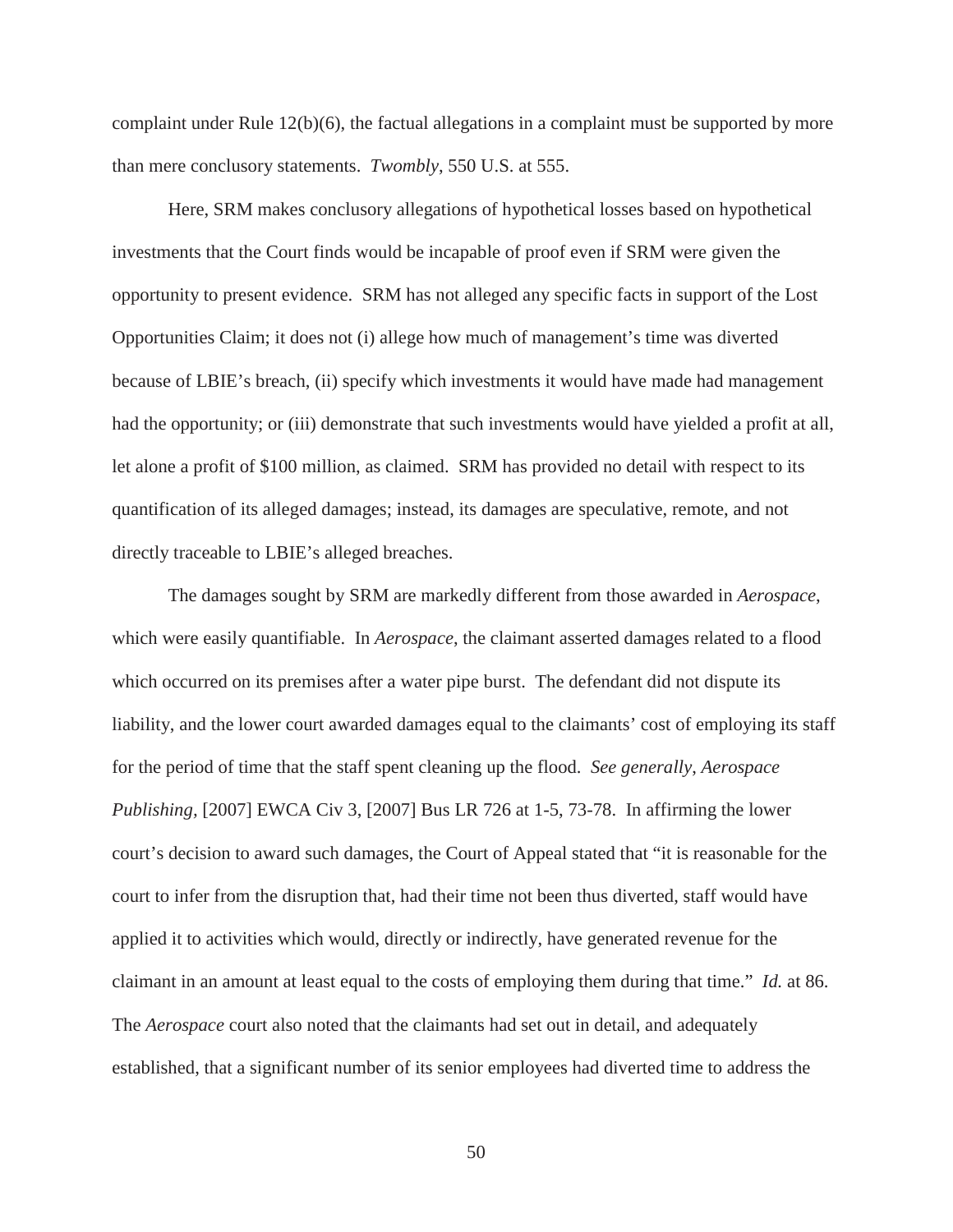flood. *Id.* at 87. In contrast, even if SRM had alleged specific facts in, or was permitted to make such allegations through an amendment or supplement to,<sup>39</sup> its proof of claim, any hypothetical damages based on hypothetical losses caused by the alleged breaches are incapable of proof with any level of reasonable certainty. Accordingly, pursuant to the Procedures Order, which mandates application of the Rule 12(b)(6) standard of review to claims at a Sufficiency Hearing, the Court finds that the Lost Opportunities Claim must be disallowed and expunged in its entirety.

#### **CONCLUSION**

Based on the foregoing, the Court finds that SRM has failed to establish the existence of a valid and enforceable guarantee pursuant to which LBHI is liable for the Contested Claims asserted by the SRM Proof of Claim.

Assuming, *arguendo*, that SRM had the right to enforce LBHI's guarantee of LBIE's obligations under the Corporate Resolution and that SRM could assert a claim for damages on account of the Segregated Assets that LBIE failed to return to SRM, the Court finds that SRM's proposed valuation date for the Segregated Assets – the LBIE Settlement Date – has no basis in law. The value of the Segregated Assets for purposes of the Segregated Assets Claim should be determined as of the PBA Termination Date pursuant to section 562 of the Bankruptcy Code or, alternatively, as of the Petition Date pursuant to section 502 of the Code.

Additionally, Clause 14.4 of the PBA limits liability to instances in which LBIE has been grossly negligent, fraudulent, or in willful default or breach of its duties to SRM, and SRM has failed to state a claim for cognizable damages under Clause 14.4 of the PBA such that SRM

<sup>&</sup>lt;sup>39</sup> SRM has made the argument that it should be permitted to supplement or amend its proof of claim "to the extent the Court concludes additional detail is necessary or would be helpful." (SRM Response ¶ 89.) However, SRM has not sought affirmative relief to amend or supplement the SRM Proof of Claim; as such, the issue is not properly before the Court.